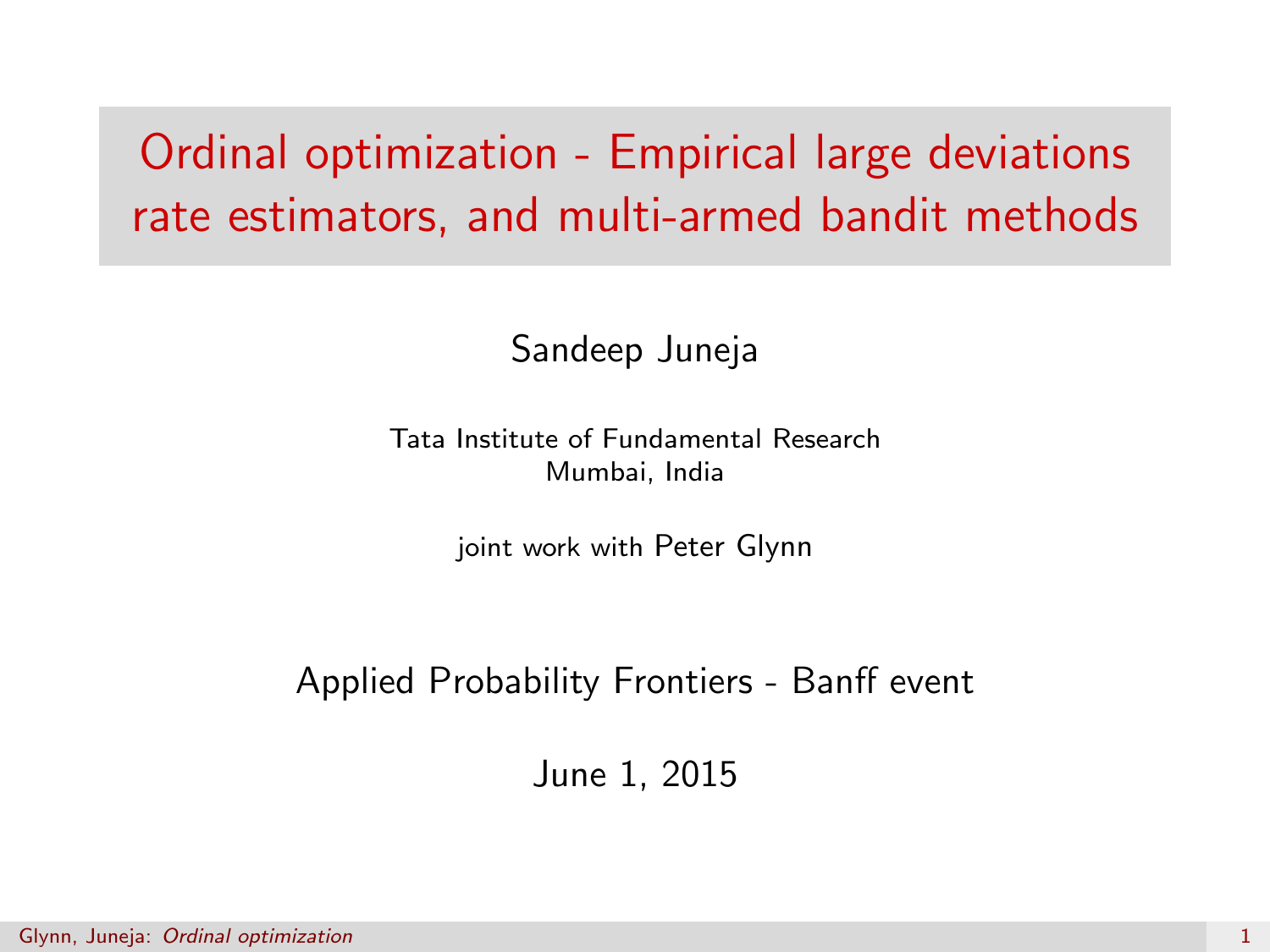$\blacktriangleright$  d different designs are compared on the basis of random performance measures  $X(i)$ ,  $i \leq d$ , and the goal is to identify

$$
i^* = \arg\min_{1 \le j \le d} EX(j).
$$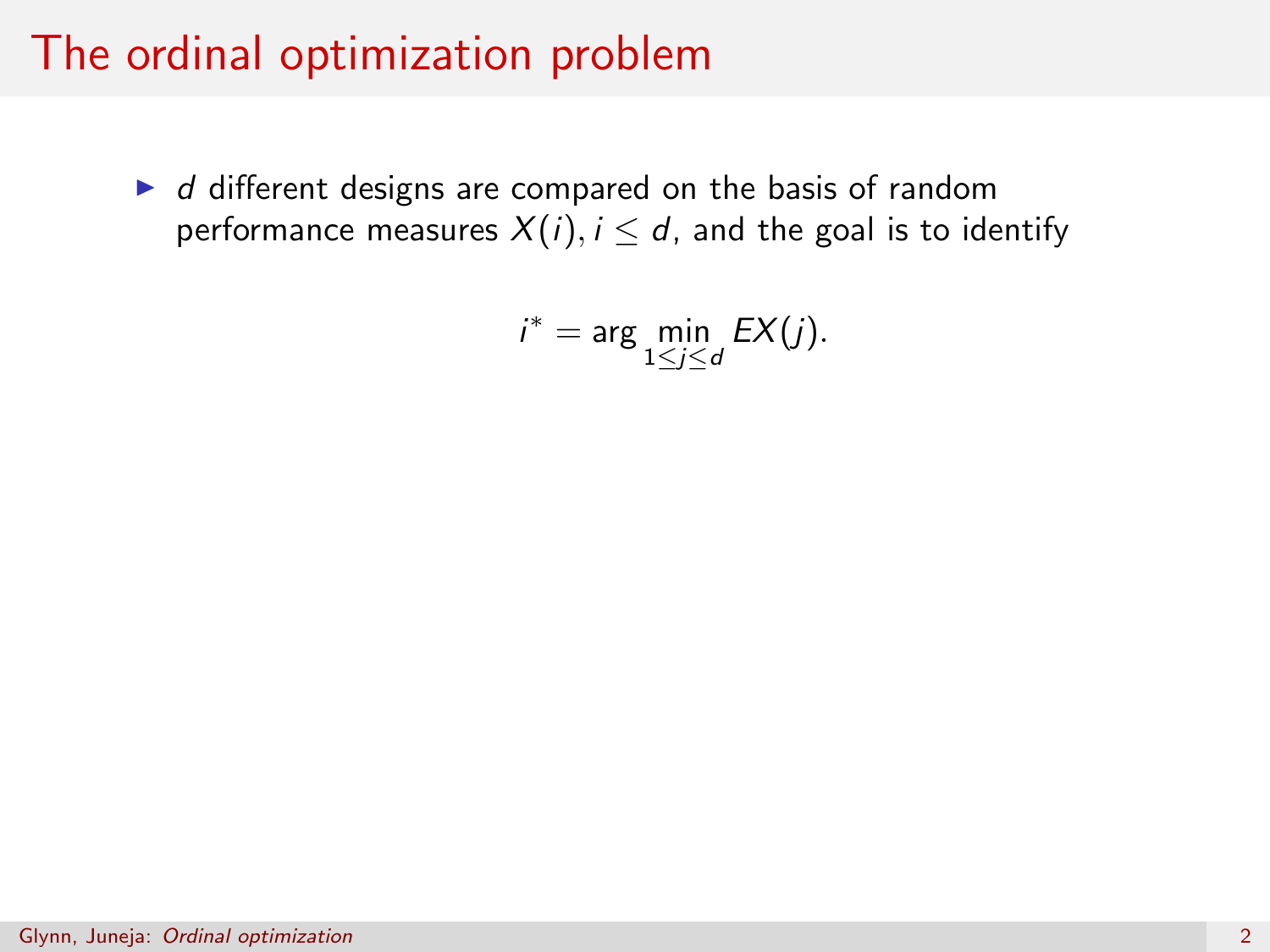$\blacktriangleright$  d different designs are compared on the basis of random performance measures  $X(i)$ ,  $i \le d$ , and the goal is to identify

$$
i^* = \arg\min_{1 \le j \le d} EX(j).
$$

 $\triangleright$  Goal is only to identify the best design and not to actually estimate the performance.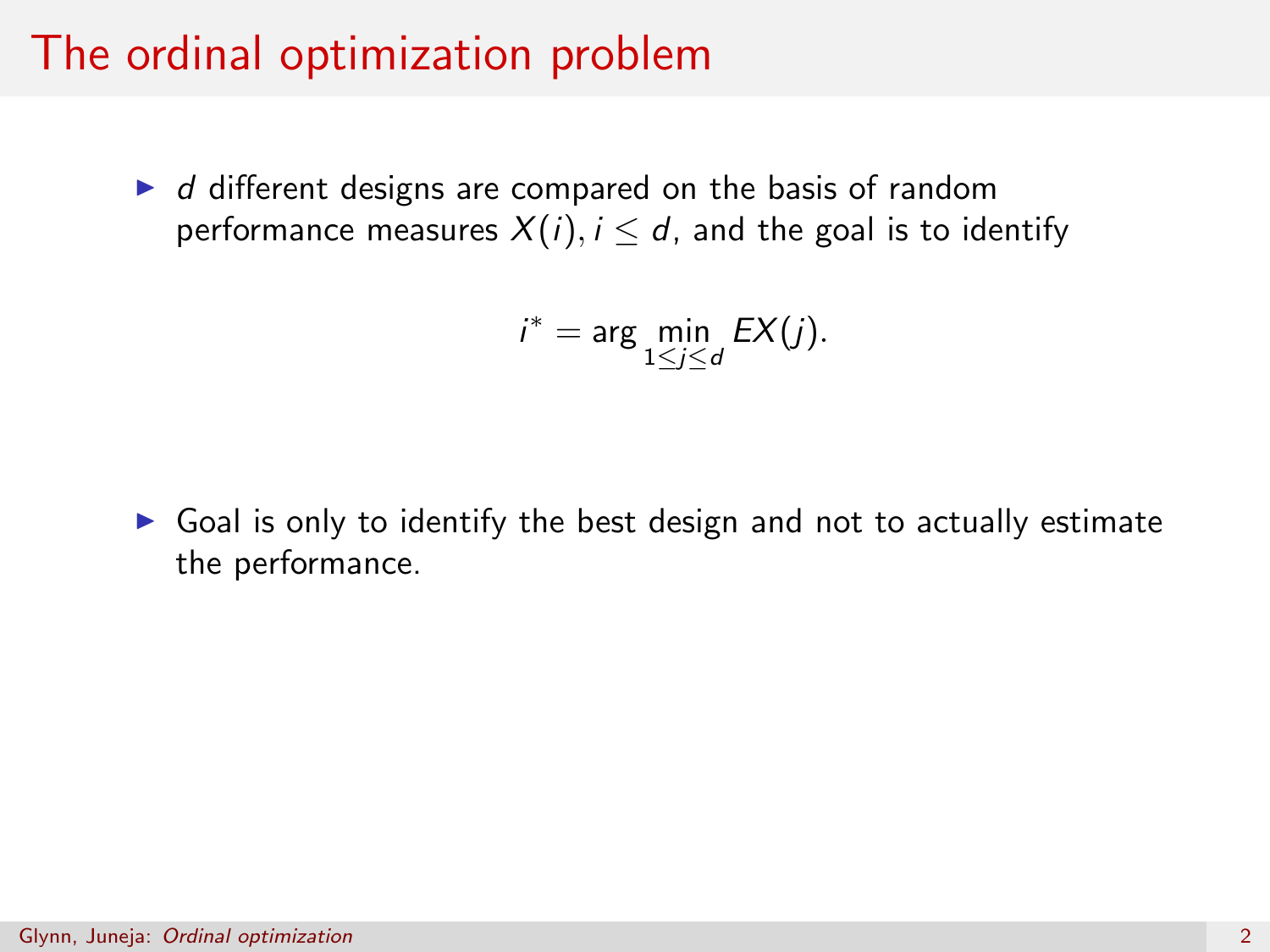$\blacktriangleright$  d different designs are compared on the basis of random performance measures  $X(i)$ ,  $i \le d$ , and the goal is to identify

$$
i^* = \arg\min_{1 \le j \le d} EX(j).
$$

- $\triangleright$  Goal is only to identify the best design and not to actually estimate the performance.
- $\triangleright$  We have the ability to generate iid realizations of each of the d random variables.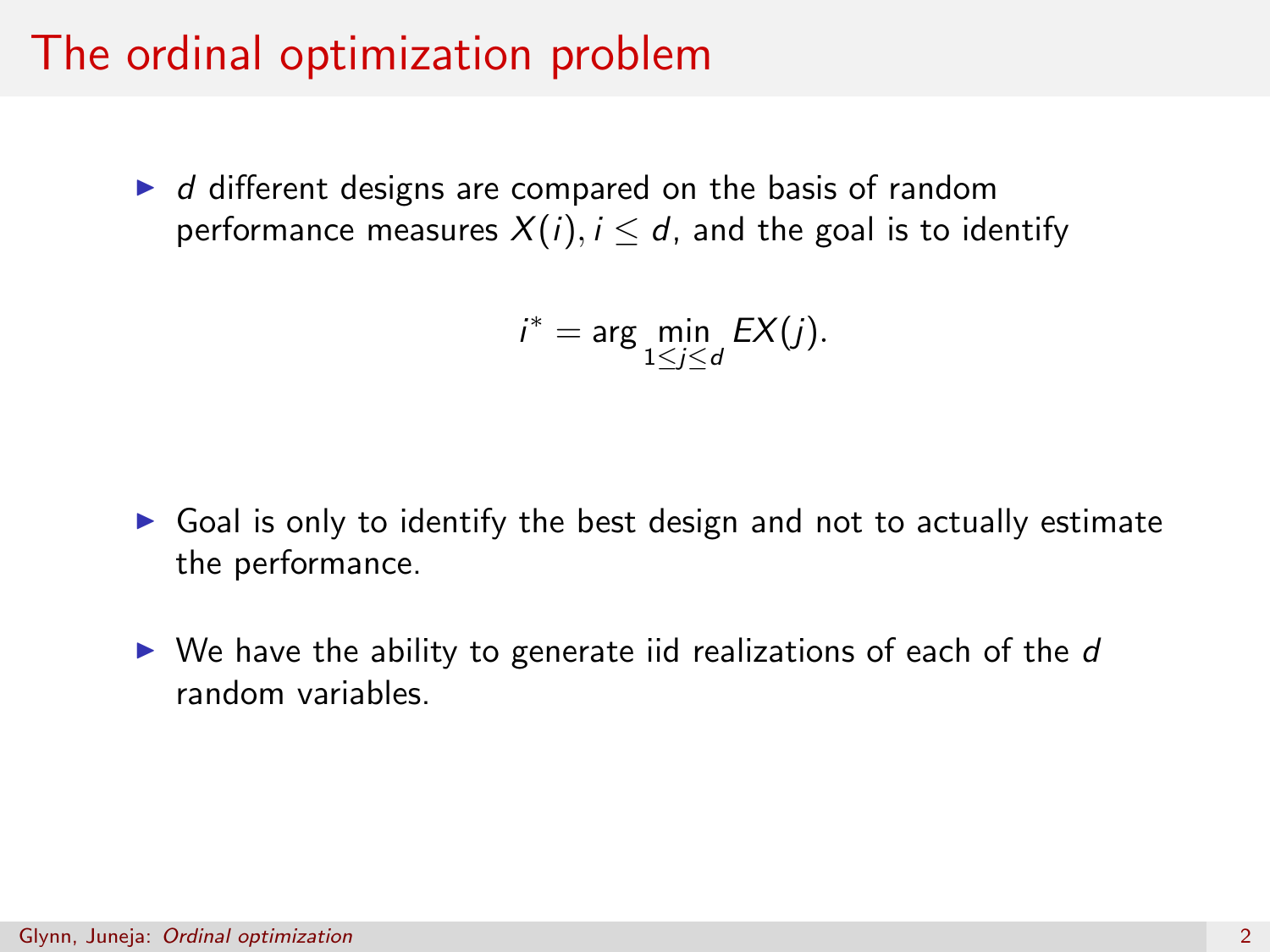$\blacktriangleright$  d different designs are compared on the basis of random performance measures  $X(i)$ ,  $i \le d$ , and the goal is to identify

$$
i^* = \arg\min_{1 \le j \le d} EX(j).
$$

- $\triangleright$  Goal is only to identify the best design and not to actually estimate the performance.
- $\triangleright$  We have the ability to generate iid realizations of each of the d random variables.
- $\triangleright$  We focus primarily on  $d = 2$ , so given independent samples of X we want to find if  $EX > 0$  or  $EX < 0$ .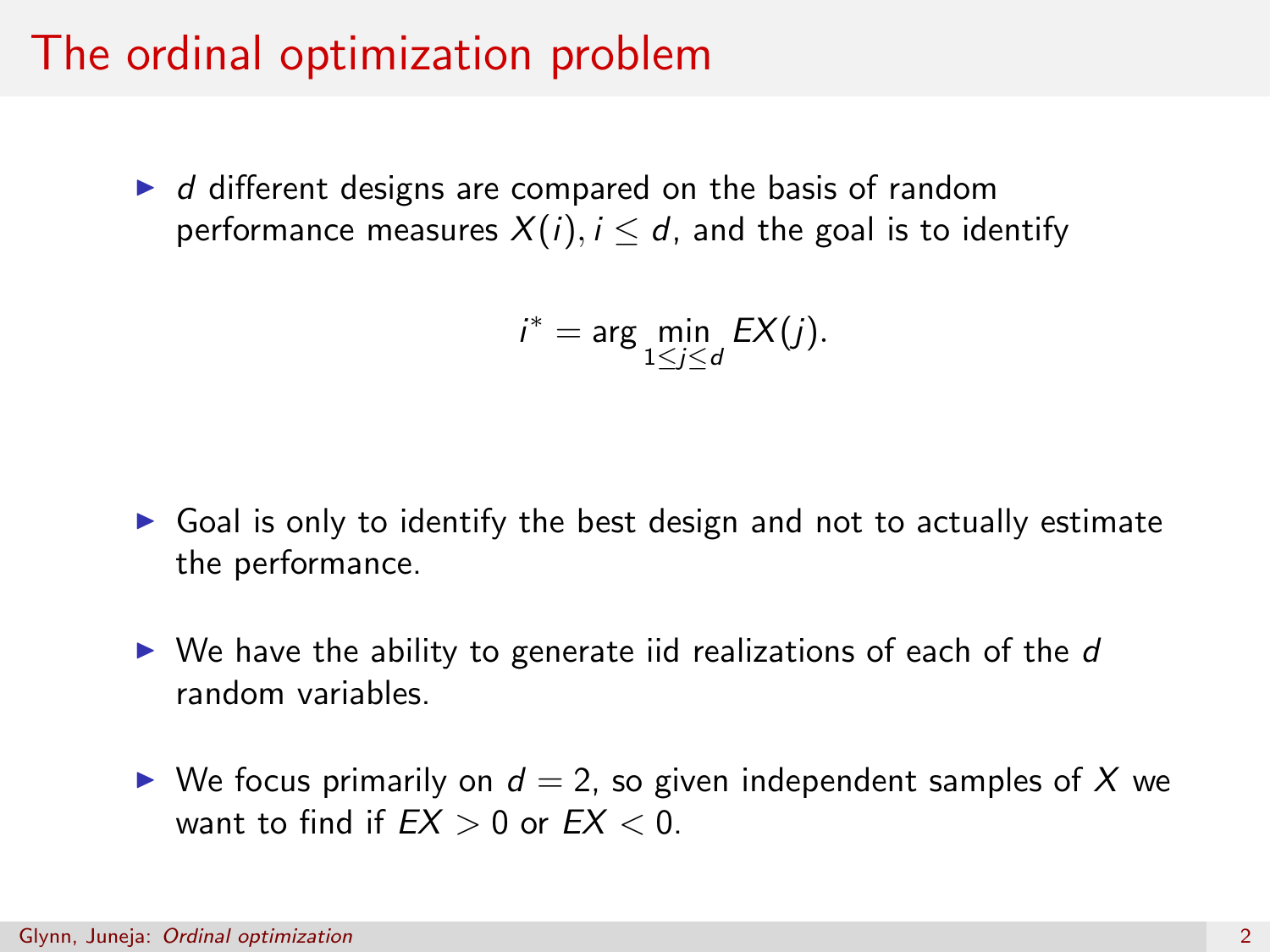#### Determining the smallest mean population

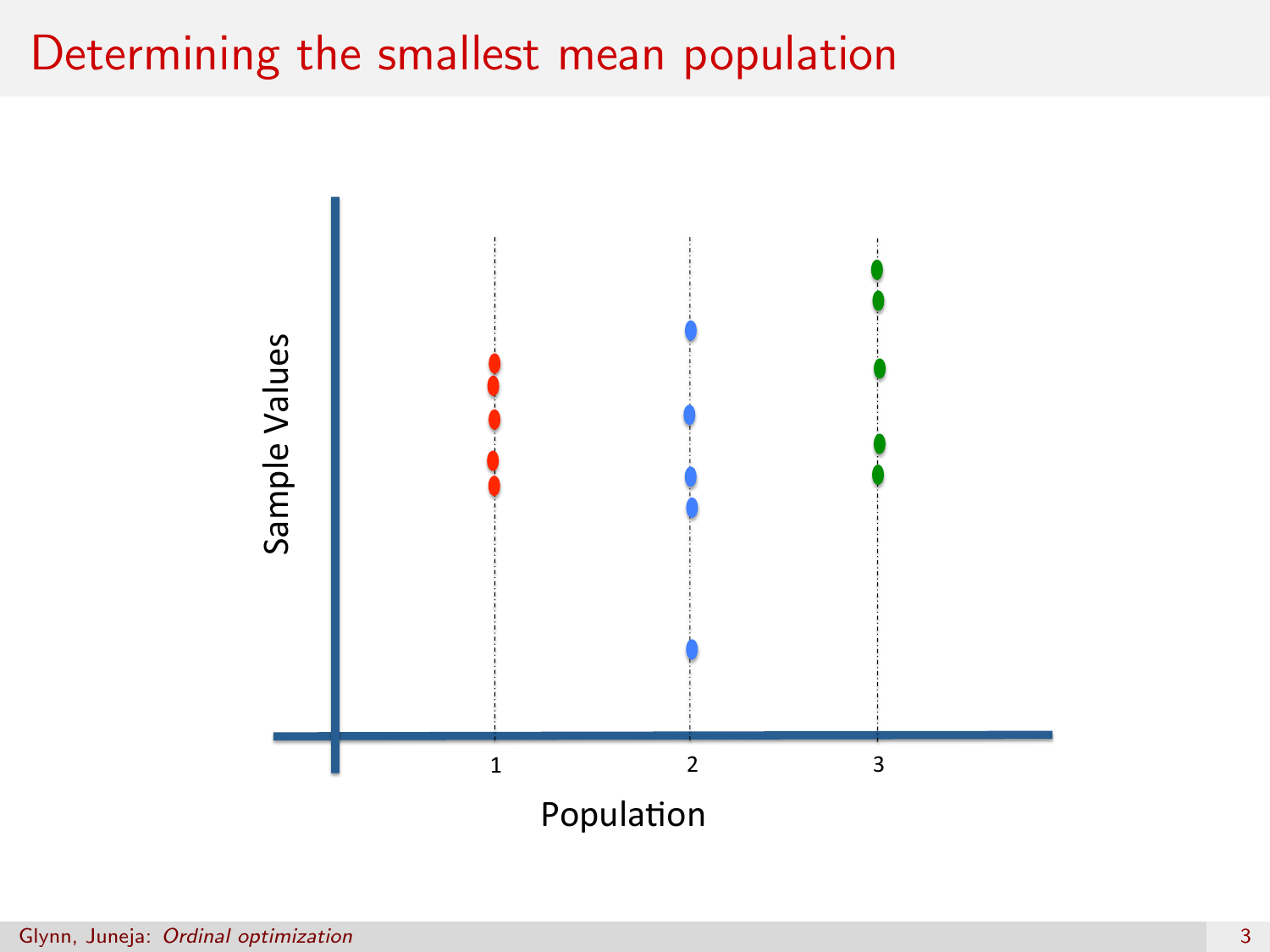# Talk Overview

 $\triangleright$  Estimating difference of mean values relies on central limit theorem with an associated slow  $n^{-1/2}$  convergence rate.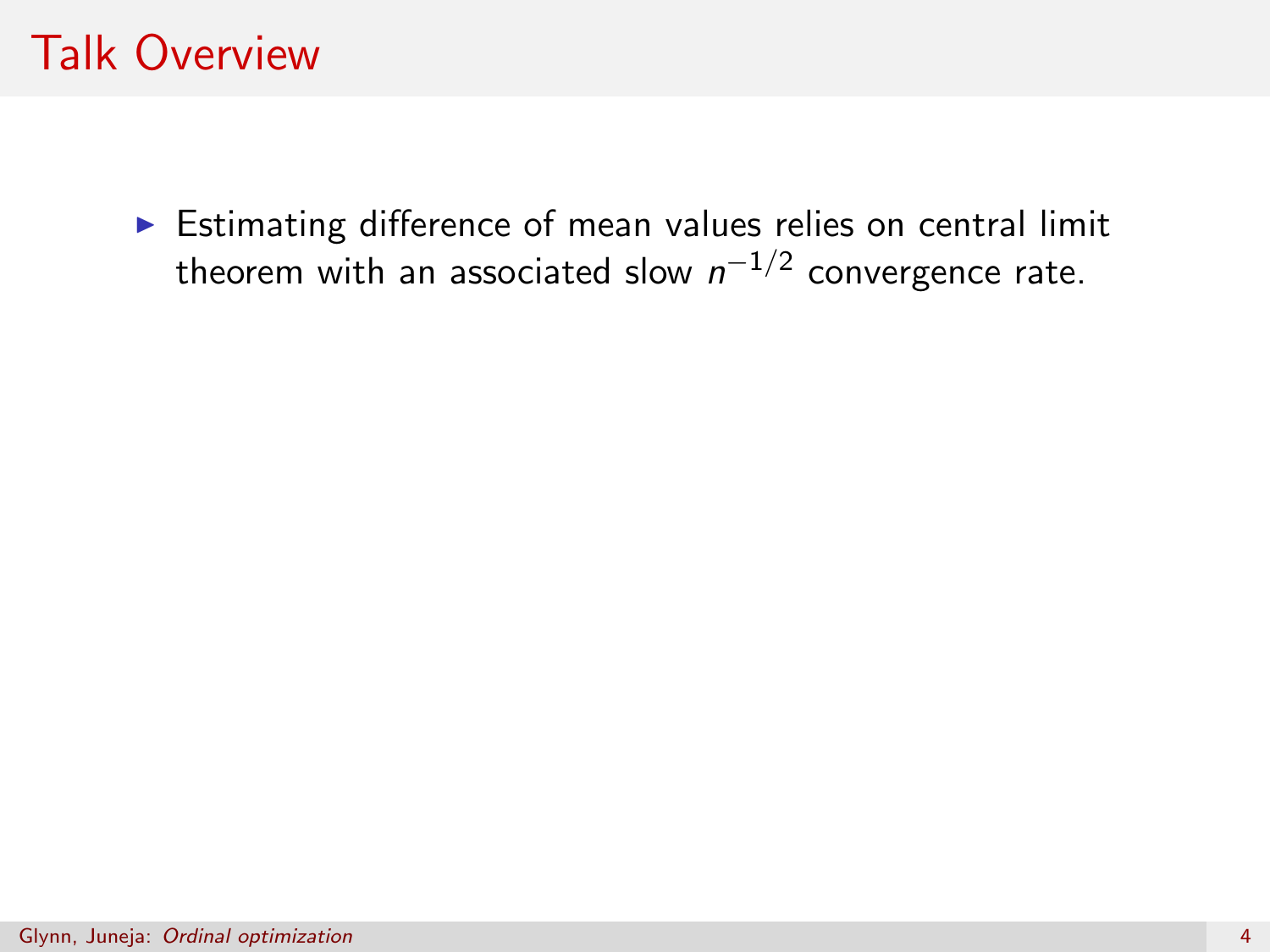# Talk Overview

- $\triangleright$  Estimating difference of mean values relies on central limit theorem with an associated slow  $n^{-1/2}$  convergence rate.
- $\blacktriangleright$  Ho et al. (1990) observed that identifying the best system typically has a faster convergence rate.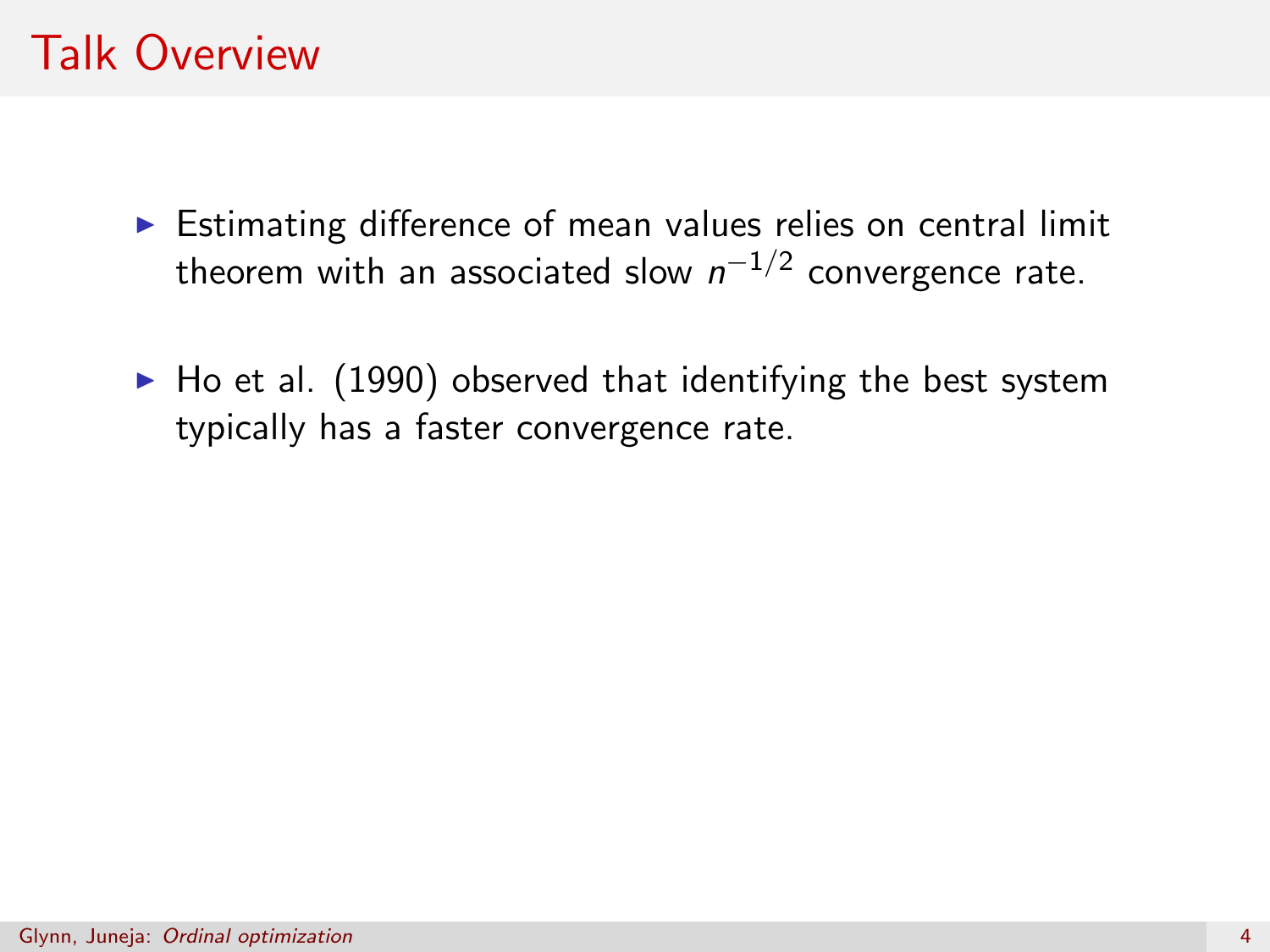# Talk Overview

- $\triangleright$  Estimating difference of mean values relies on central limit theorem with an associated slow  $n^{-1/2}$  convergence rate.
- $\blacktriangleright$  Ho et al. (1990) observed that identifying the best system typically has a faster convergence rate.

Finding  $EX < EY$ , or  $EX > EY$ 

easier than determining the value

$$
EX-FY.
$$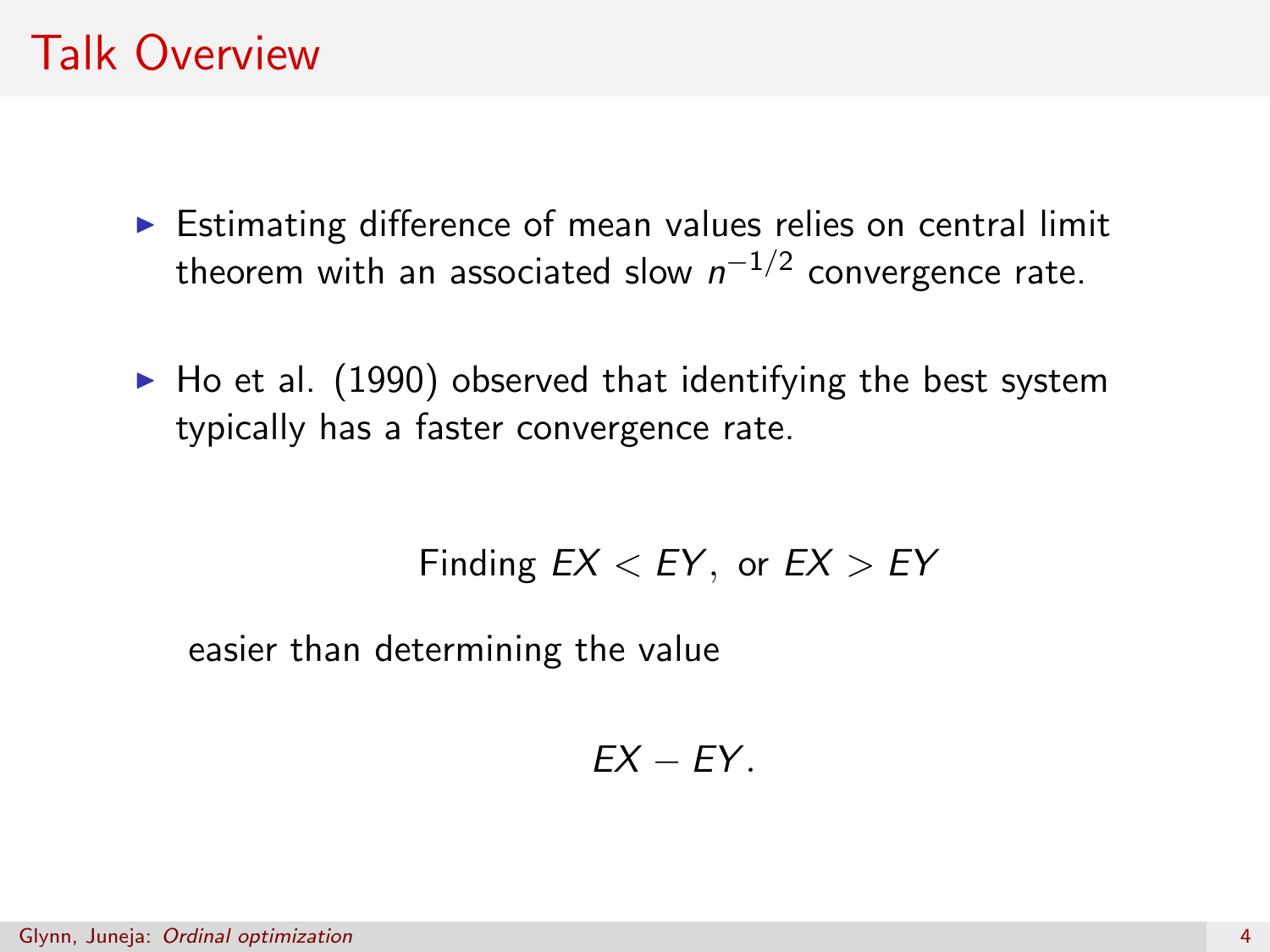$\blacktriangleright$  L. Dai (1996) showed using large deviation methods that the probability of false selection decays at an exponential rate under mild light tailed assumptions. Thus, if

$$
EX_1 < \min_{i \geq 2} EX_i
$$

then

$$
\lim_{n\to\infty}\frac{1}{n}\log P(\bar{X}_1(n)>\min_{i\geq 2}\bar{X}_i(n))=I
$$

for large deviations rate function  $l > 0$ .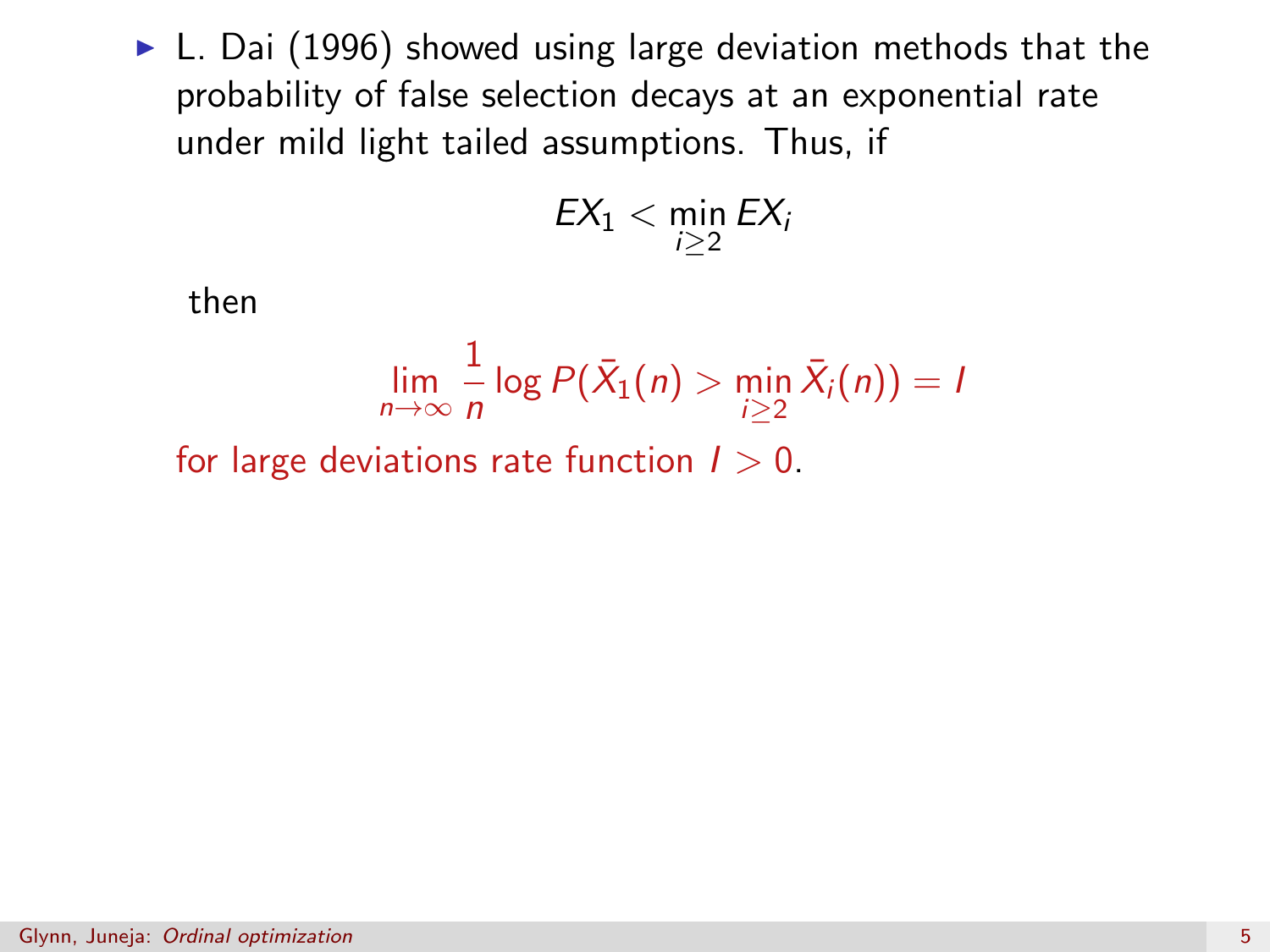$\triangleright$  L. Dai (1996) showed using large deviation methods that the probability of false selection decays at an exponential rate under mild light tailed assumptions. Thus, if

$$
EX_1 < \min_{i \geq 2} EX_i
$$

then

$$
\lim_{n\to\infty}\frac{1}{n}\log P(\bar{X}_1(n)>\min_{i\geq 2}\bar{X}_i(n))=I
$$

for large deviations rate function  $l > 0$ .

In a series of papers by Chen, Yucesan, L Dai, Chick and others (2000, 200\*) attempted to optimize the budget allocated to each population under Normality assumption.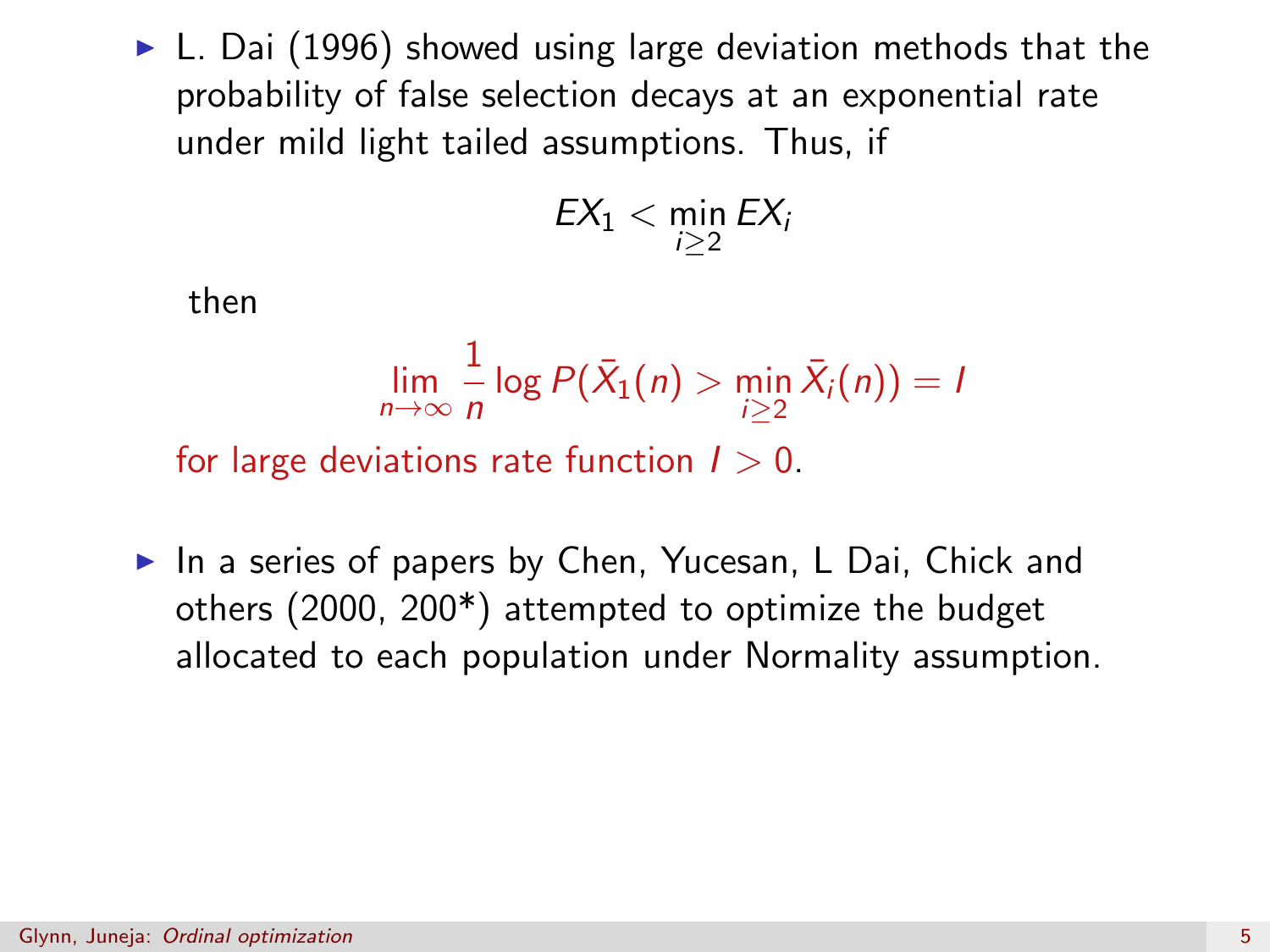$\blacktriangleright$  L. Dai (1996) showed using large deviation methods that the probability of false selection decays at an exponential rate under mild light tailed assumptions. Thus, if

$$
EX_1 < \min_{i \geq 2} EX_i
$$

then

$$
\lim_{n\to\infty}\frac{1}{n}\log P(\bar{X}_1(n)>\min_{i\geq 2}\bar{X}_i(n))=I
$$

for large deviations rate function  $l > 0$ .

- In a series of papers by Chen, Yucesan, L Dai, Chick and others (2000, 200\*) attempted to optimize the budget allocated to each population under Normality assumption.
- $\triangleright$  Substantial literature on selecting the best system amongst many alternatives using ranking/selection procedures. Gaussian assumption is critical to most of the analysis (Nelson and others)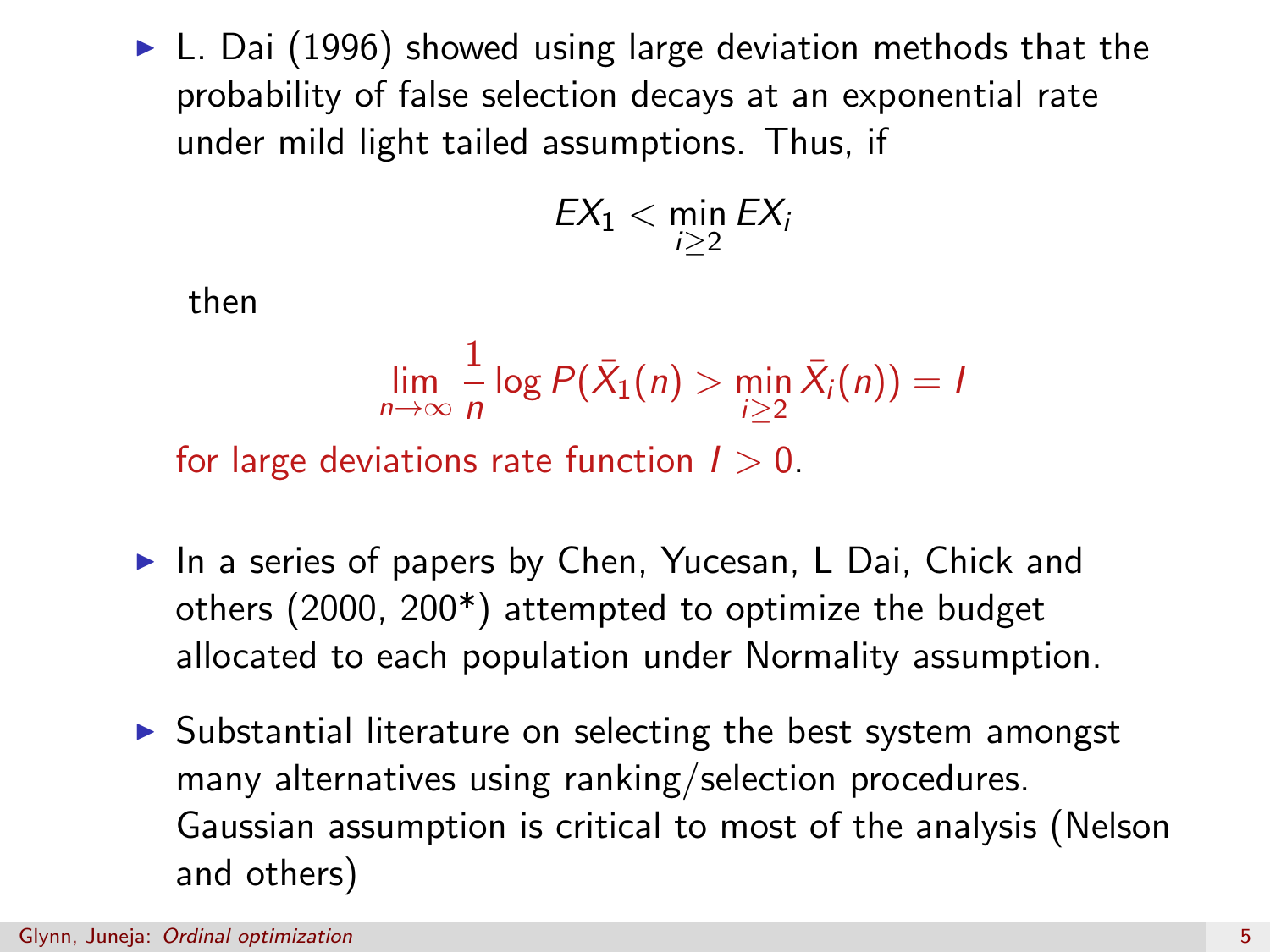$\triangleright$  Glynn and J (2004) observed that if

$$
EX_1 < \min_{i \geq 2} EX_i
$$

then for  $p_i > 0$ ,  $\sum_{i=1}^d p_i = 1$ 

$$
P(\bar{X}_1(p_1 n) > \min_{i \geq 2} \bar{X}_i(p_i n)) \approx e^{-nH(p_1, ..., p_d)}
$$

so that  $H(p_1, \ldots, p_d)$  can be optimised to determine optimal allocations.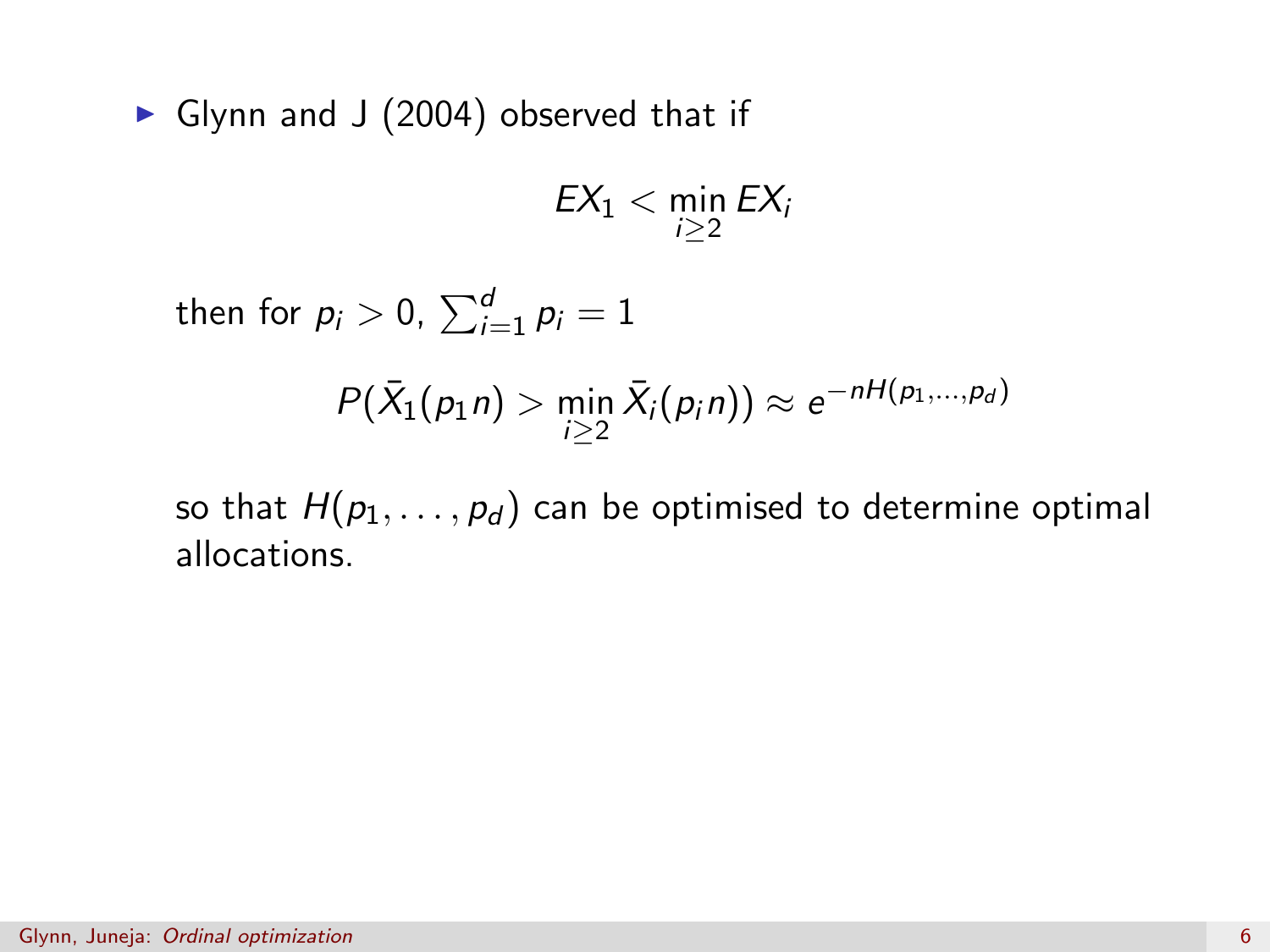$\triangleright$  Glynn and J (2004) observed that if

$$
EX_1 < \min_{i \geq 2} EX_i
$$

then for  $p_i > 0$ ,  $\sum_{i=1}^d p_i = 1$ 

$$
P(\bar{X}_1(p_1 n) > \min_{i \geq 2} \bar{X}_i(p_i n)) \approx e^{-nH(p_1, ..., p_d)}
$$

so that  $H(p_1, \ldots, p_d)$  can be optimised to determine optimal allocations.

 $\triangleright$  Significant literature since then relying on large deviations analysis (E.g., Hunter and Pasupathy 2013, Szechtman and Yucesan 2008, Broadie, Han Zeevi 2007, Blanchet, Liu, Zwart 2008).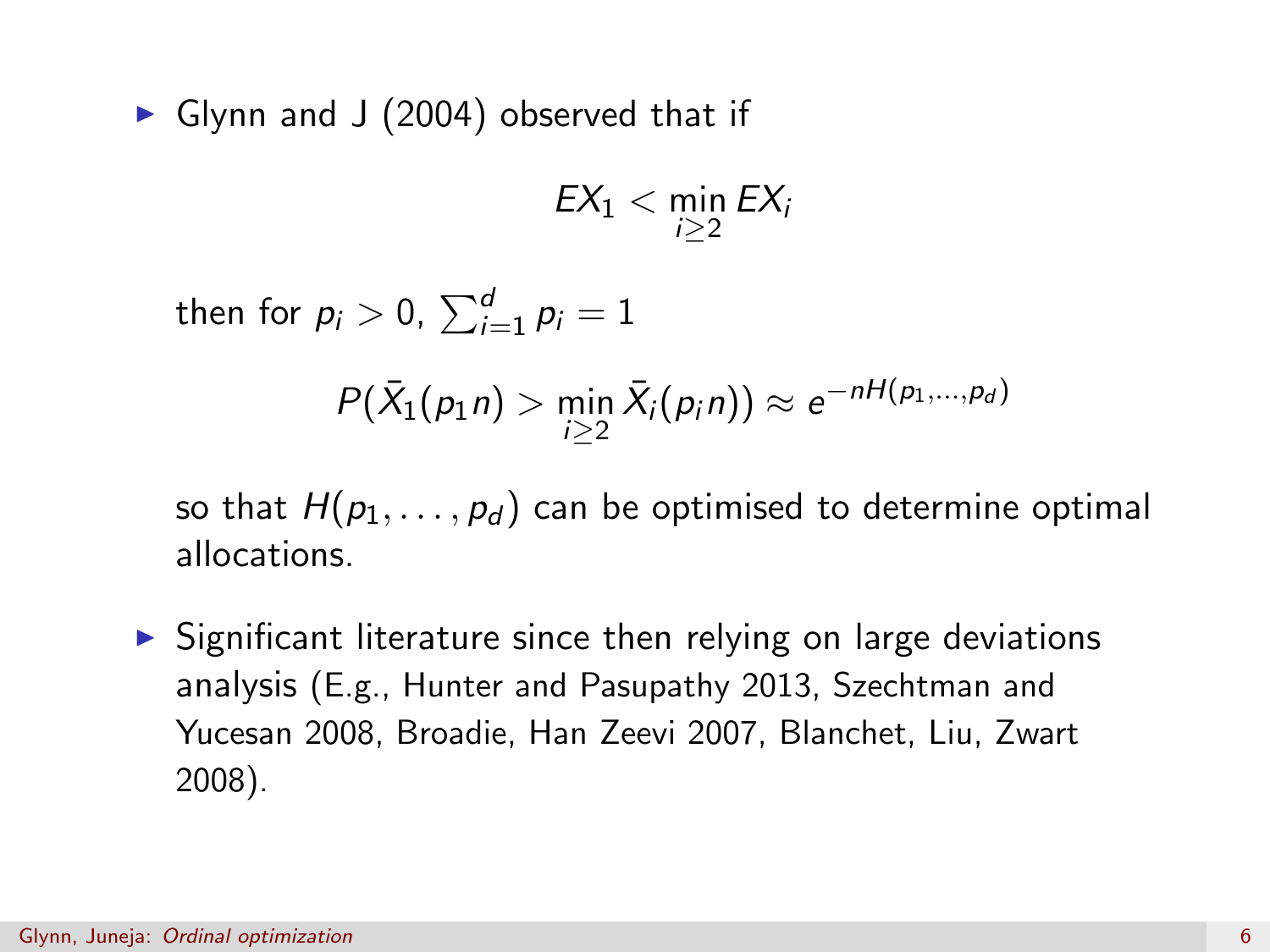# Some observations

• If 
$$
P(FS) \le e^{-nl}
$$
, for some  $l > 0$ , then

$$
n = \frac{1}{I} \log(1/\delta)
$$
 ensures  $P(FS) \leq \delta$ .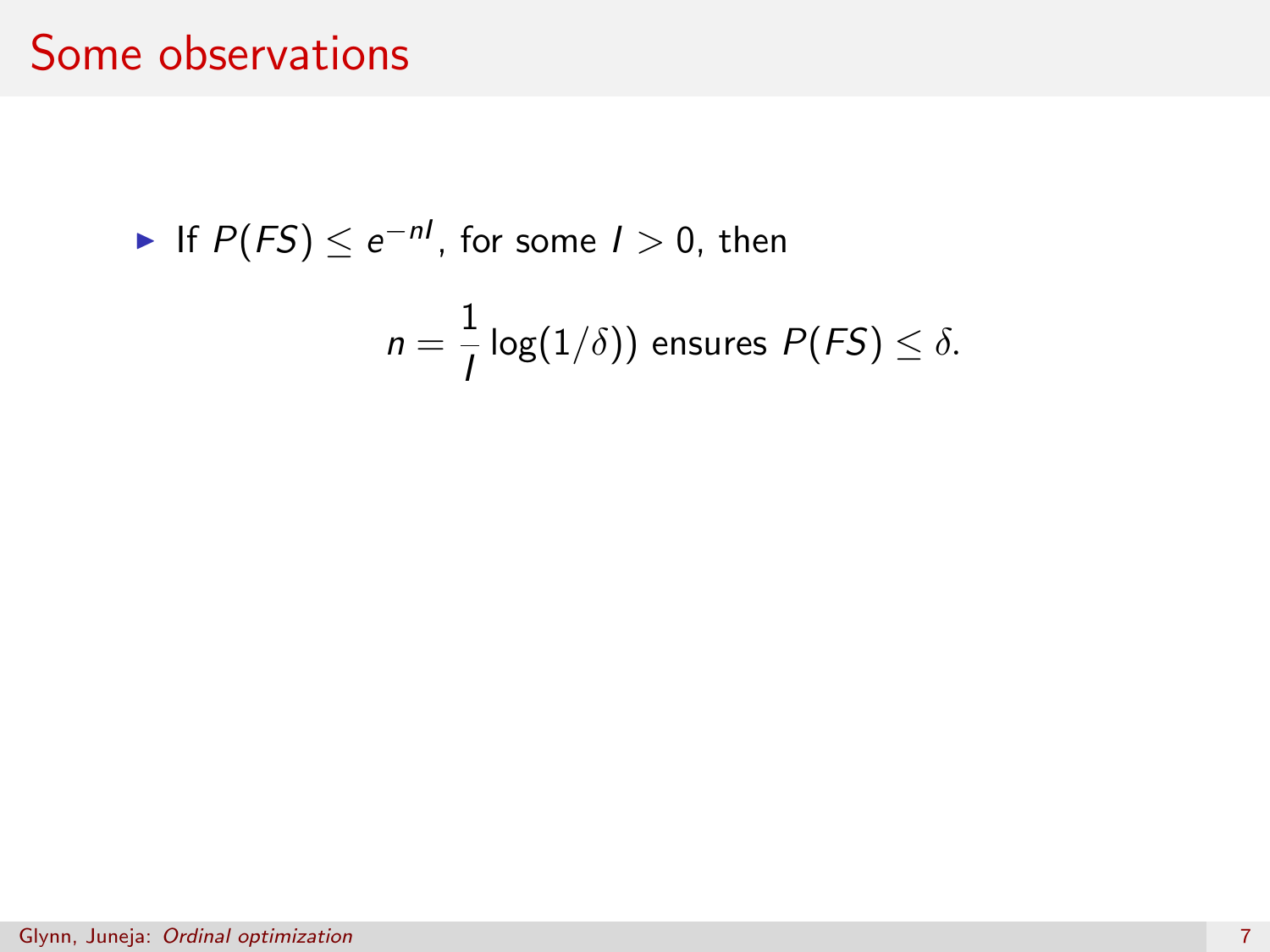#### Some observations

• If 
$$
P(FS) \le e^{-nl}
$$
, for some  $l > 0$ , then

$$
n=\frac{1}{l}\log(1/\delta))
$$
 ensures  $P(FS) \leq \delta$ .

►  $O(\log(1/\delta))$  effort is necessary. If  $\log(1/\delta)^{1-\epsilon}$  samples are generated, then

$$
P(X_i \in A)^{\log(1/\delta)^{1-\epsilon}} = \delta^{\frac{\text{positive no.}}{\log(1/\delta)^{\epsilon}}} \gg \delta
$$
as  $\delta \to 0$ .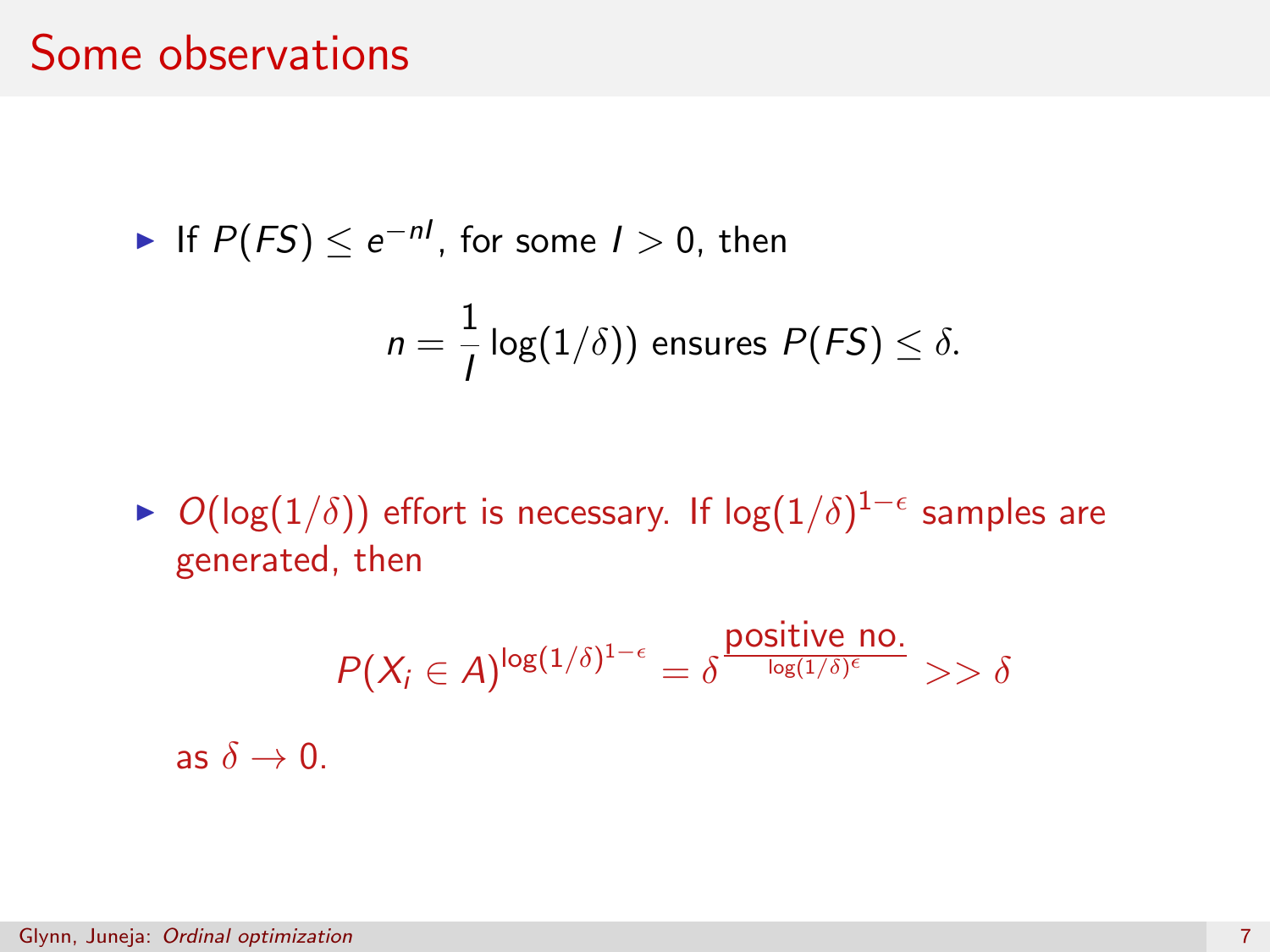# **HOPE**

► However methods relying on  $P(FS) \leq e^{-nI}$ , rely on estimating the large deviations rate function  $I$  from the samples generated.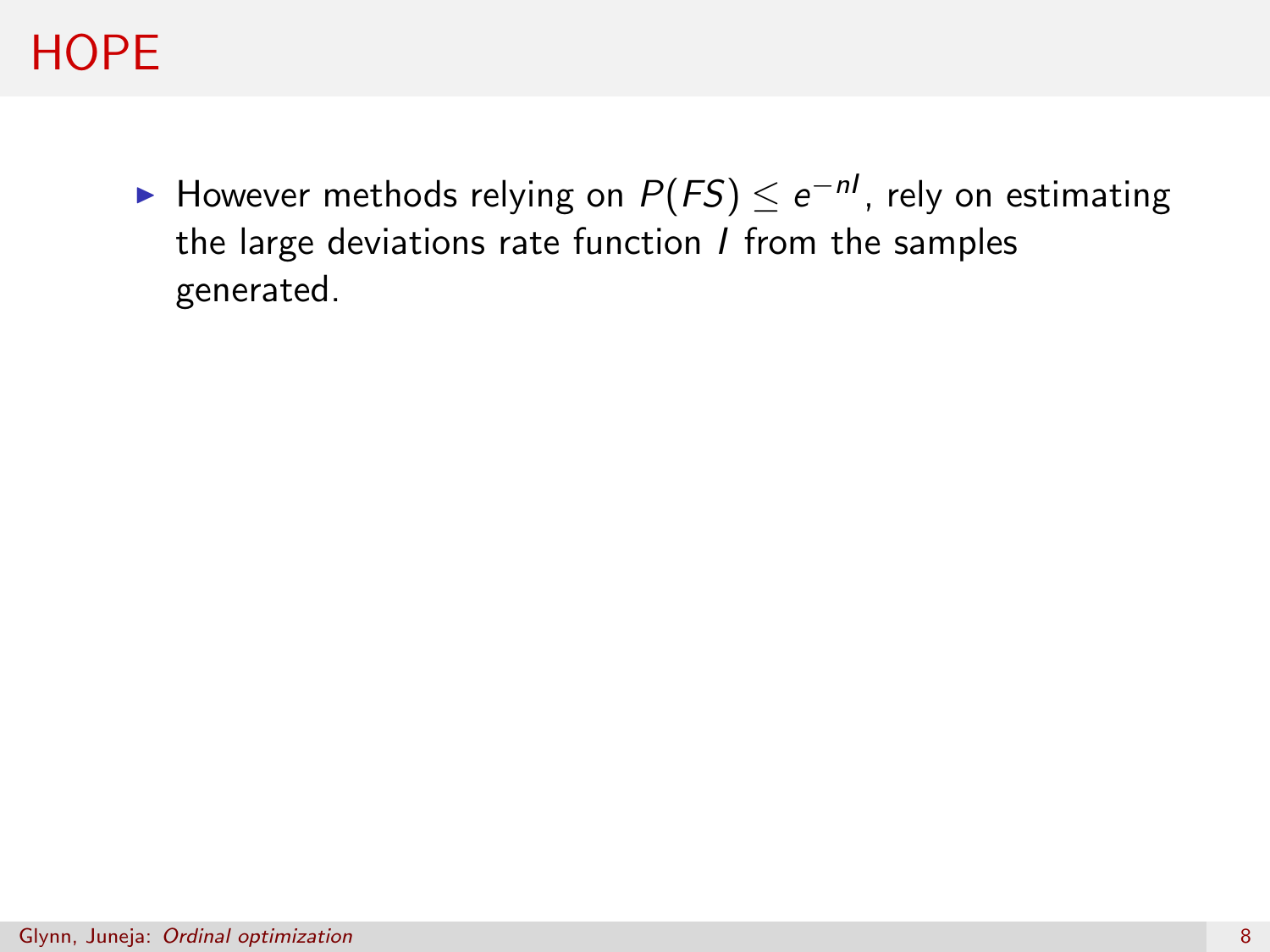# **HOPF**

- ► However methods relying on  $P(FS) \leq e^{-nI}$ , rely on estimating the large deviations rate function  $I$  from the samples generated.
- **•** One hopes for algorihms that for  $n = O(\log(1/\delta))$  ensure that at least asymptotically  $P(FS) \leq \delta$ , that is,

lim sup  $P(\mathit{FS})\delta^{-1} \leq 1$  $\delta \rightarrow 0$ 

even when the means are separated by a fixed and known  $\epsilon > 0$  So that

$$
\min_{1\leq i\leq d}EX_i
$$

for all suboptimal  $i$ .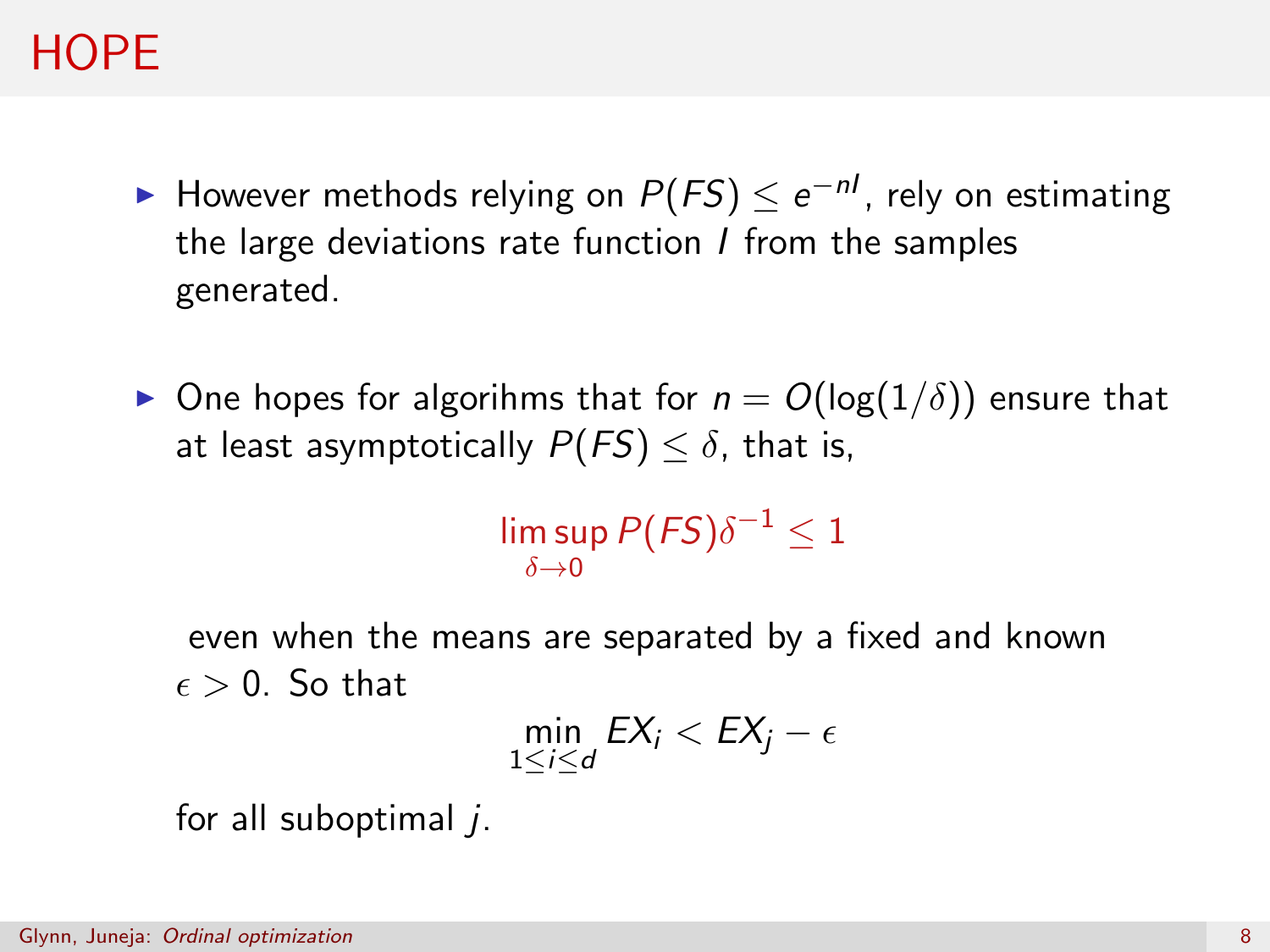$\triangleright$  We argue through two popular implementations that these rate functions are difficult to estimate accurately using  $O(\log(1/\delta))$  samples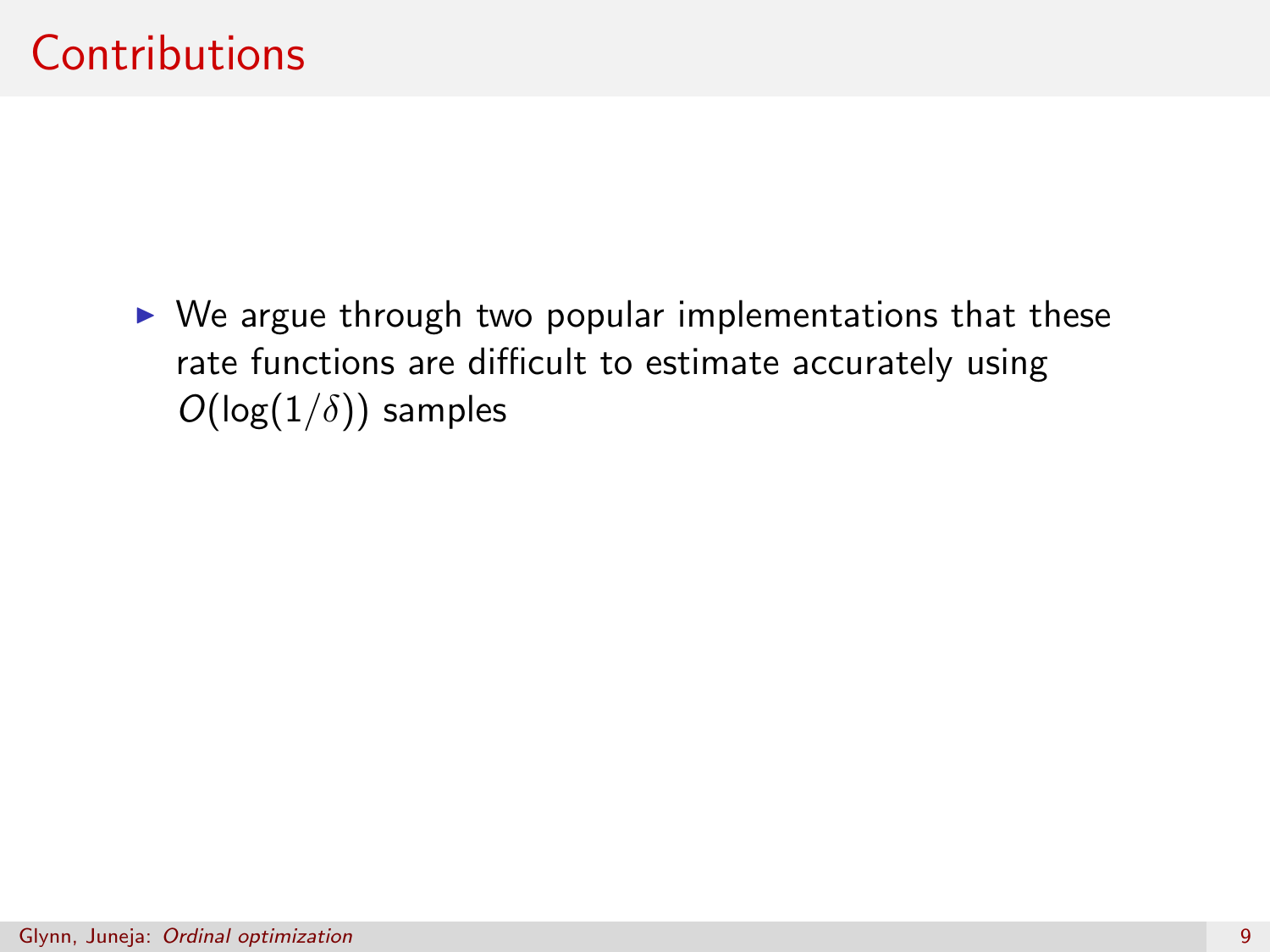- $\triangleright$  We argue through two popular implementations that these rate functions are difficult to estimate accurately using  $O(log(1/\delta))$  samples
- $\triangleright$  Enroute, we identify the large deviations rate function of the empirically estimated rate function. This may be of independent interest.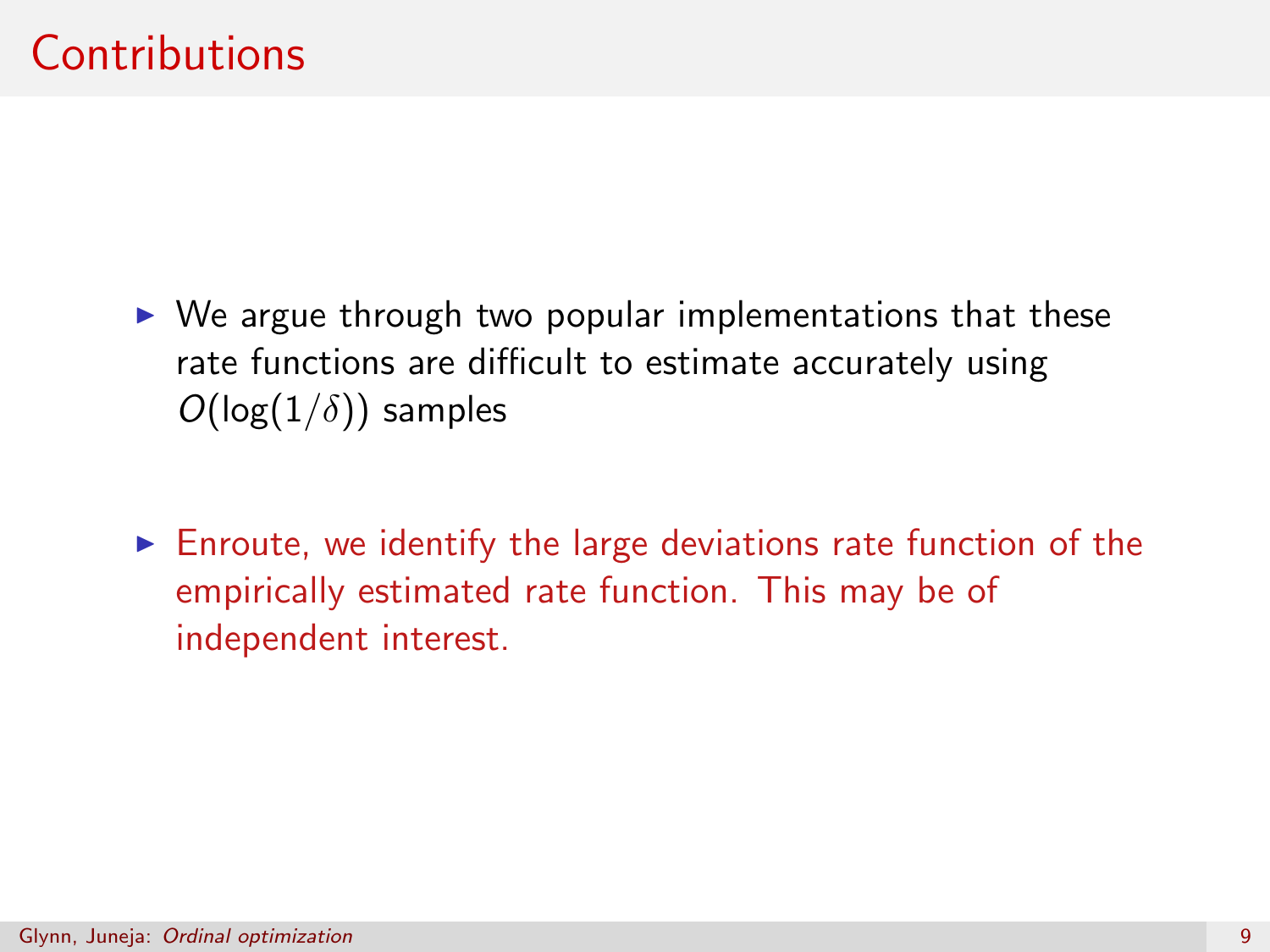# Key negative result

Given any  $(\epsilon, \delta)$  algorithm - one that correctly separates designs with mean difference at least  $\epsilon$  with

$$
\limsup_{\delta \to 0} P(FS) \delta^{-1} \leq 1,
$$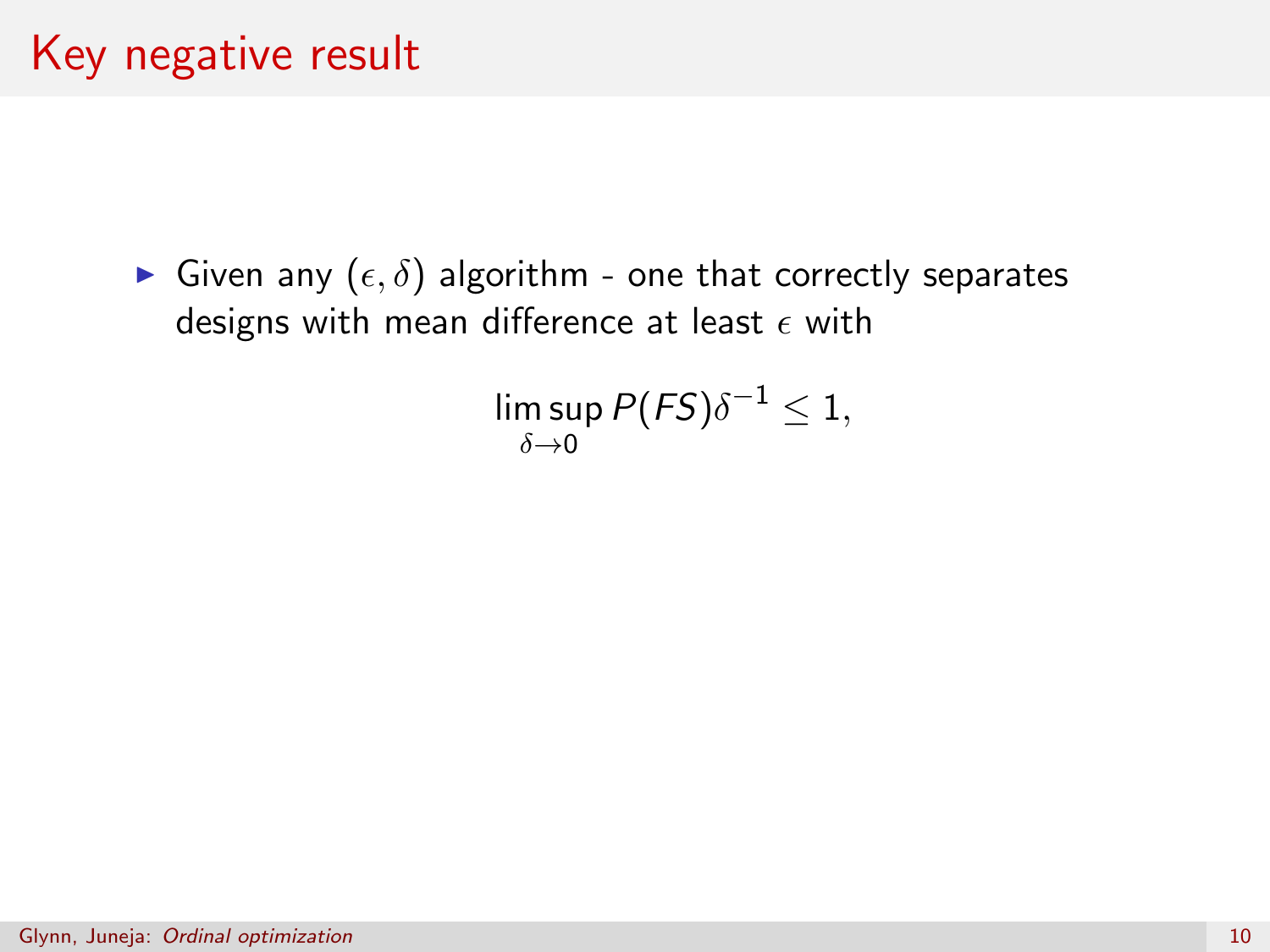Given any  $(\epsilon, \delta)$  algorithm - one that correctly separates designs with mean difference at least  $\epsilon$  with

$$
\limsup_{\delta \to 0} P(FS) \delta^{-1} \leq 1,
$$

 $\triangleright$  We prove that for populations with unbounded support under mild restrictions, the expected number of samples cannot be  $O(\log(1/\delta)).$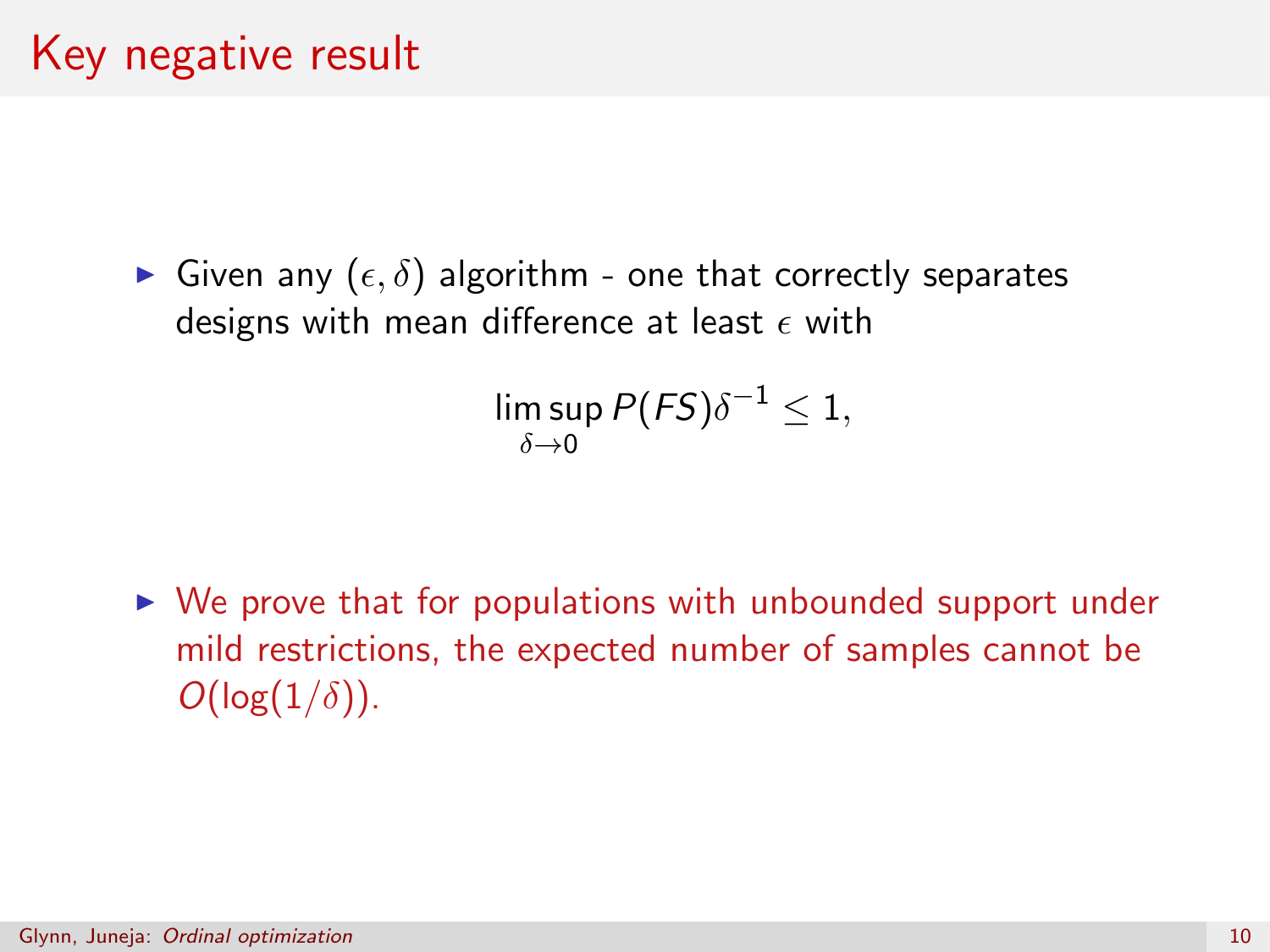$\triangleright$  Under explicitly available moment upper bounds, we develop truncation based  $O(log(1/\delta))$  computation time  $(\epsilon, \delta)$ algorithms.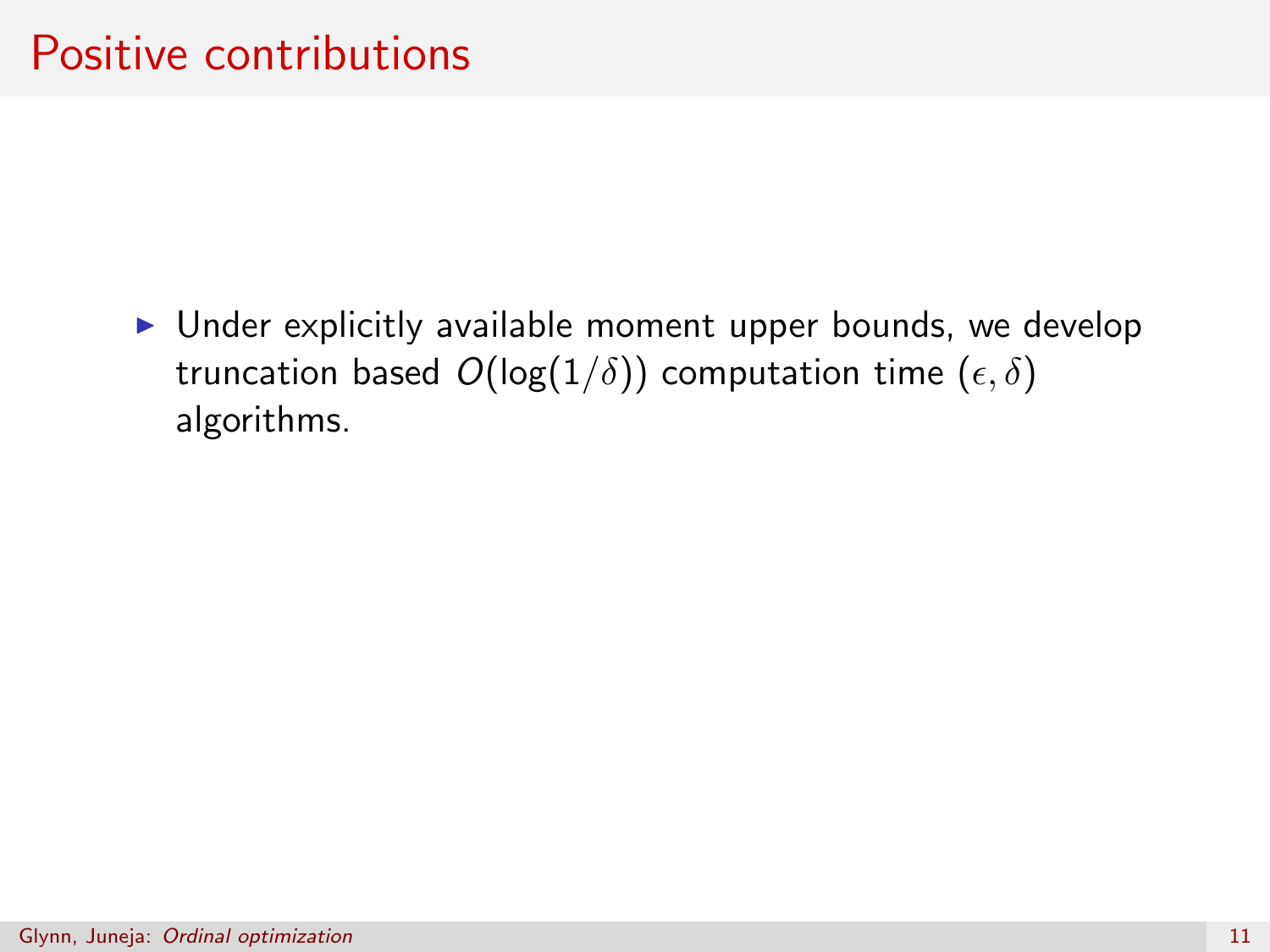- $\triangleright$  Under explicitly available moment upper bounds, we develop truncation based  $O(log(1/\delta))$  computation time  $(\epsilon, \delta)$ algorithms.
- $\triangleright$  We also adapt the recently proposed sequential algorithms in multi-armed bandit regret setting to this pure exploration setting.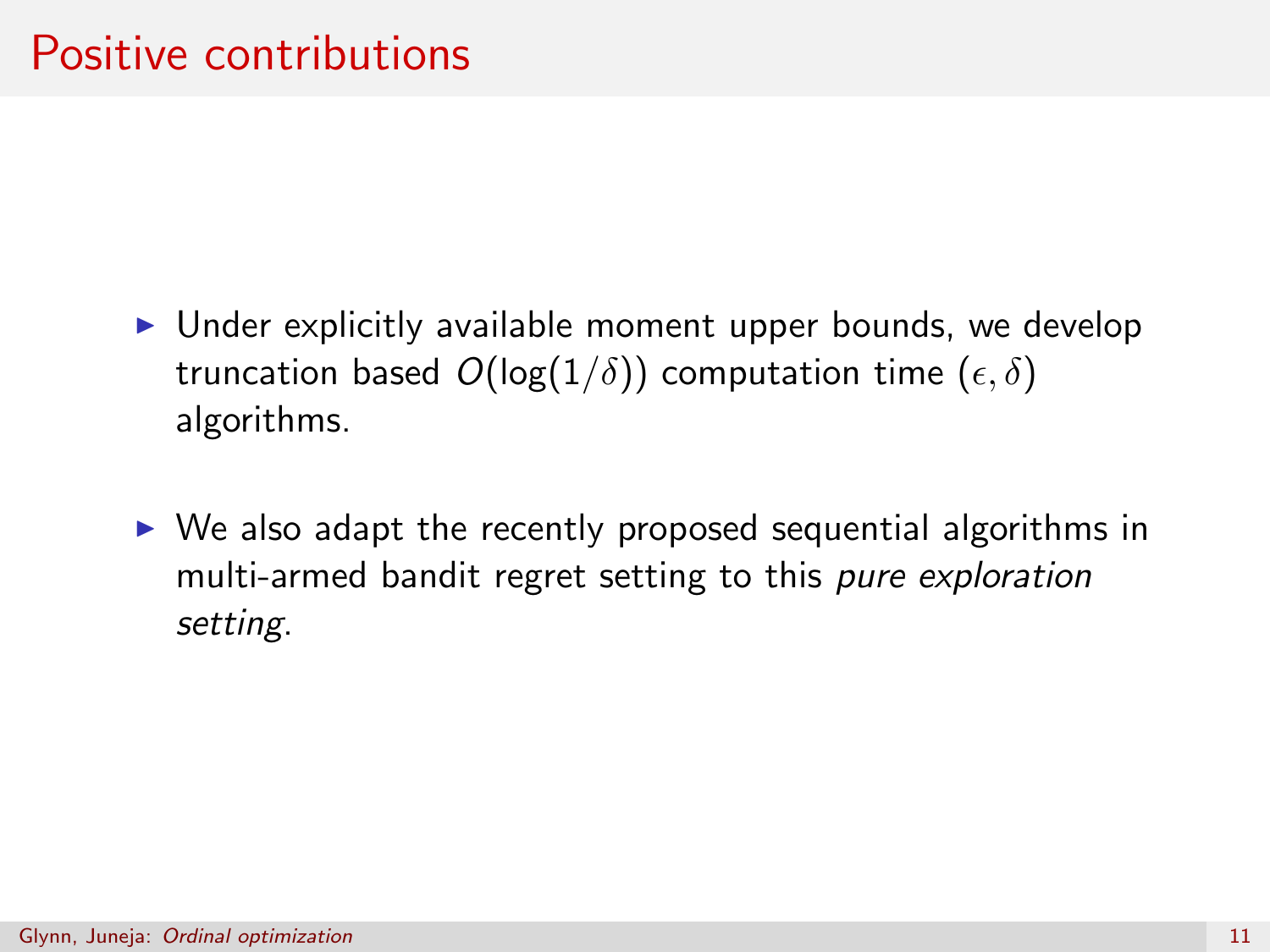# Two phase ordinal optimisation implementation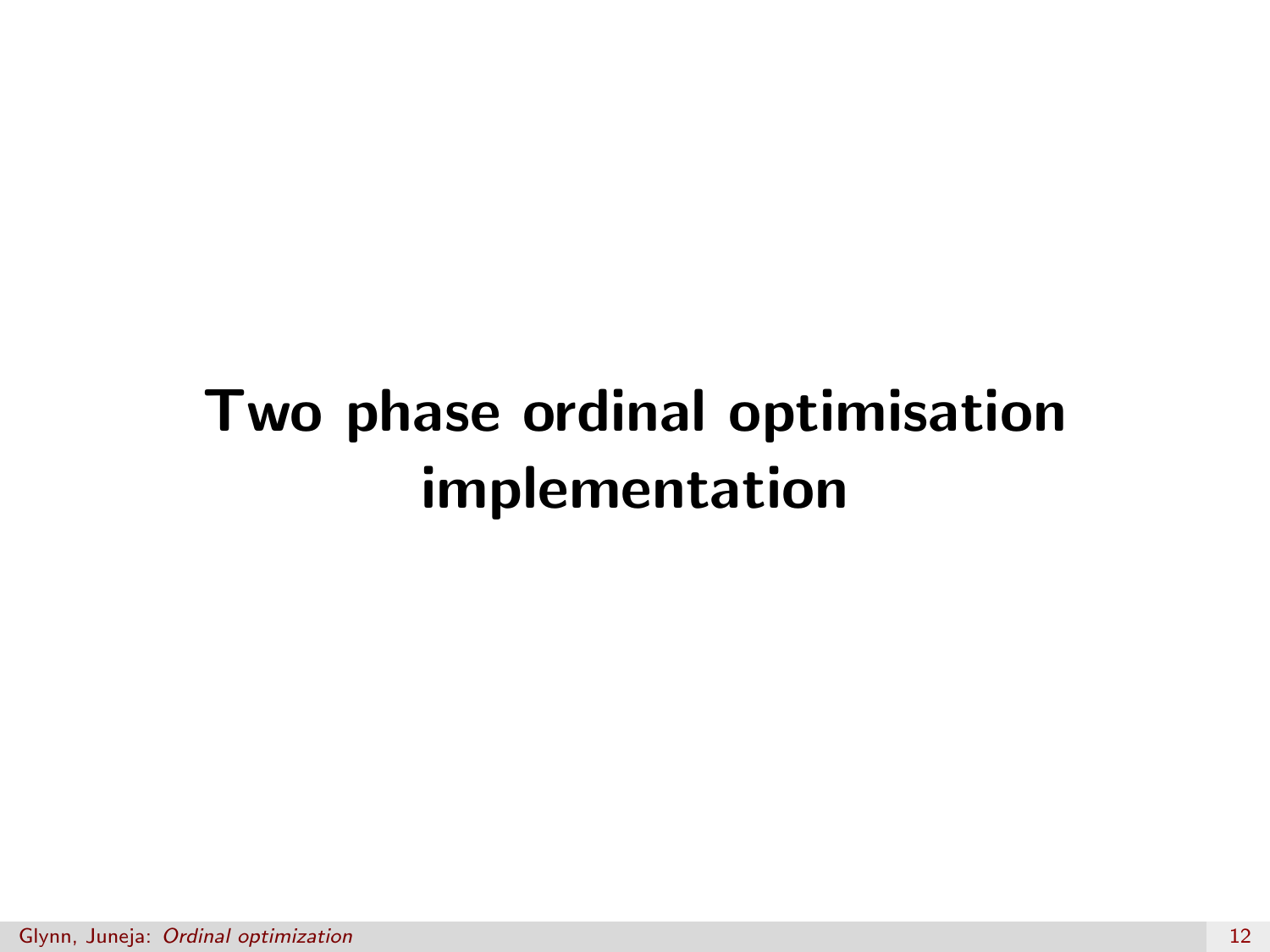# Basic large deviations theory

Suppose  $X_1, X_2, \ldots, X_n$  are i.i.d. samples of X and  $a > EX$ .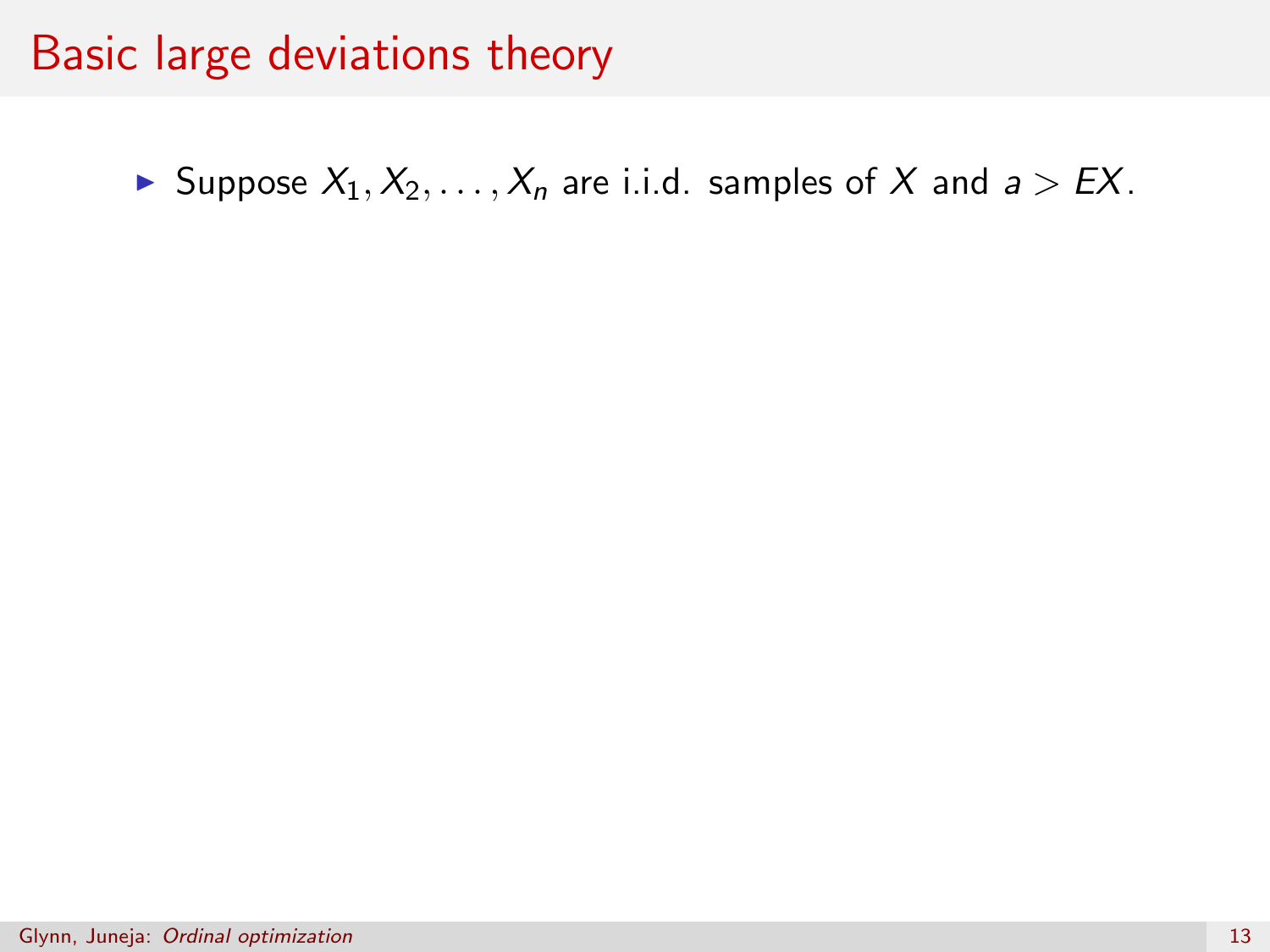# Basic large deviations theory

Suppose  $X_1, X_2, \ldots, X_n$  are i.i.d. samples of X and  $a > EX$ .

 $\blacktriangleright$  Then, for  $\theta > 0$ , Cramer's bound

$$
P(\bar{X}_n \geq a) \leq e^{-n(\theta a - \Lambda(\theta))}
$$

where  $\Lambda(\theta) = \log E e^{\theta X}$ .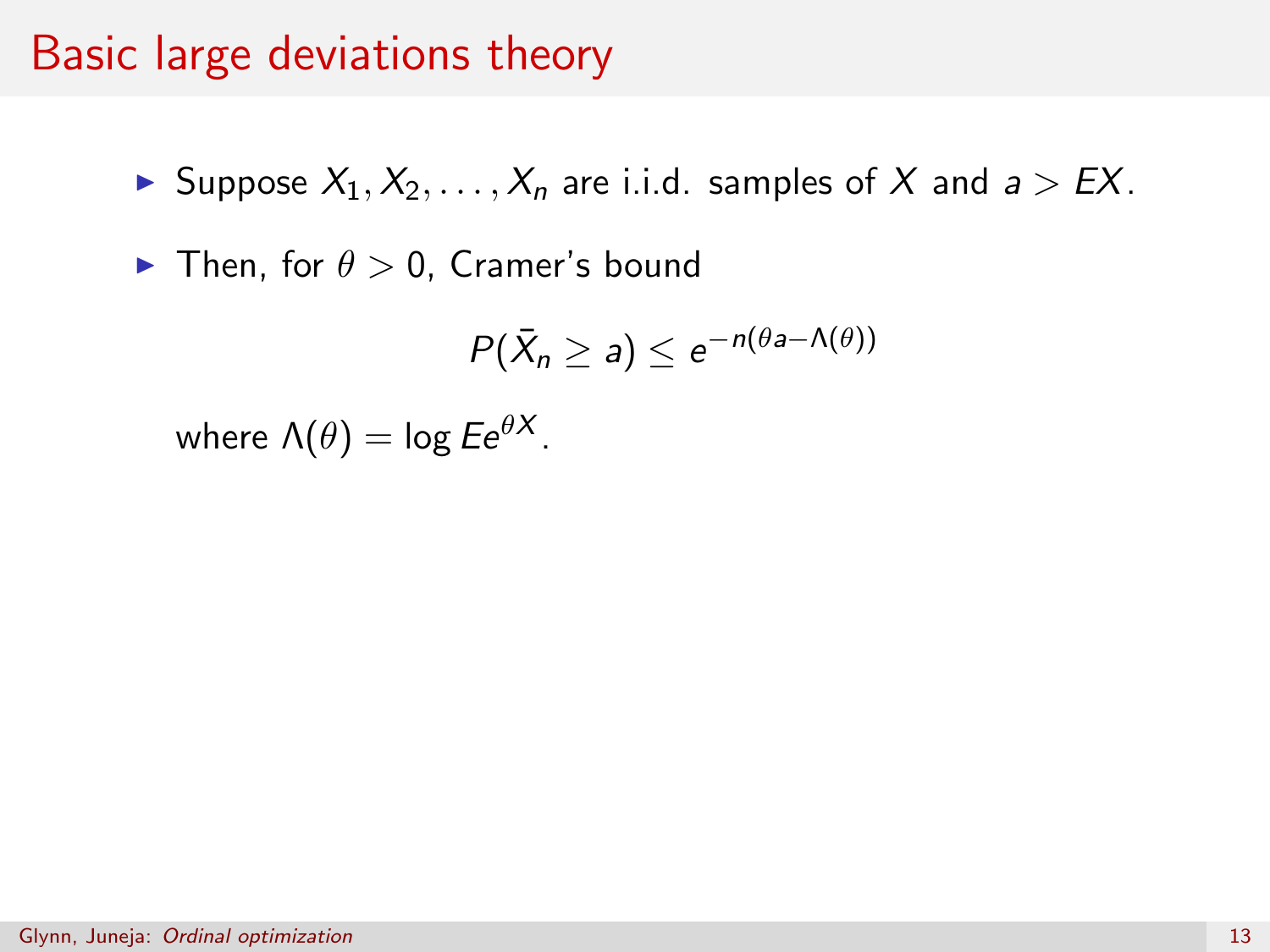#### Basic large deviations theory

Suppose  $X_1, X_2, \ldots, X_n$  are i.i.d. samples of X and  $a > EX$ .

**Fig. 1** Then, for  $\theta > 0$ , Cramer's bound

$$
P(\bar{X}_n \geq a) \leq e^{-n(\theta a - \Lambda(\theta))}
$$

where  $\Lambda(\theta) = \log E e^{\theta X}$ .

 $\blacktriangleright$  Cramer's Theorem

$$
P(\bar{X}_n \geq a) = e^{-nI(a)(1+o(1))}
$$

where, the large deviations rate function

$$
I(a) = \sup_{\theta \in \Re} (\theta a - \Lambda(\theta)).
$$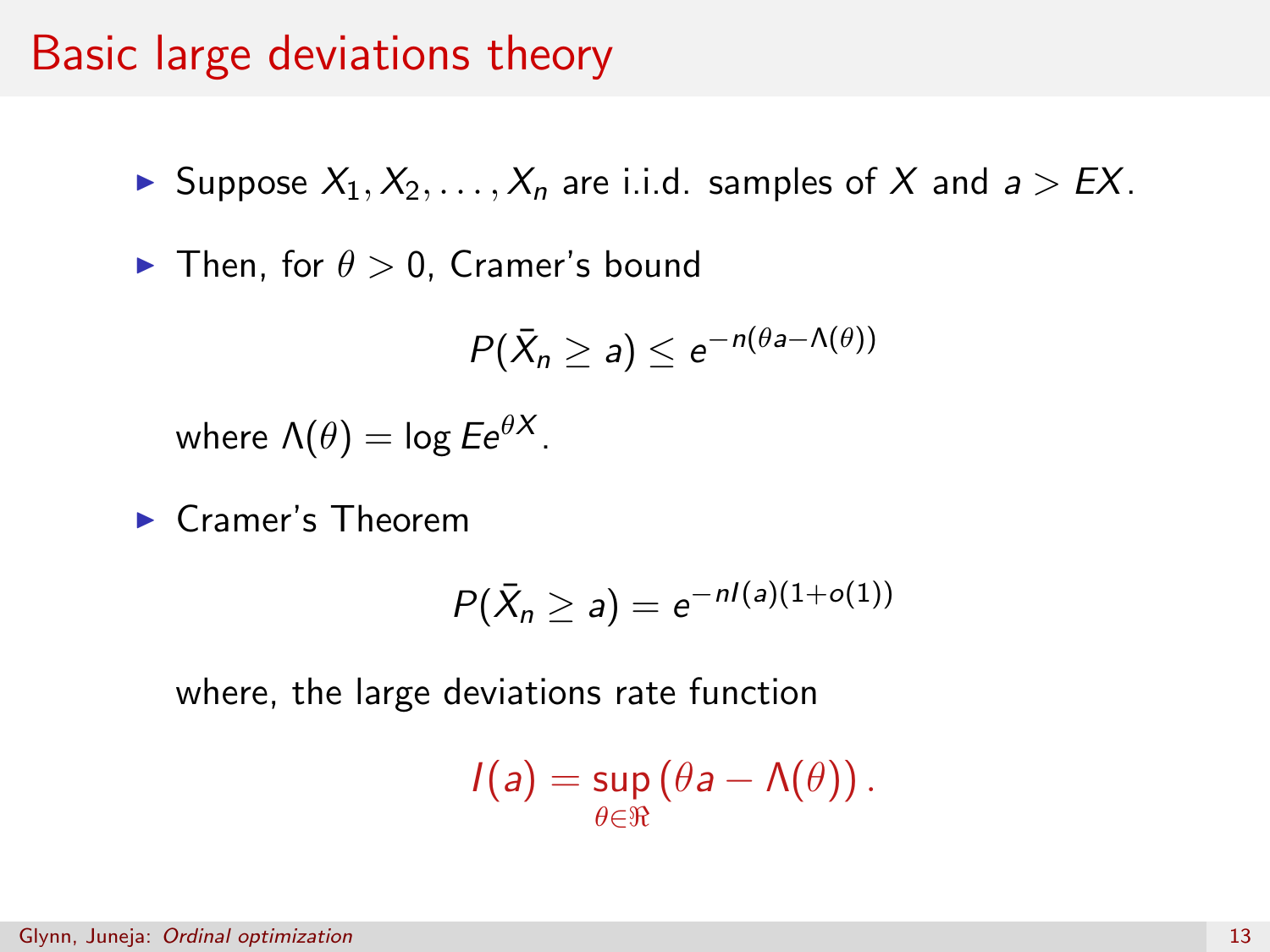# The rate function

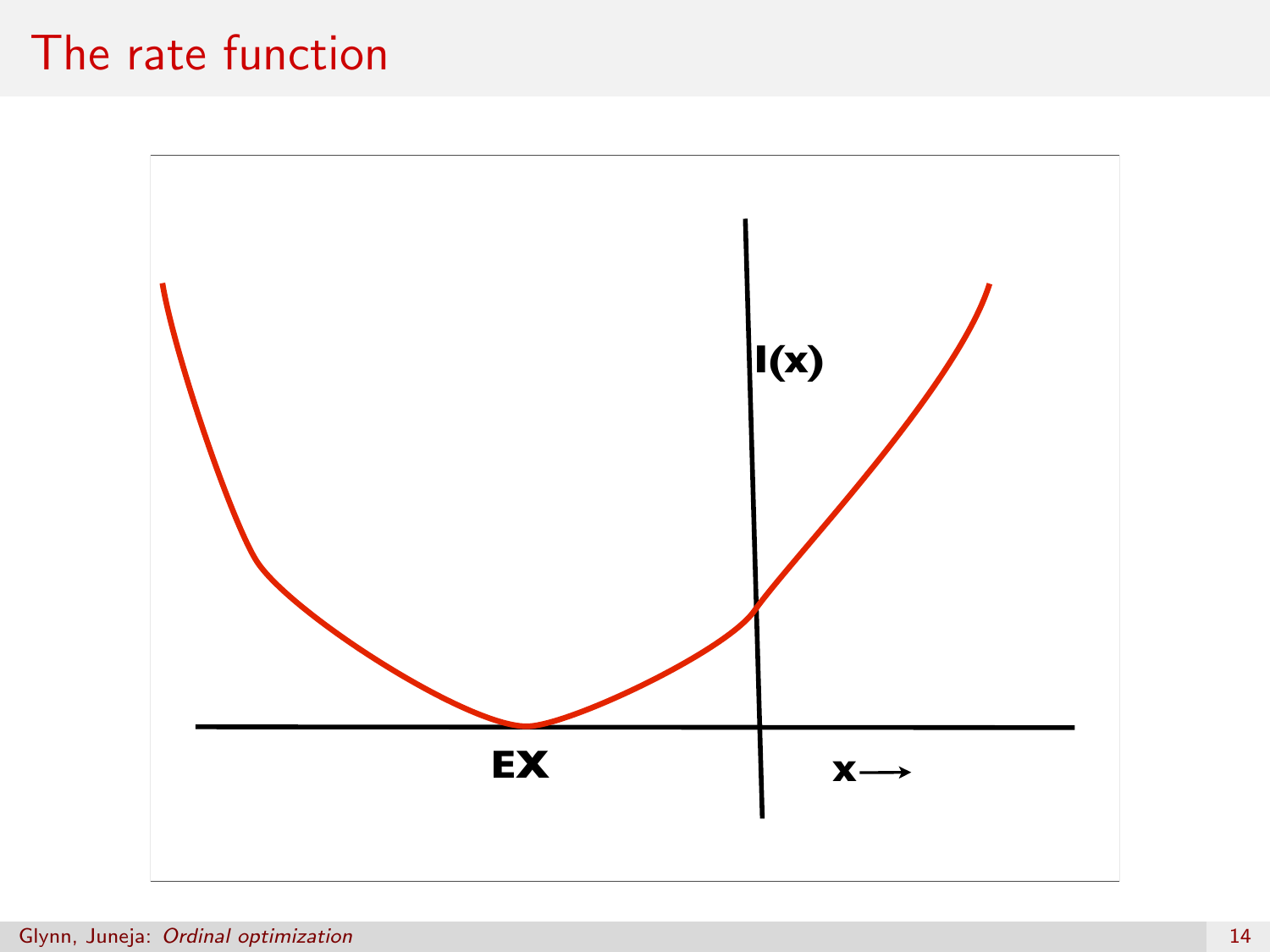# A simple setting

**Consider a single rv X with unknown mean**  $EX$ **. Need to decide** whether  $EX > 0$  or  $EX < 0$  with error probability  $\leq \delta$ .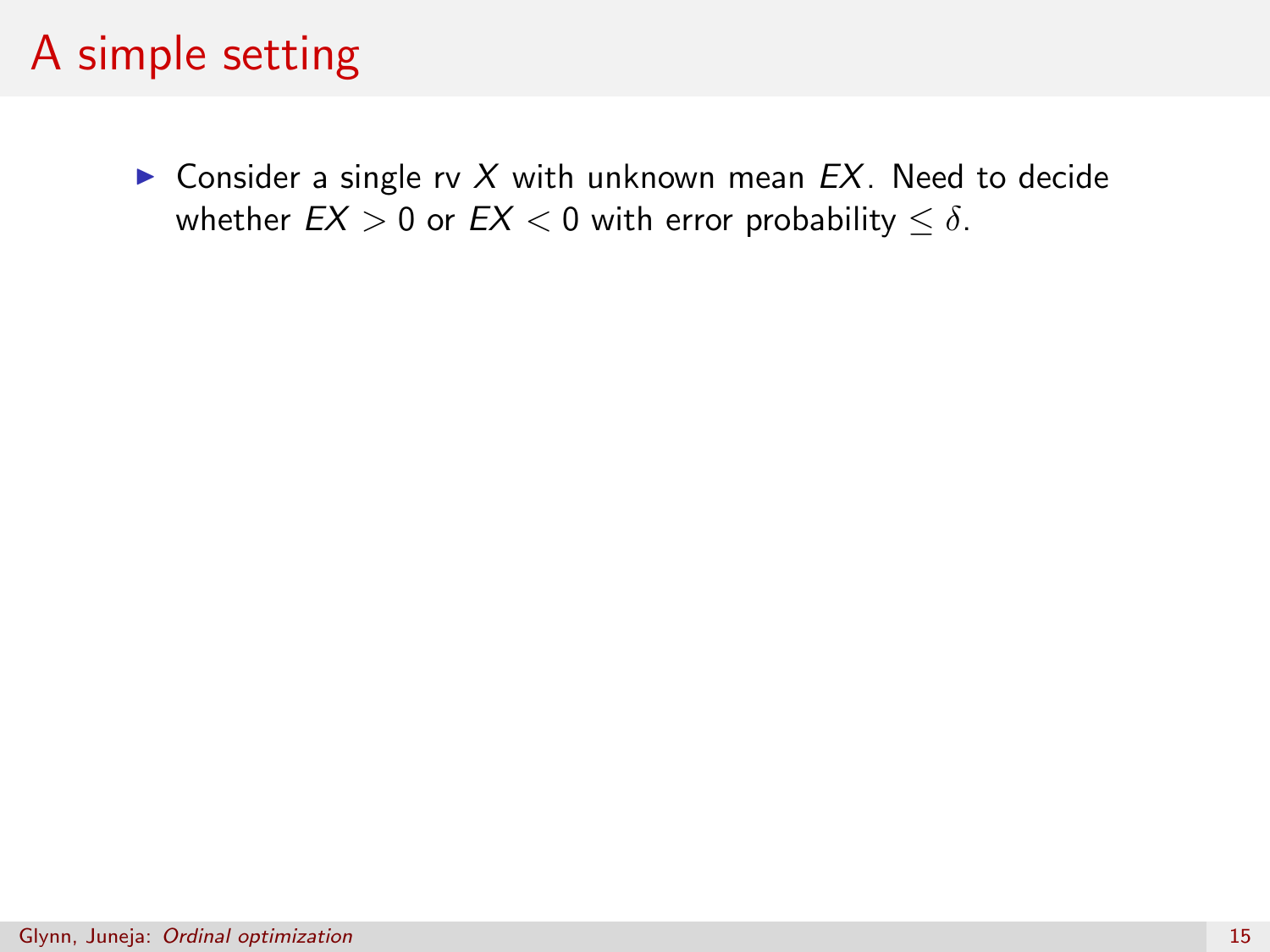# A simple setting

 $\triangleright$  Consider a single rv X with unknown mean EX. Need to decide whether  $EX > 0$  or  $EX < 0$  with error probability  $\leq \delta$ .

Then if  $EX < 0$ , we may take

 $exp(-nl(0))$ 

as a proxy for  $P(\bar{X}_n\geq 0)$ , the probability of false selection.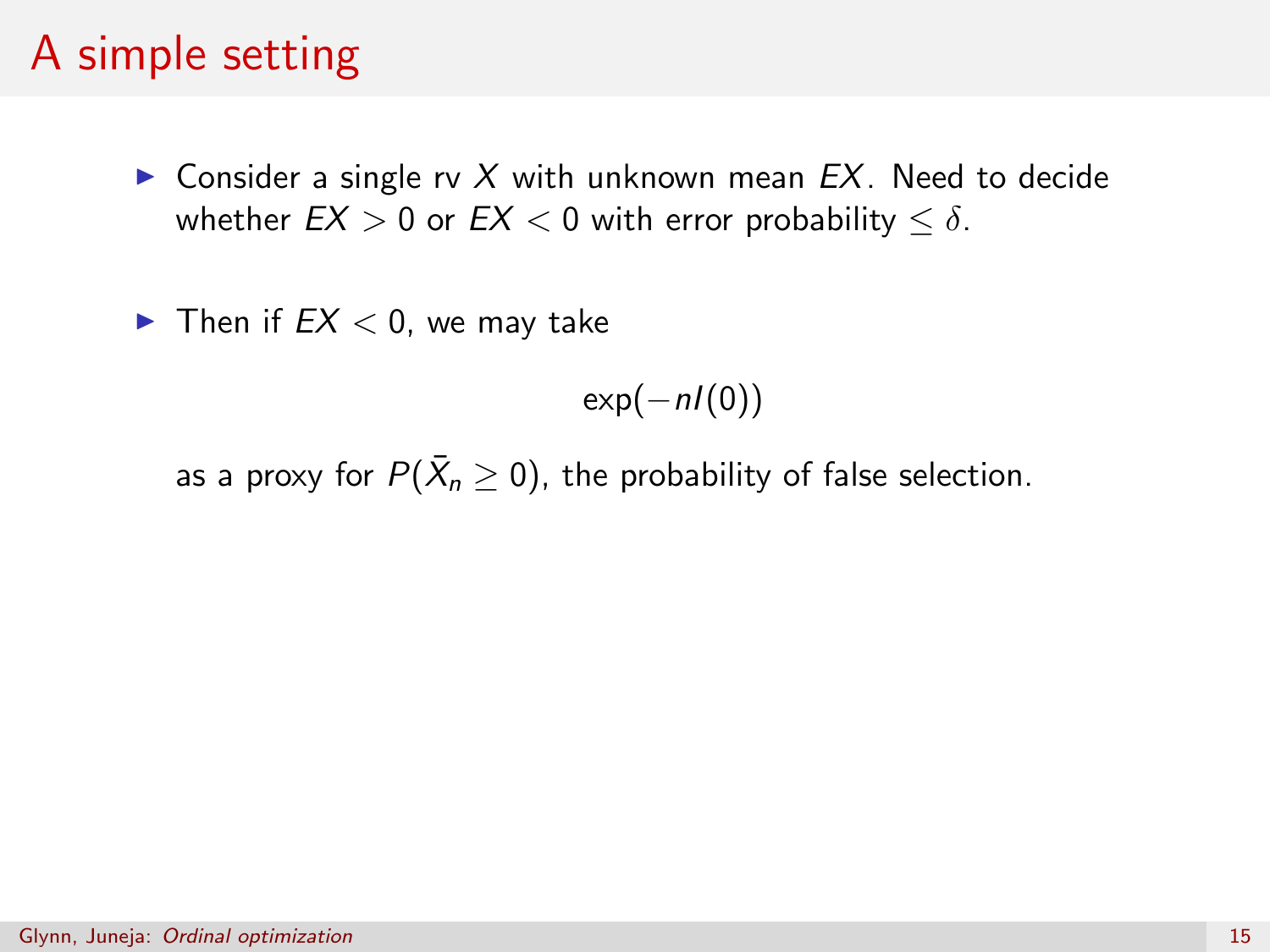# A simple setting

**Consider a single rv X with unknown mean**  $EX$ **. Need to decide** whether  $EX > 0$  or  $EX < 0$  with error probability  $\leq \delta$ .

Then if  $EX < 0$ , we may take

 $exp(-nl(0))$ 

as a proxy for  $P(\bar{X}_n\geq 0)$ , the probability of false selection.

If  $EX > 0$ , we may again take

 $exp(-nl(0))$ 

as a proxy for  $P(\bar{X}_n \leq 0)$ , the probability of false selection.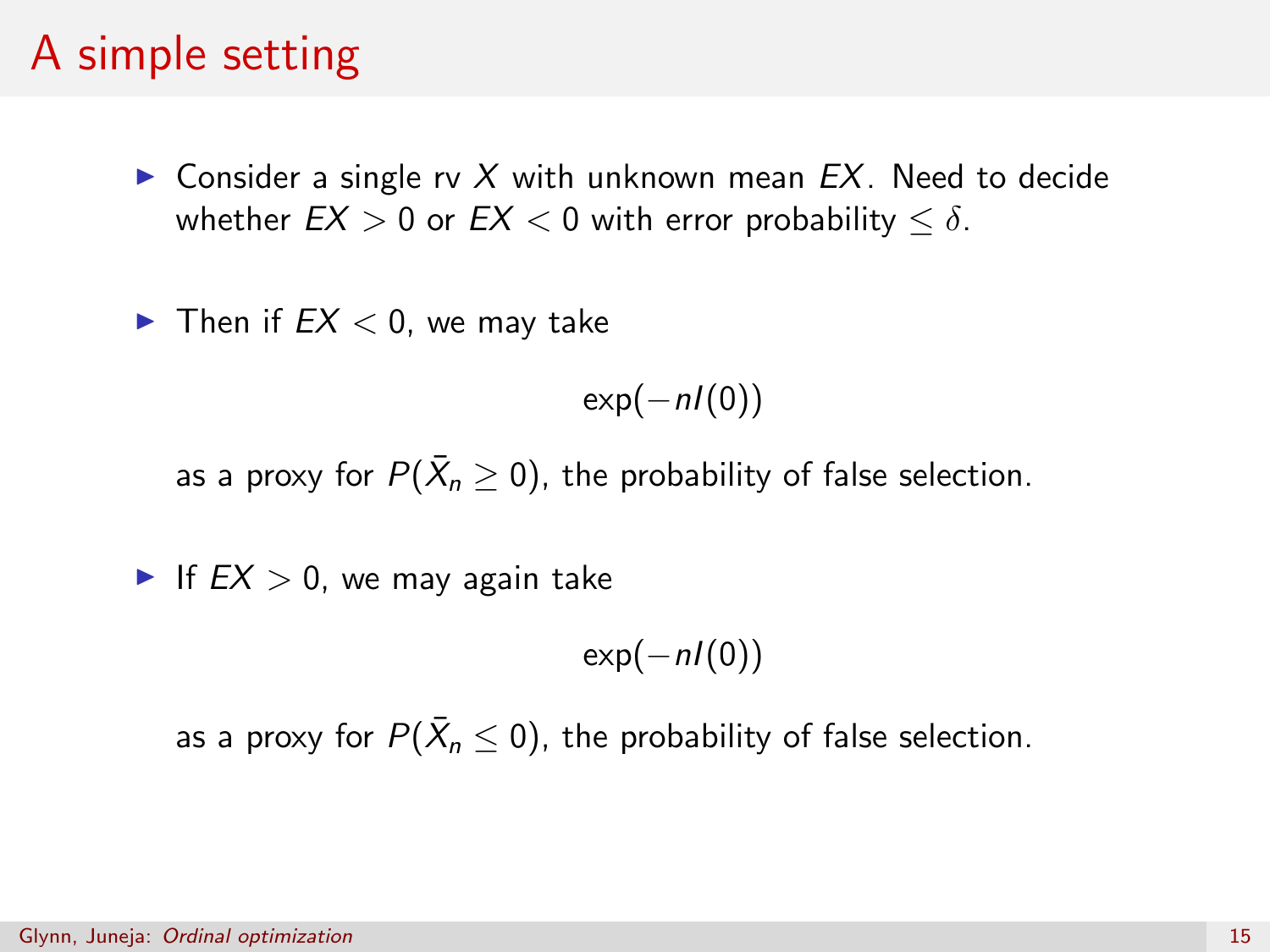► Thus, 
$$
\frac{\log(1/\delta)}{I(0)}
$$
 samples ensure that  $P(FS) \leq \delta$ .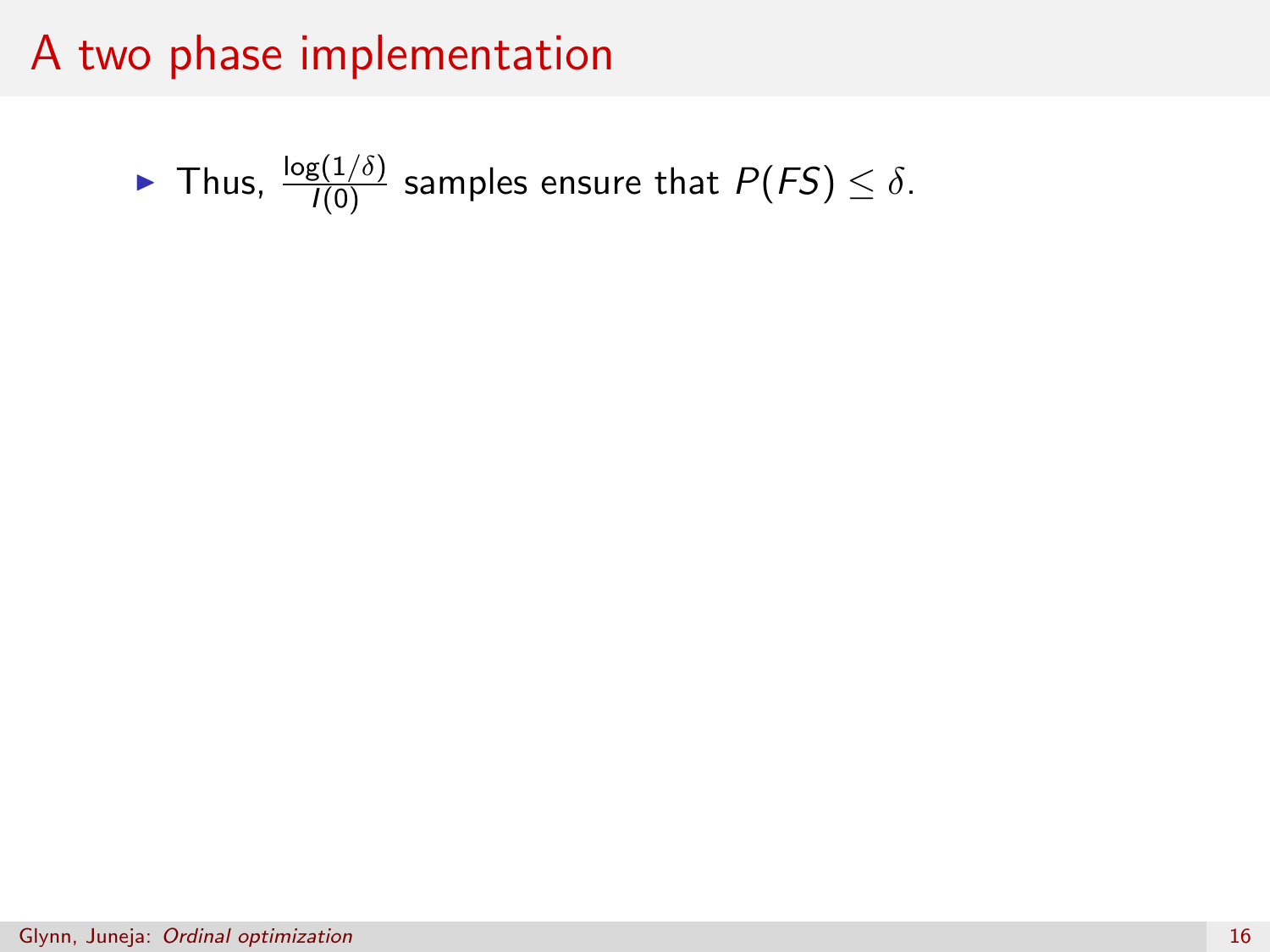- ► Thus,  $\frac{\log(1/\delta)}{I(0)}$  samples ensure that  $P(FS) \leq \delta$ .
- $\blacktriangleright$  Hence, one reasonable estimation procedure is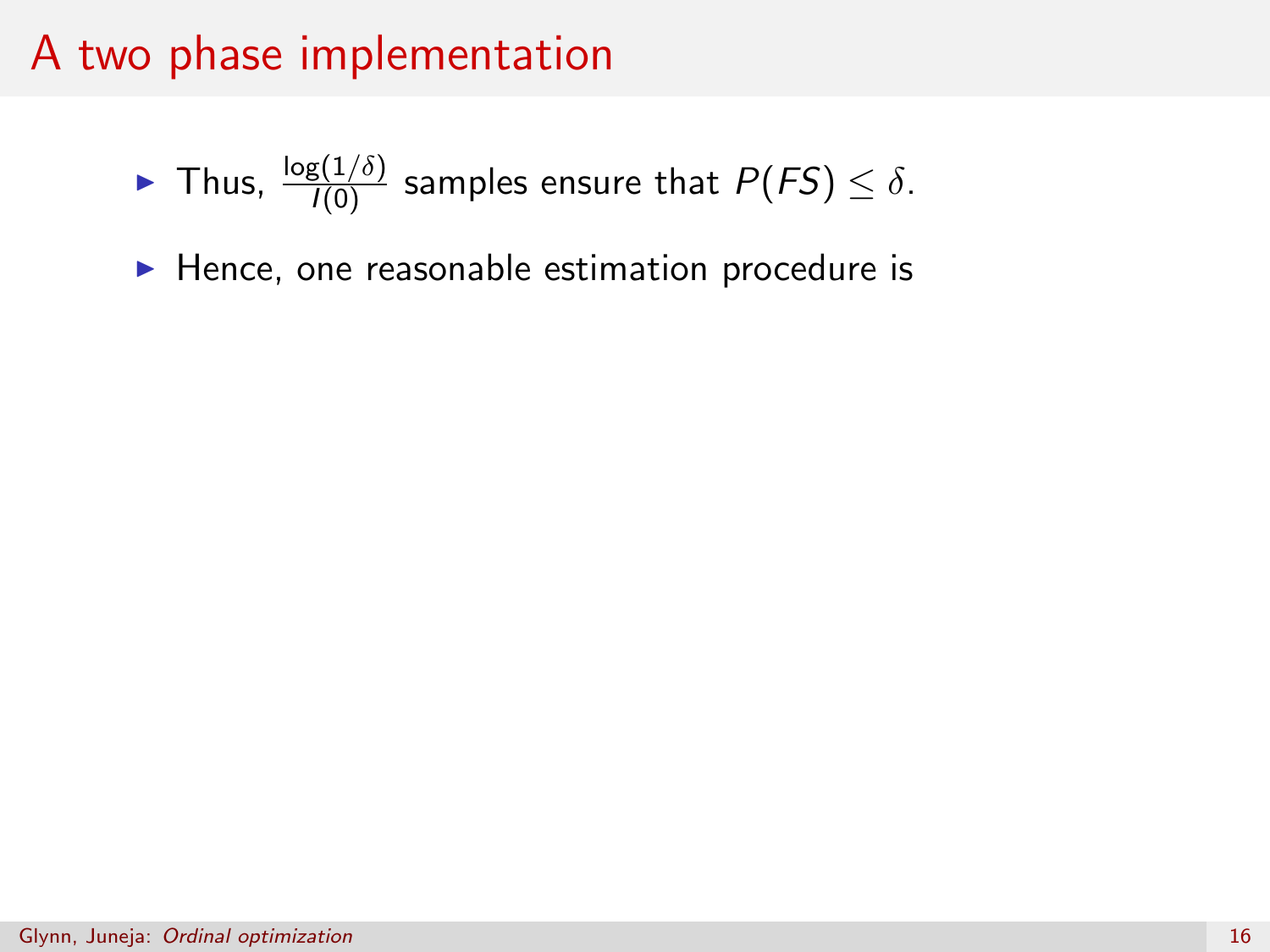- ► Thus,  $\frac{\log(1/\delta)}{I(0)}$  samples ensure that  $P(FS) \leq \delta$ .
- $\blacktriangleright$  Hence, one reasonable estimation procedure is
	- First phase Generate  $m = \log(1/\delta)$  samples to estimate  $I(0)$ by  $\hat{I}_m(0)$ .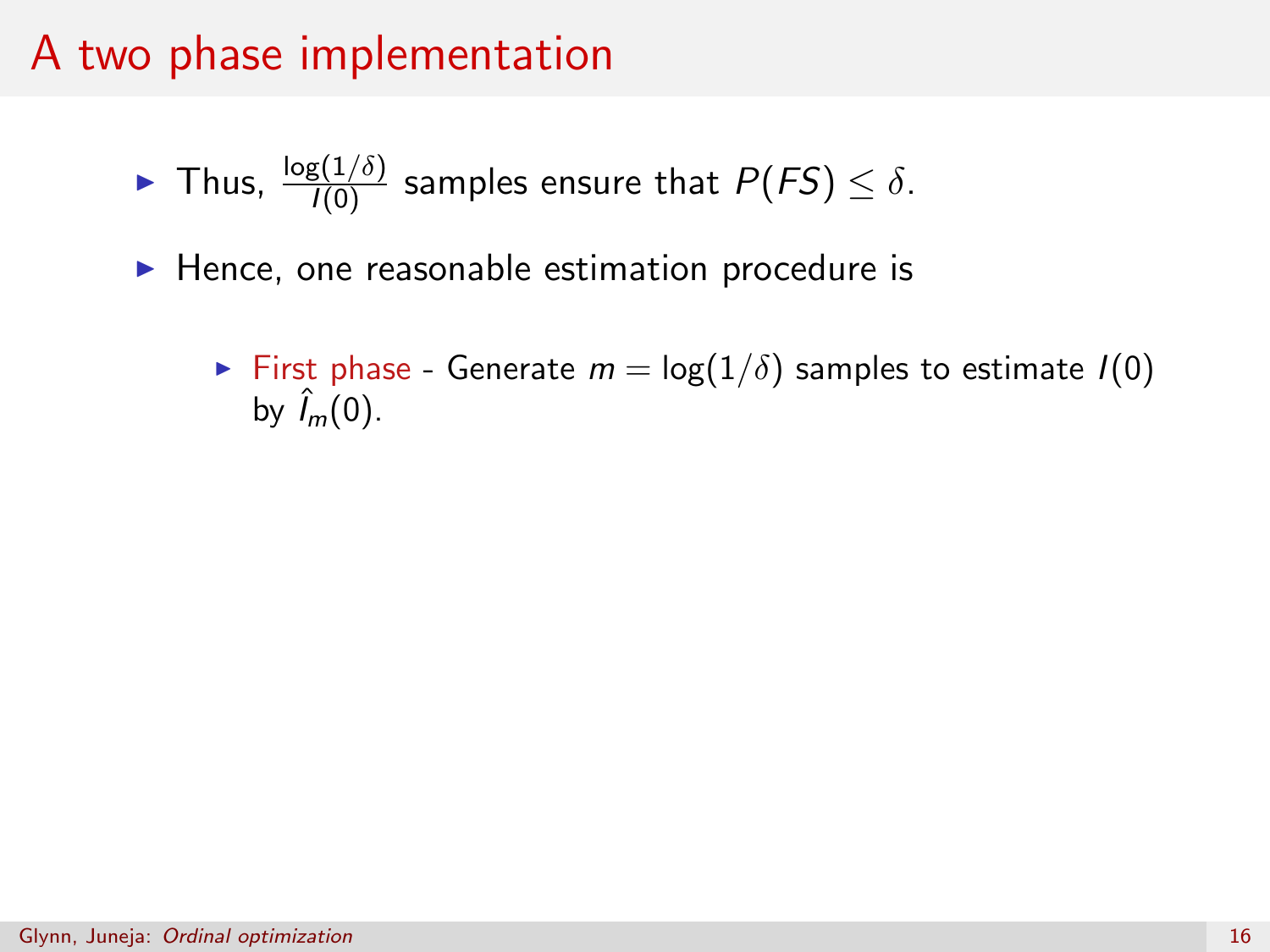- ► Thus,  $\frac{\log(1/\delta)}{I(0)}$  samples ensure that  $P(FS) \leq \delta$ .
- $\blacktriangleright$  Hence, one reasonable estimation procedure is
	- First phase Generate  $m = \log(1/\delta)$  samples to estimate  $I(0)$ by  $\hat{I}_m(0)$ .
	- $\triangleright$  Second phase Generate

$$
\log(1/\delta)/\hat{l}_m(0)=m/\hat{l}_m(0)\triangleq n
$$

samples of  $X$ .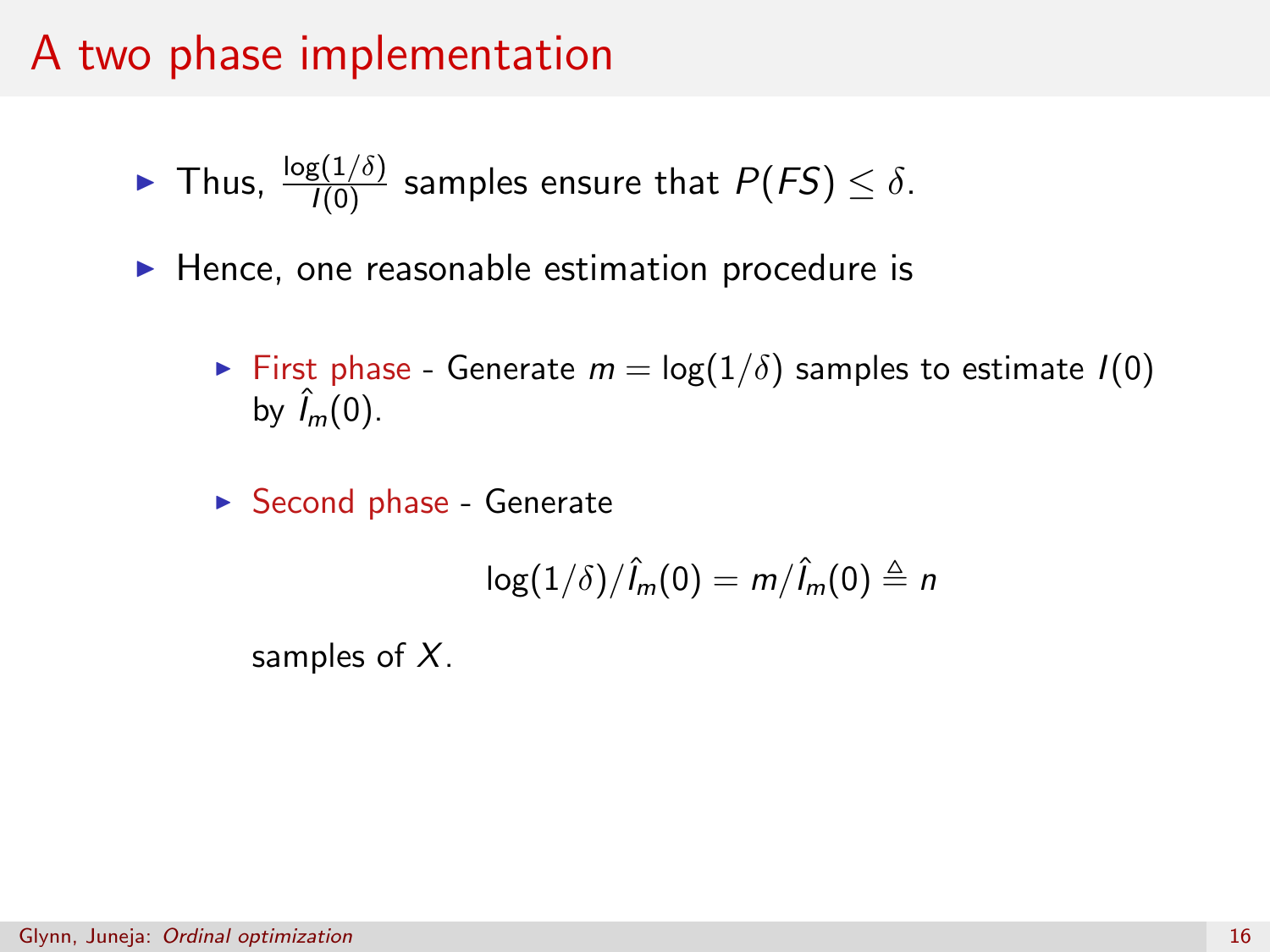#### A two phase implementation

- ► Thus,  $\frac{\log(1/\delta)}{I(0)}$  samples ensure that  $P(FS) \leq \delta$ .
- $\blacktriangleright$  Hence, one reasonable estimation procedure is
	- First phase Generate  $m = \log(1/\delta)$  samples to estimate  $I(0)$ by  $\hat{I}_m(0)$ .
	- $\triangleright$  Second phase Generate

$$
\log(1/\delta)/\hat{l}_m(0)=m/\hat{l}_m(0)\triangleq n
$$

samples of  $X$ .

 $\blacktriangleright$  Decide the sign of  $EX$  based on whether  $\bar{X}_n > 0$  or  $\bar{X}_n \leq 0$ .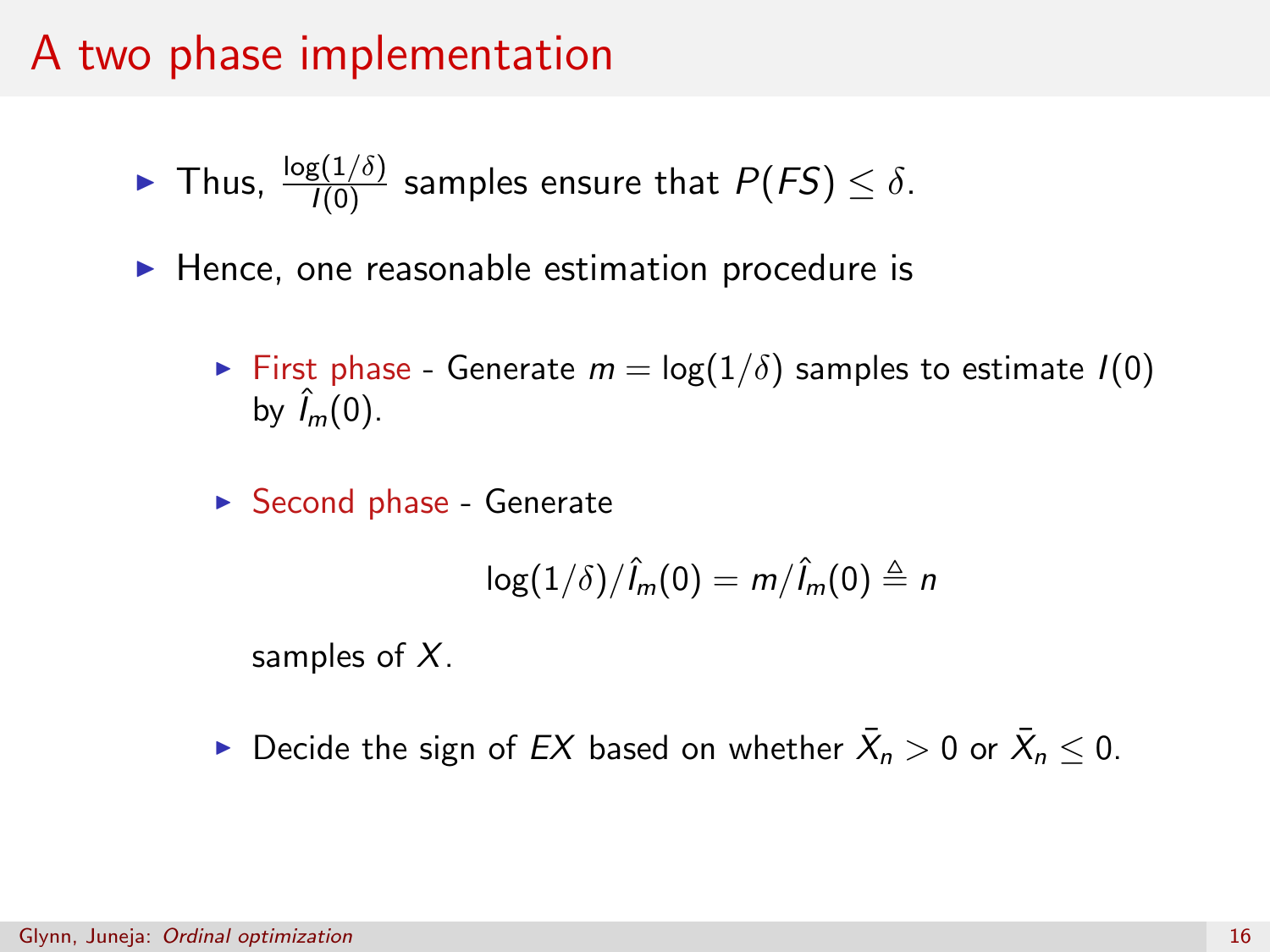#### A two phase implementation

- ► Thus,  $\frac{\log(1/\delta)}{I(0)}$  samples ensure that  $P(FS) \leq \delta$ .
- $\blacktriangleright$  Hence, one reasonable estimation procedure is
	- First phase Generate  $m = \log(1/\delta)$  samples to estimate  $I(0)$ by  $\hat{I}_m(0)$ .
	- $\triangleright$  Second phase Generate

$$
\log(1/\delta)/\hat{l}_m(0)=m/\hat{l}_m(0)\triangleq n
$$

samples of  $X$ .

- $\blacktriangleright$  Decide the sign of  $EX$  based on whether  $\bar{X}_n > 0$  or  $\bar{X}_n \leq 0$ .
- $\triangleright$  We now discuss estimation of  $I(0)$ .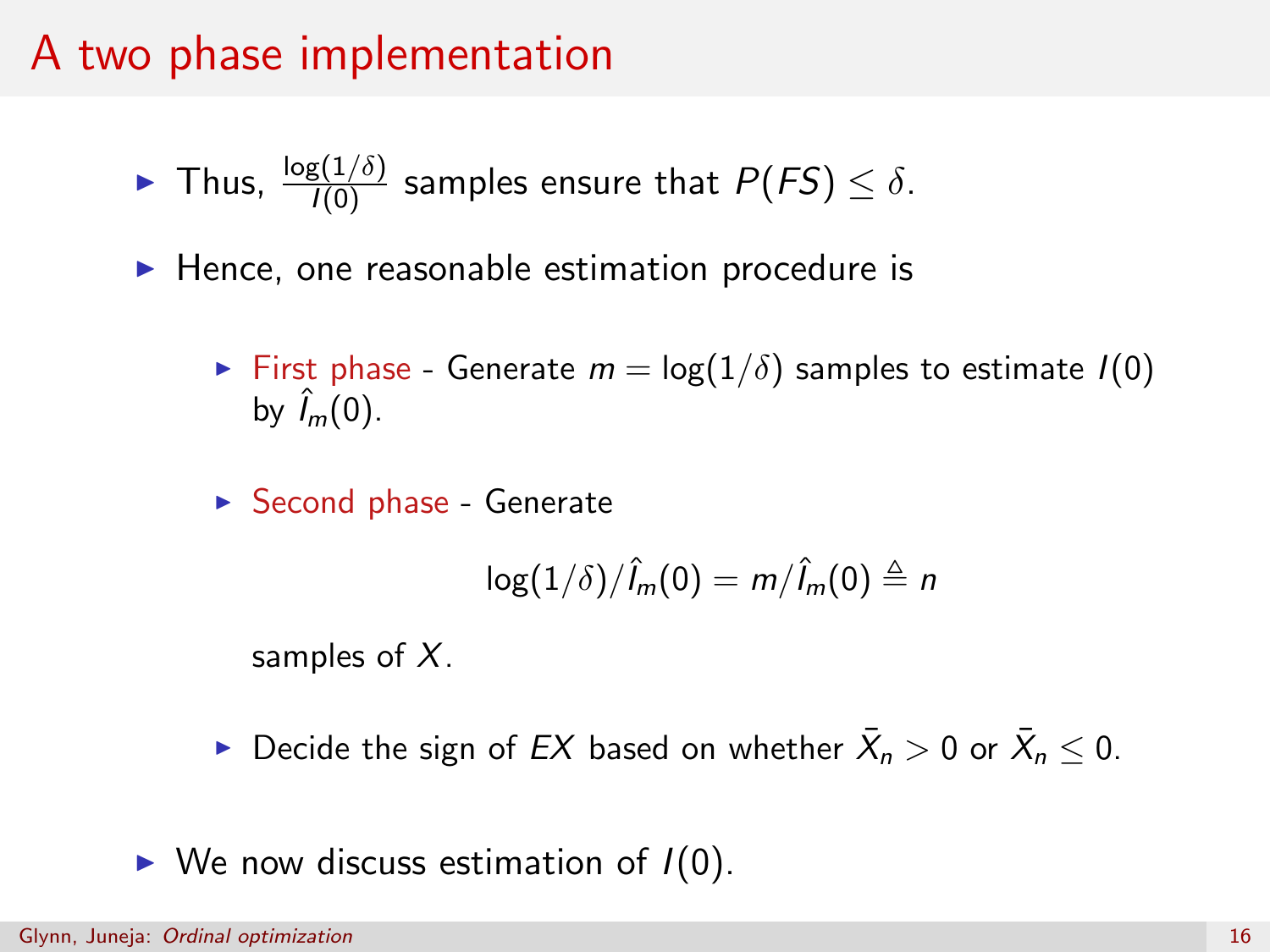# Estimating rate function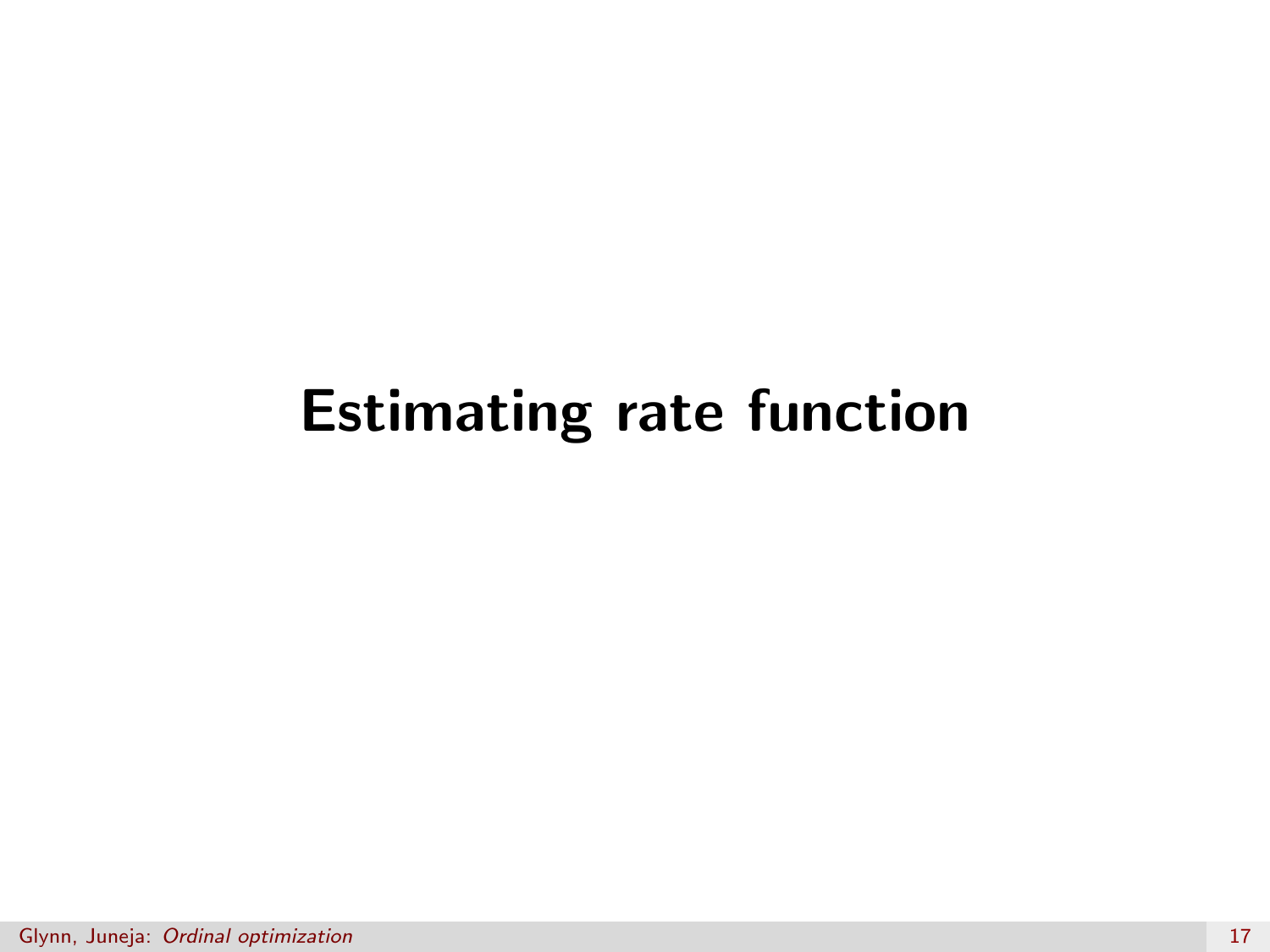## Graphic view of I(0)

 $\blacktriangleright$  The log-moment generating function of X  $\Lambda(\theta) = \log E \exp(\theta X)$ 

is convex with  $\Lambda(0) = 0$  and  $\Lambda'(0) = EX$ .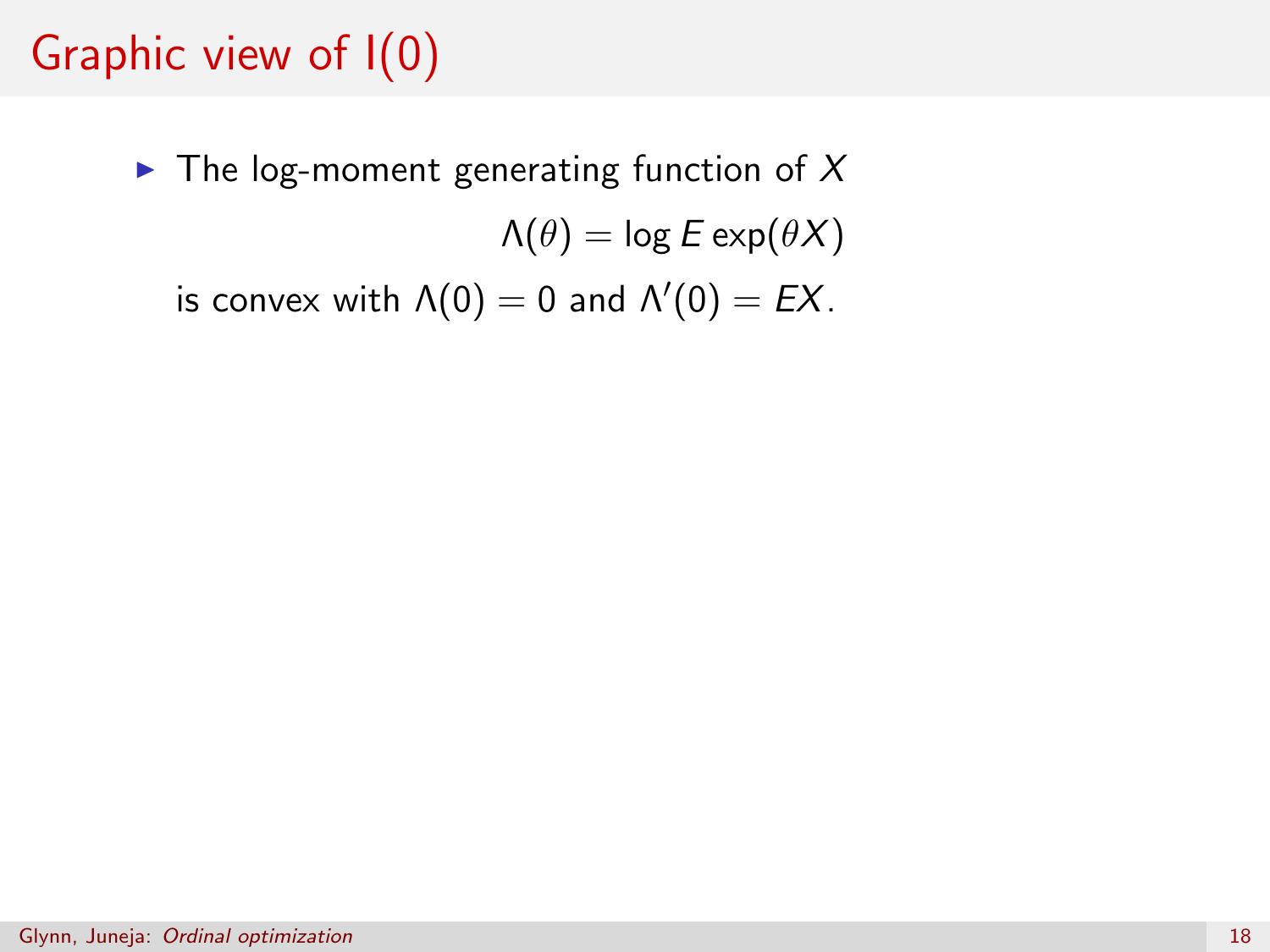## Graphic view of I(0)

 $\blacktriangleright$  The log-moment generating function of X  $\Lambda(\theta) = \log E \exp(\theta X)$ is convex with  $\Lambda(0) = 0$  and  $\Lambda'(0) = EX$ .

• Then, 
$$
I(0) = -\inf_{\theta} \Lambda(\theta)
$$
.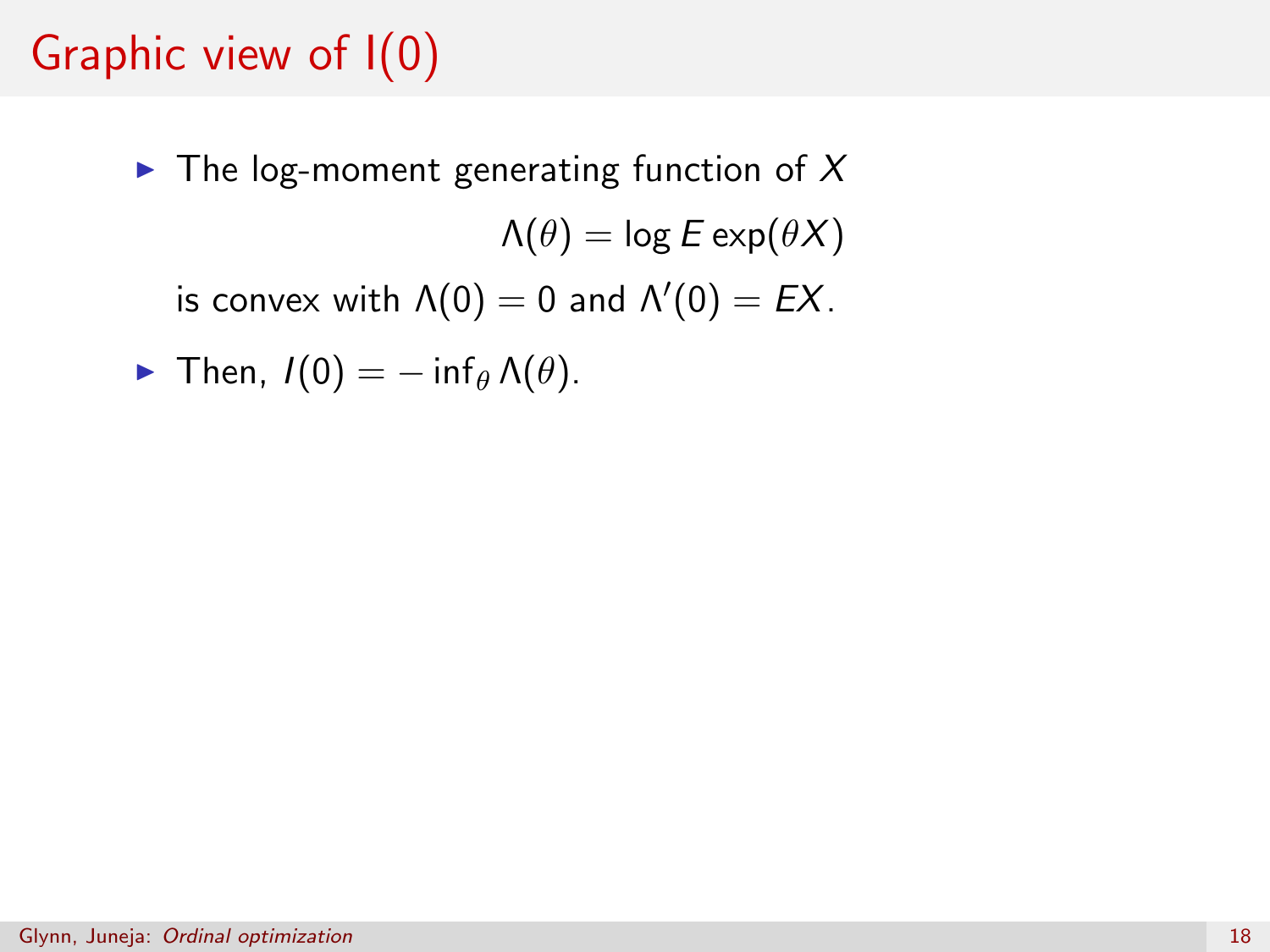## Graphic view of I(0)

 $\blacktriangleright$  The log-moment generating function of X  $\Lambda(\theta) = \log E \exp(\theta X)$ is convex with  $\Lambda(0) = 0$  and  $\Lambda'(0) = EX$ .

• Then, 
$$
I(0) = -\inf_{\theta} \Lambda(\theta)
$$
.

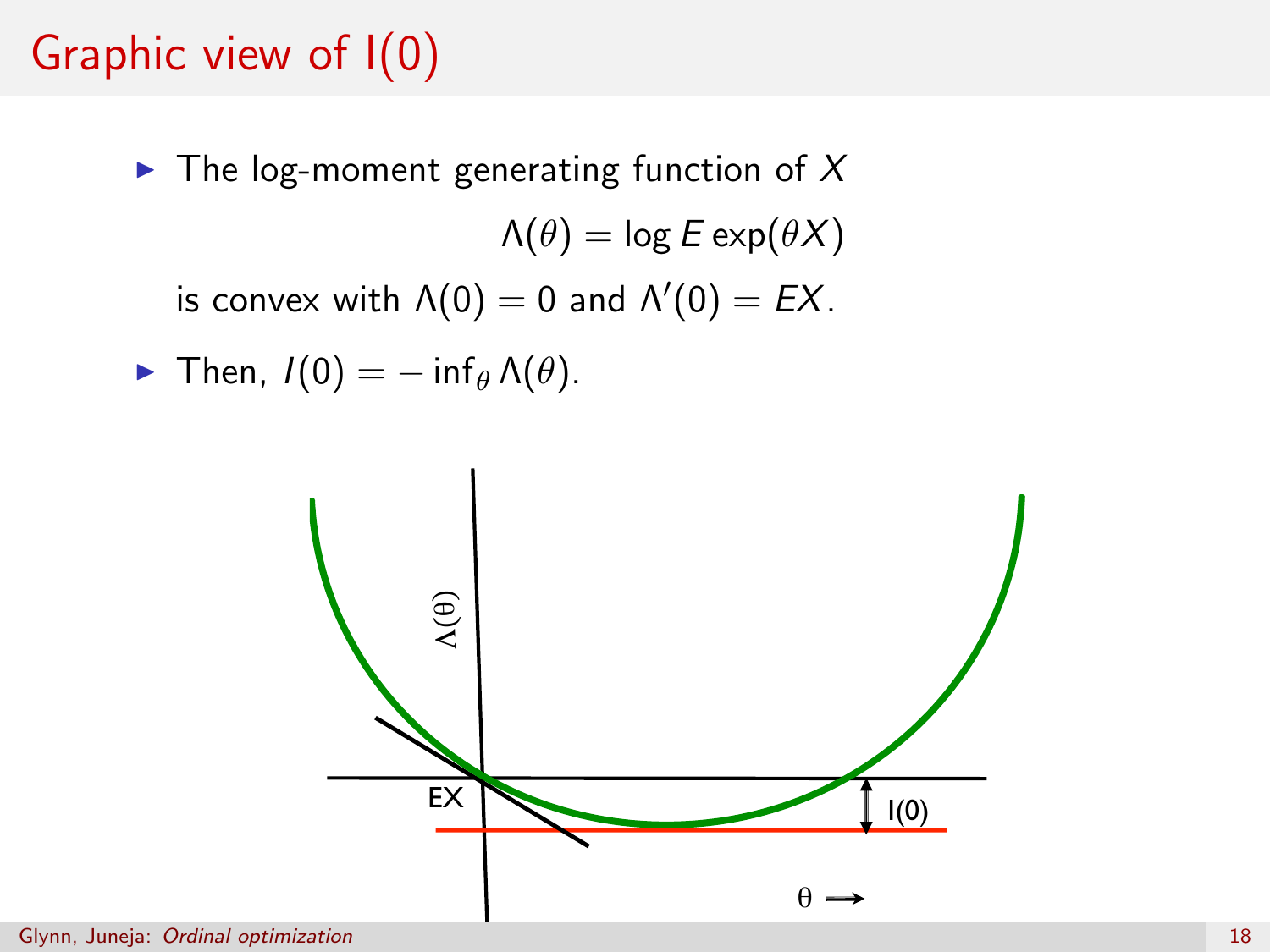### Estimating rate function  $I(0)$

A natural estimator for  $I(0)$  based on samples  $(X_i : 1 \leq i \leq m)$  is

$$
\hat{l}_m(0) = -\inf_{\theta \in \Re} \hat{\Lambda}_m(\theta)
$$

where

$$
\hat{\Lambda}_m(\theta) = \log \left( \frac{1}{m} \sum_{i=1}^m \exp(\theta X_i) \right)
$$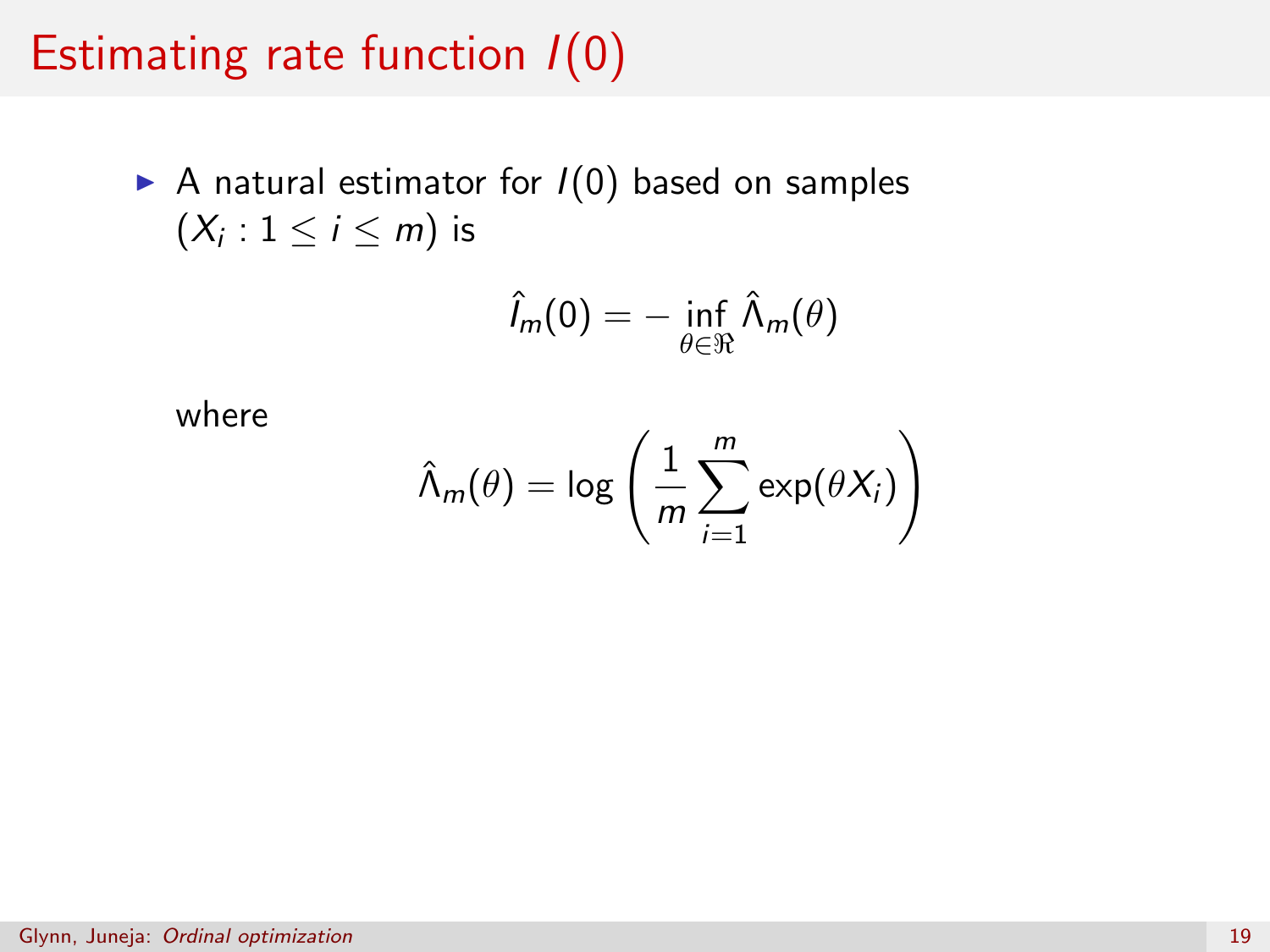## Graphic view of estimated log moment generating function

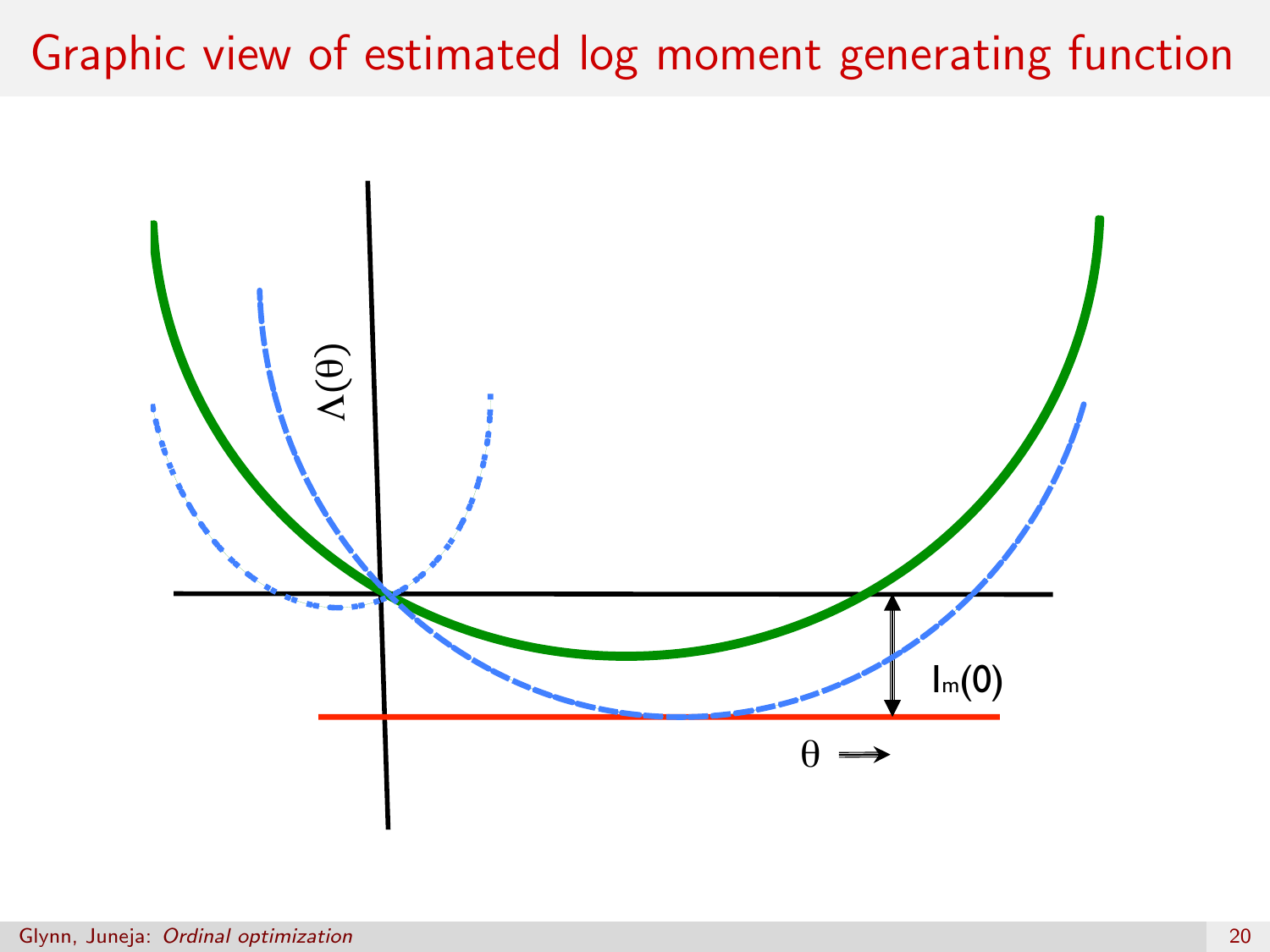# Large deviations rate function of  $\hat{I}_m(0)$

► Can show that for  $a > I(0)$ ,

$$
\lim_{m\to\infty}\frac{1}{m}\log P(\hat{l}_m(0)\geq a), \text{ equals}
$$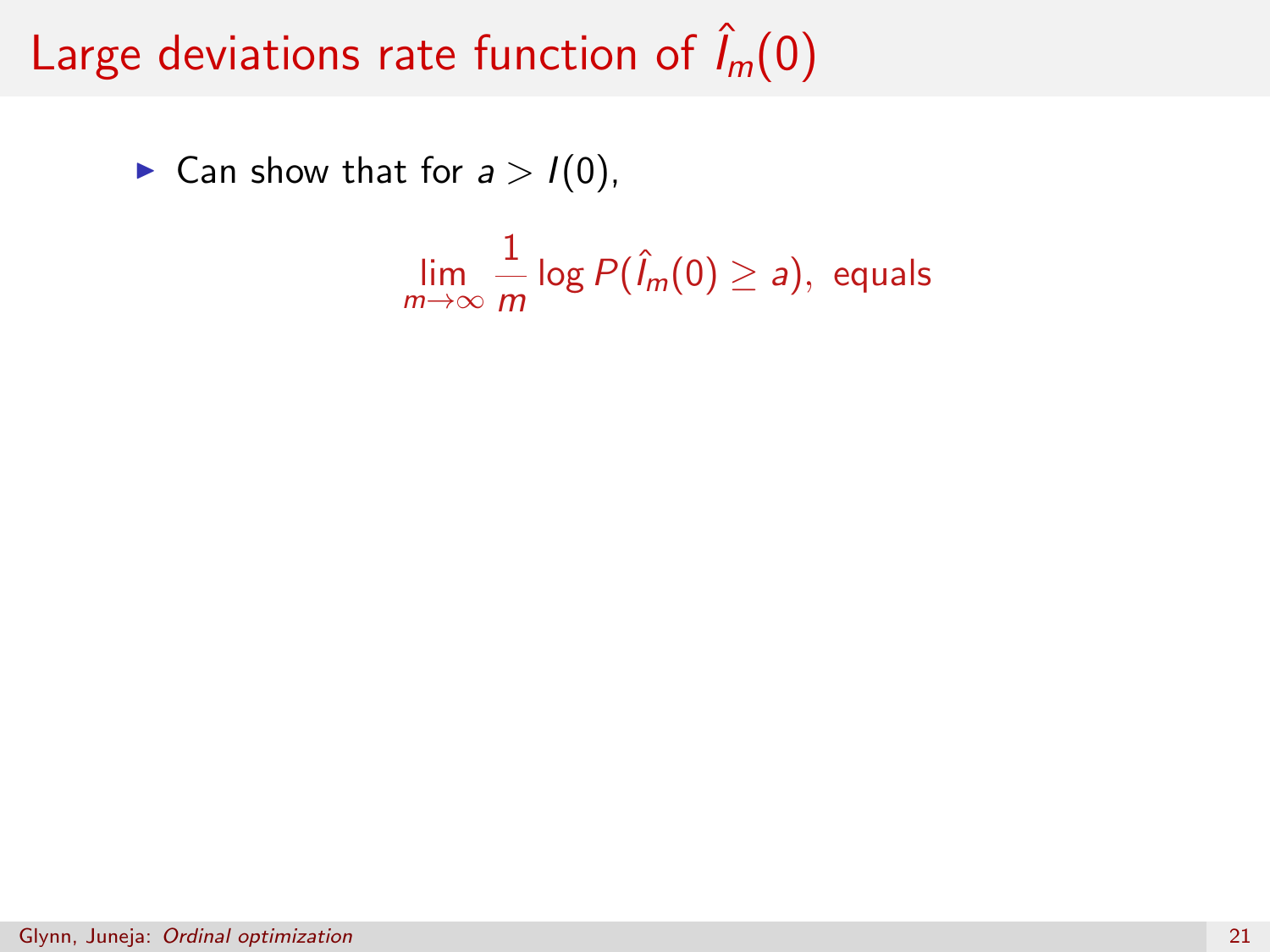# Large deviations rate function of  $\hat{I}_m(0)$

► Can show that for  $a > I(0)$ ,

$$
\lim_{m\to\infty}\frac{1}{m}\log P(\hat{l}_m(0)\geq a), \text{ equals}
$$

$$
\lim_{m\to\infty}\frac{1}{m}\log P\left(\inf_{\theta}\frac{1}{m}\sum_{i=1}^{m}e^{\theta X_{i}}\leq e^{-a}\right)=-\inf_{\theta\in\Re}\mathcal{I}_{\theta}(e^{-a}),
$$

where

$$
\mathcal{I}_{\theta}(\nu) = \sup_{\alpha} (\alpha \nu - \log E \exp(\alpha e^{\theta X})).
$$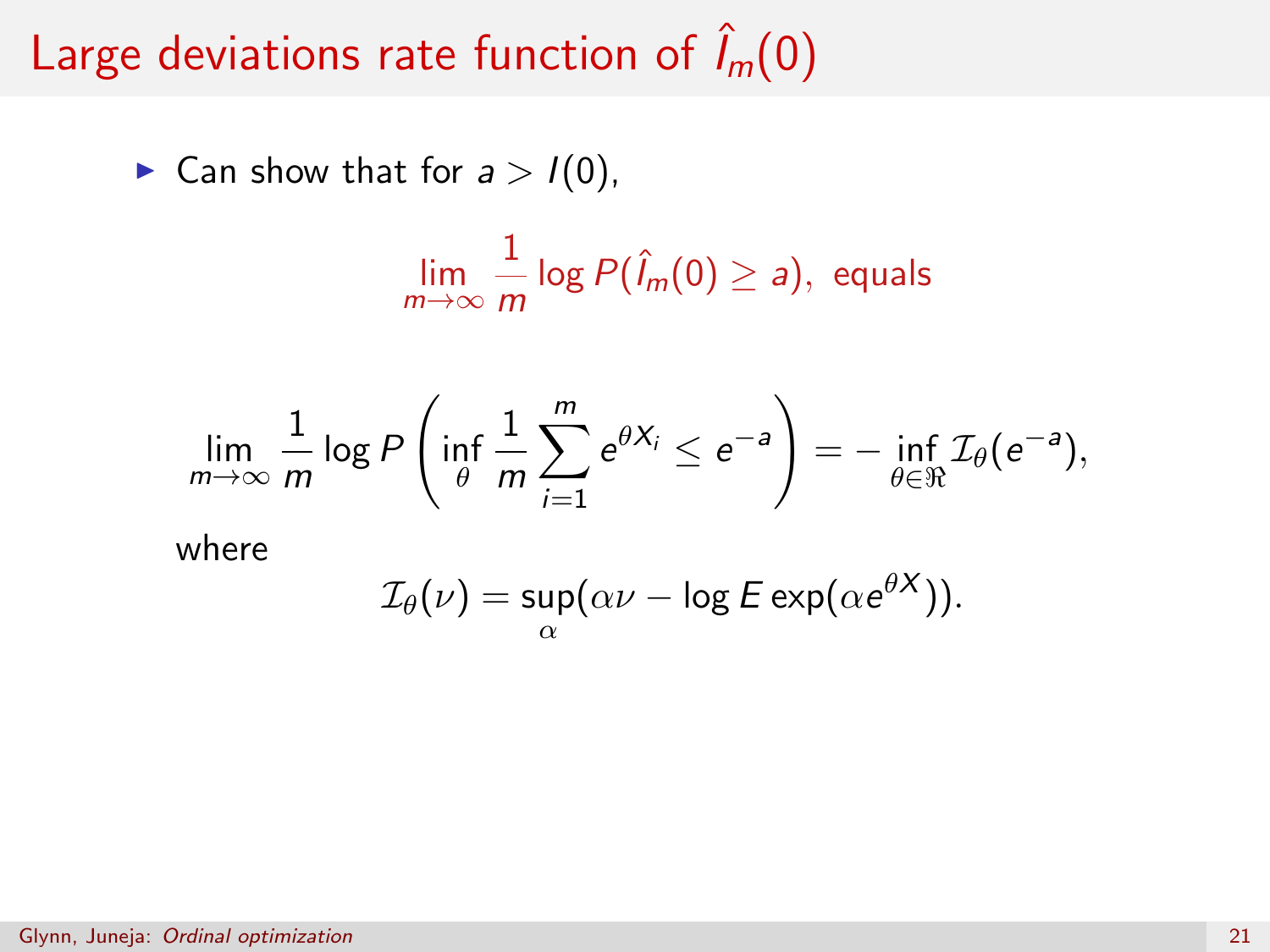# Large deviations rate function of  $\hat{I}_m(0)$

► Can show that for  $a > I(0)$ ,

$$
\lim_{m\to\infty}\frac{1}{m}\log P(\hat{l}_m(0)\geq a), \text{ equals}
$$

$$
\lim_{m\to\infty}\frac{1}{m}\log P\left(\inf_{\theta}\frac{1}{m}\sum_{i=1}^m e^{\theta X_i}\leq e^{-a}\right)=-\inf_{\theta\in\Re}\mathcal{I}_{\theta}(e^{-a}),
$$

where

$$
\mathcal{I}_{\theta}(\nu) = \sup_{\alpha} (\alpha \nu - \log E \exp(\alpha e^{\theta X})).
$$

► Further, for 
$$
a < I(0)
$$
,  
\n
$$
\lim_{m \to \infty} \frac{1}{m} \log P(\hat{I}_m(0) \le a) = -\sup_{\theta \in \mathbb{R}} \mathcal{I}_{\theta}(e^{-a})
$$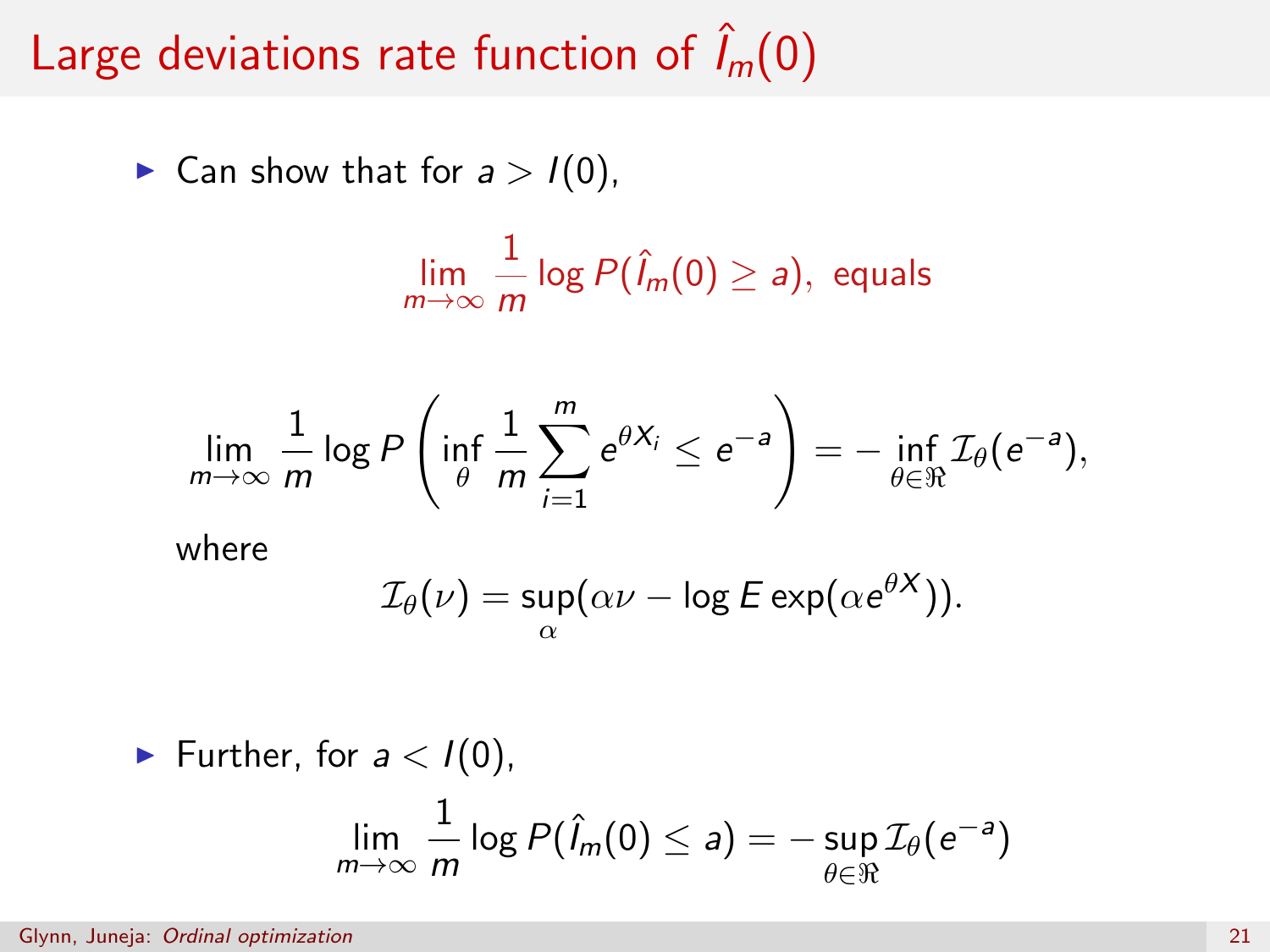Also, the natural estimator for  $I(x)$  is

$$
\hat{l}_m(x) = \sup_{\theta \in \mathbb{R}} (\theta x - \hat{\Lambda}_m(\theta)).
$$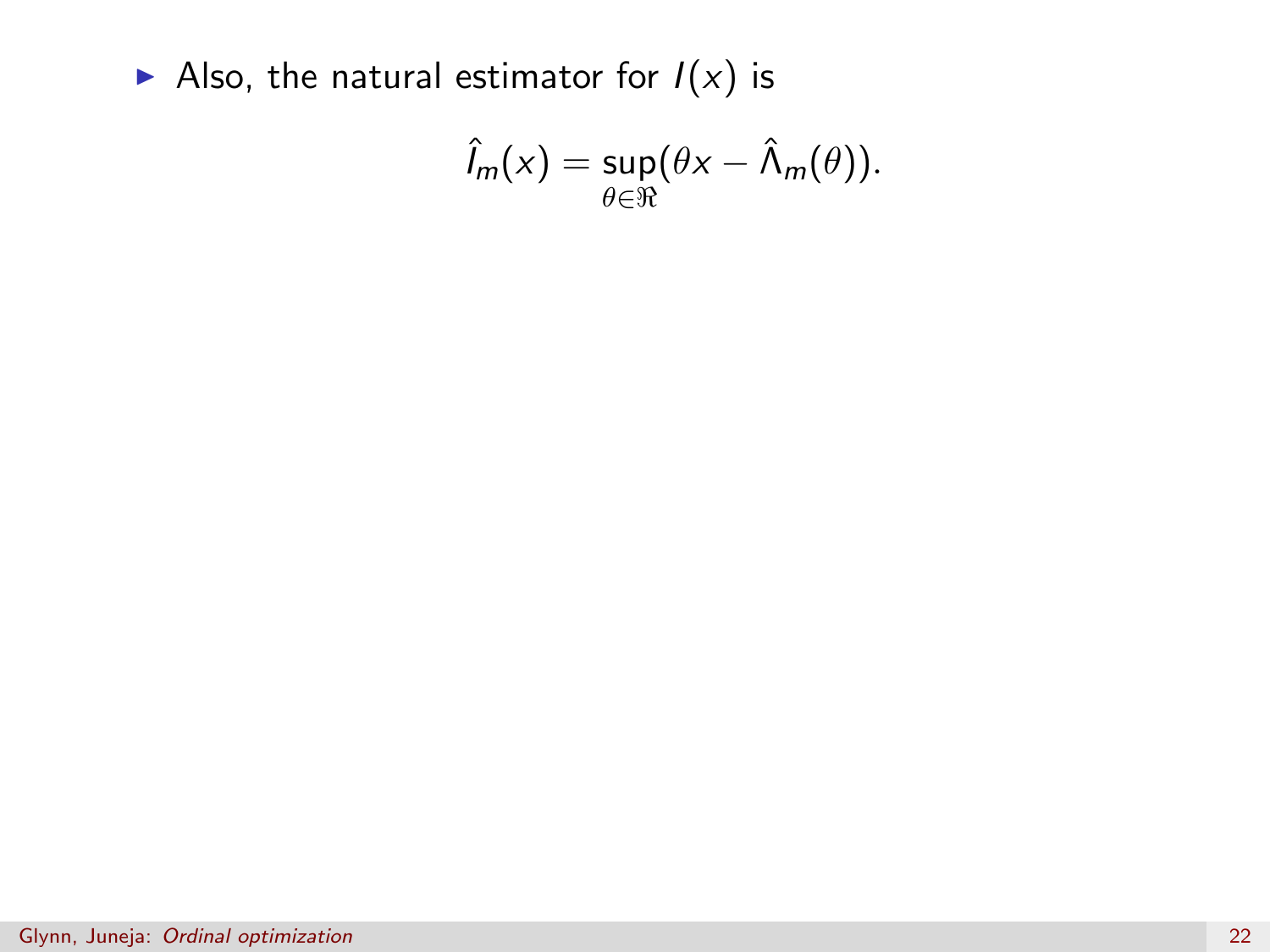Also, the natural estimator for  $I(x)$  is

$$
\hat{l}_m(x) = \sup_{\theta \in \Re} (\theta x - \hat{\Lambda}_m(\theta)).
$$

► it can be seen that for  $a > I(x)$ , the rate function for  $\hat{I}_m(x)$ , equals

$$
\inf_{\theta \in \Re} \mathcal{I}_{\theta}(e^{-a+\theta x})
$$

for  $a > I(x)$ , and equals

$$
\sup_{\theta \in \Re} \mathcal{I}_\theta(e^{-a+\theta x})
$$

 $a < I(x)$ .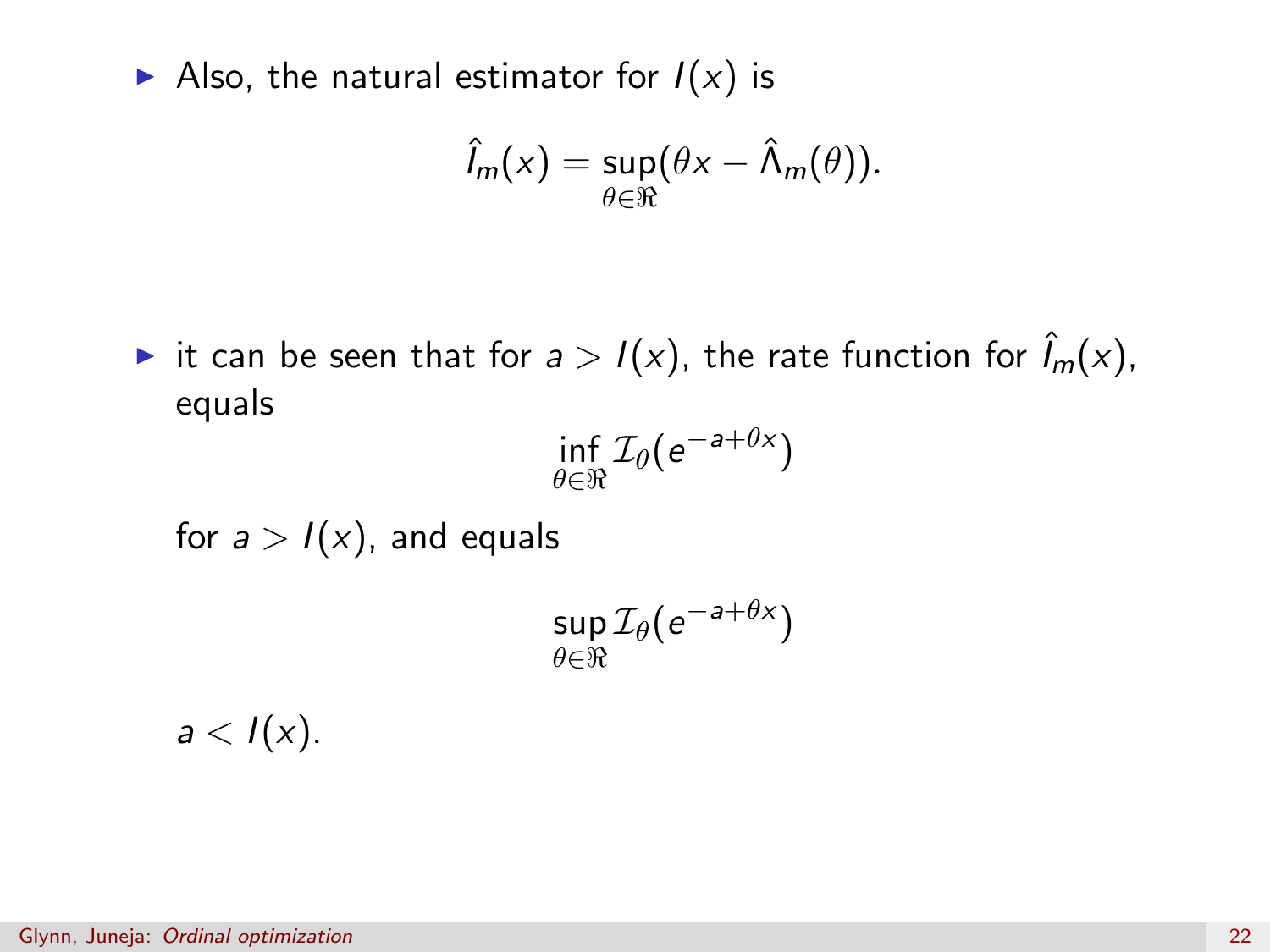Negative Result 1

## Failure of the Naive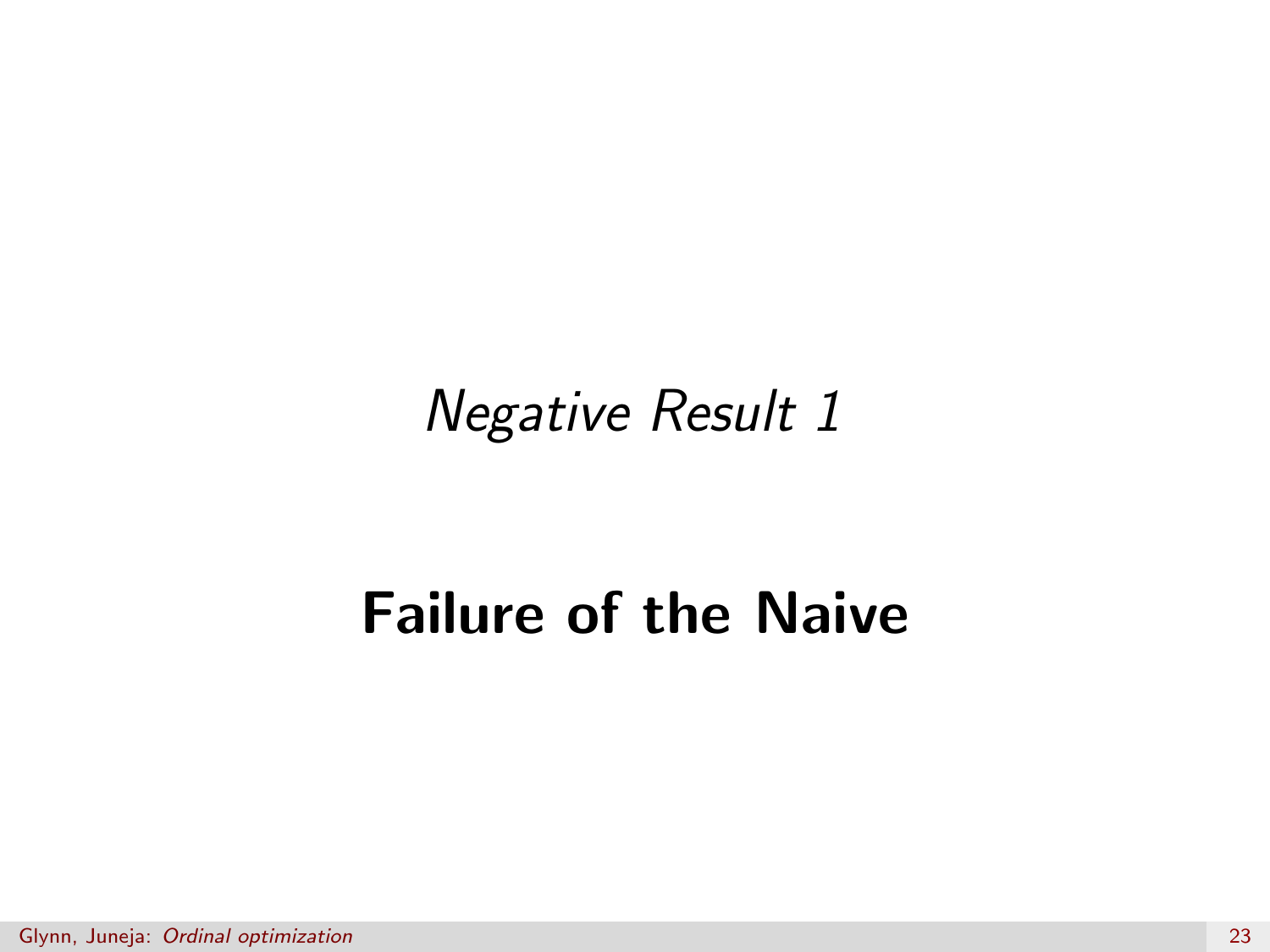#### Returning to two phase procedure

 $\blacktriangleright$  We generate samples  $X_1, \ldots, X_m$  for  $m = \log(1/\delta)$  and set

$$
\hat{l}_m(0) = -\inf_{\theta} \hat{\Lambda}_m(\theta).
$$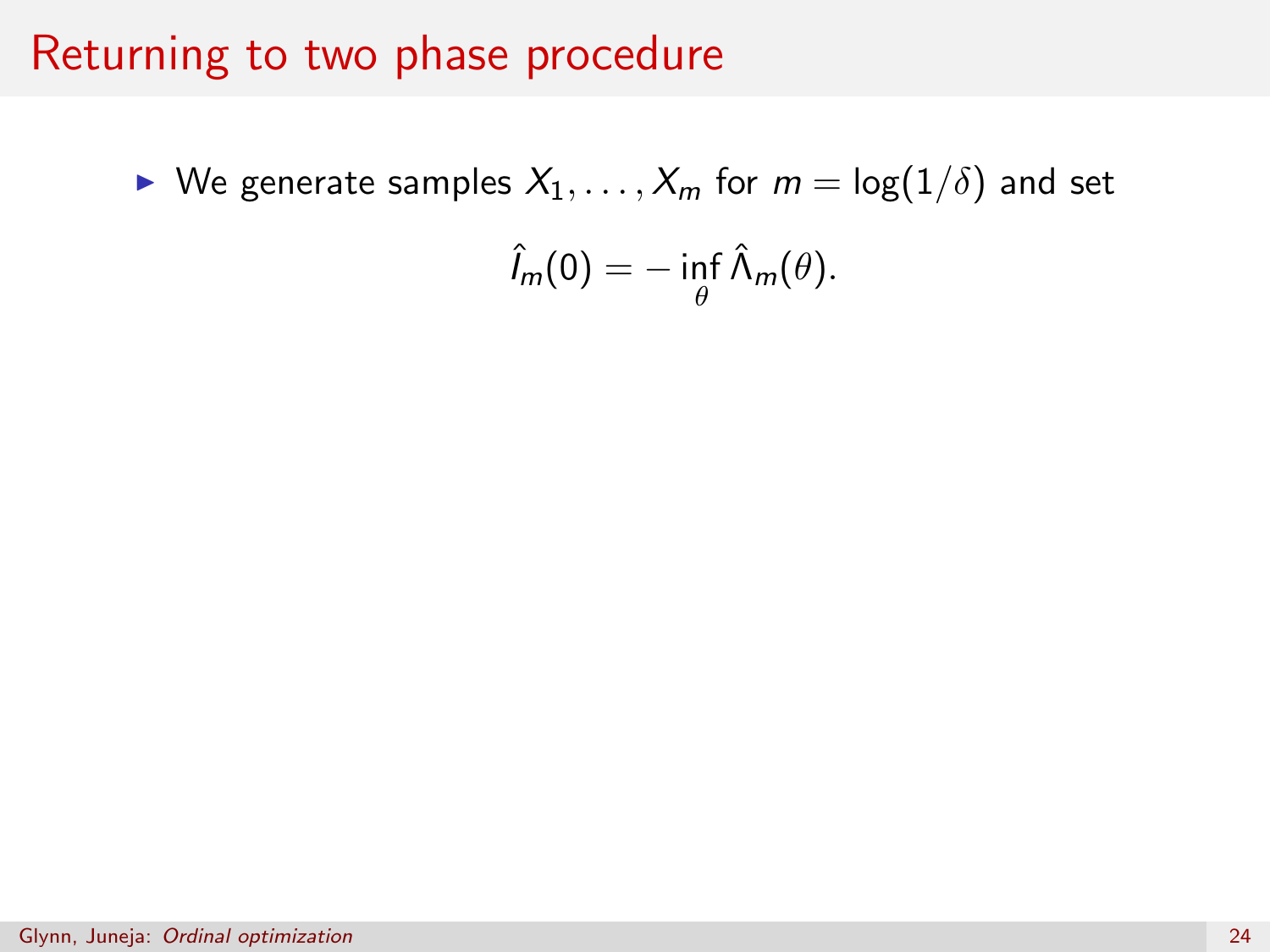#### Returning to two phase procedure

 $\blacktriangleright$  We generate samples  $X_1, \ldots, X_m$  for  $m = \log(1/\delta)$  and set

$$
\hat{l}_m(0) = -\inf_{\theta} \hat{\Lambda}_m(\theta).
$$

► Then generate  $\log(1/\delta)/\hat{I}_m(0) = m/\hat{I}_m(0)$  samples of X in the second phase.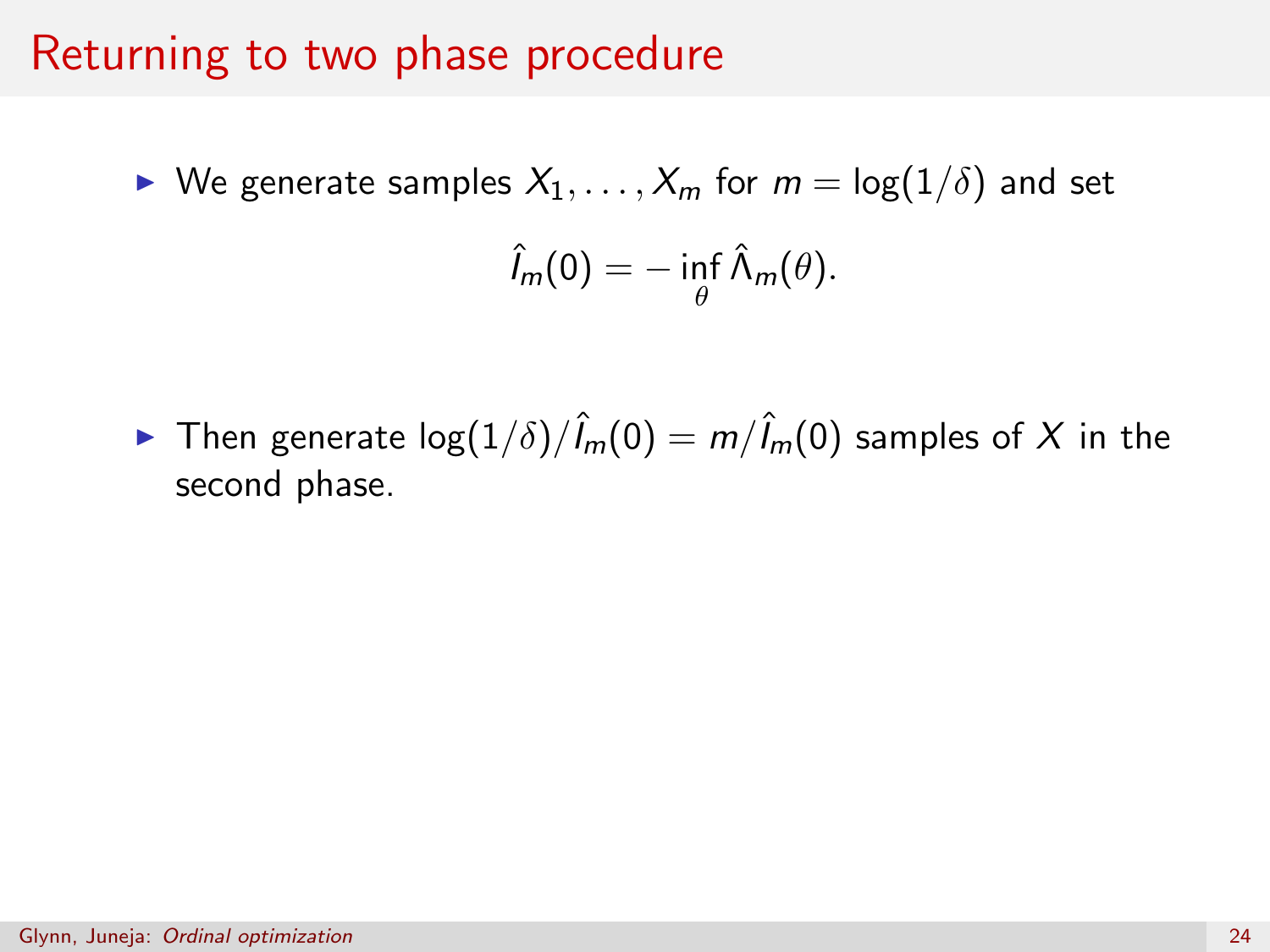#### Returning to two phase procedure

 $\triangleright$  We generate samples  $X_1, \ldots, X_m$  for  $m = \log(1/\delta)$  and set

$$
\hat{l}_m(0) = -\inf_{\theta} \hat{\Lambda}_m(\theta).
$$

► Then generate  $\log(1/\delta)/\hat{l}_m(0) = m/\hat{l}_m(0)$  samples of X in the second phase.

$$
P(FS) \approx E \exp\left(-\frac{m}{\hat{l}_m(0)}I(0)\right)
$$

Errors due to large values of  $\hat{I}_m(0)$  that lead to under sampling in second phase - Due to conspiratorial large deviations behaviour of all the terms.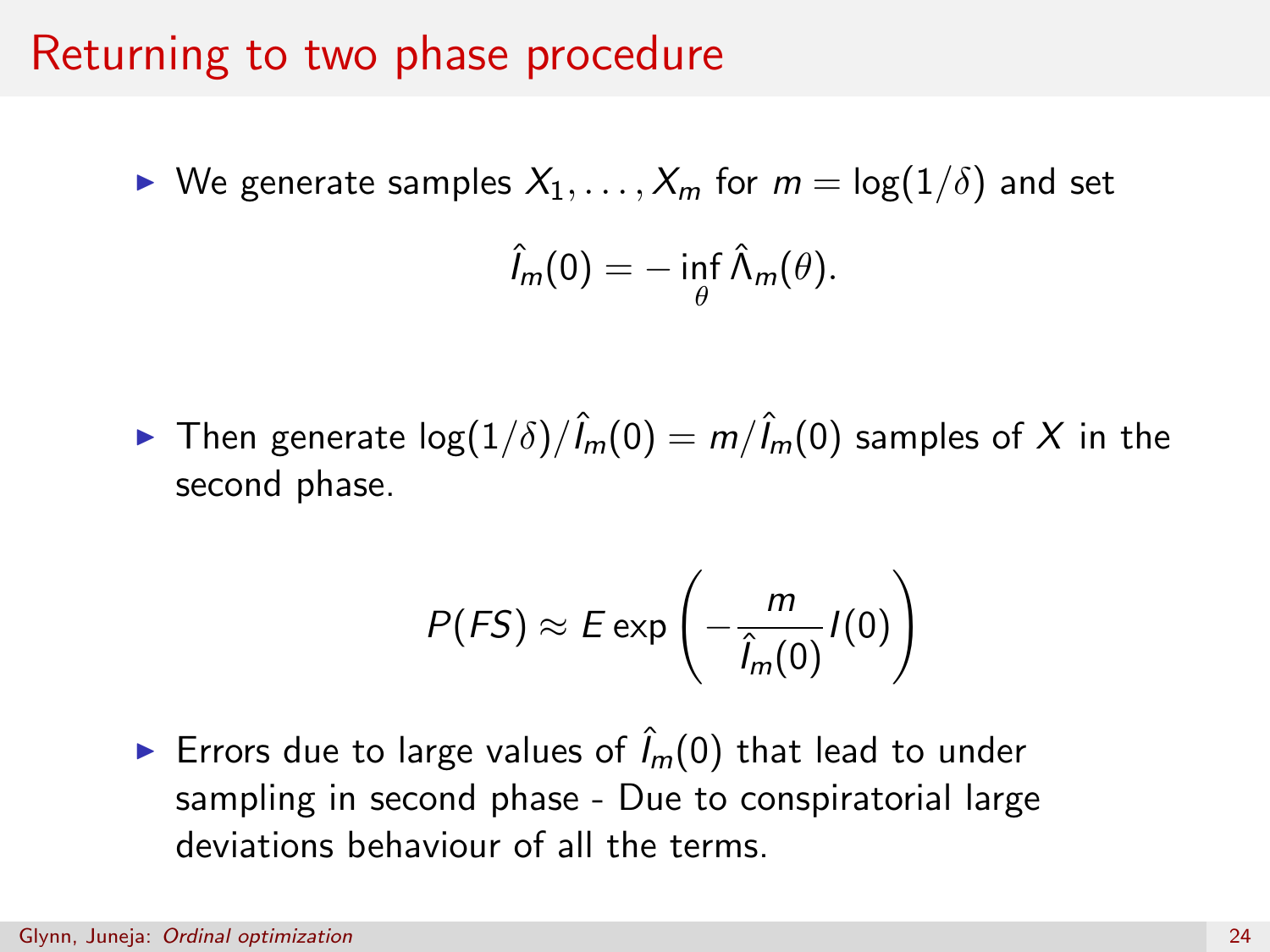## Lower Bound for P(FS)

 $\blacktriangleright$  Can show

$$
\lim_{m} \frac{1}{m} \log P(FS) = \sup_{a>0} \sup_{\theta} \left( -\frac{I(0)}{a} - \mathcal{I}_{\theta}(e^{-a}) \right).
$$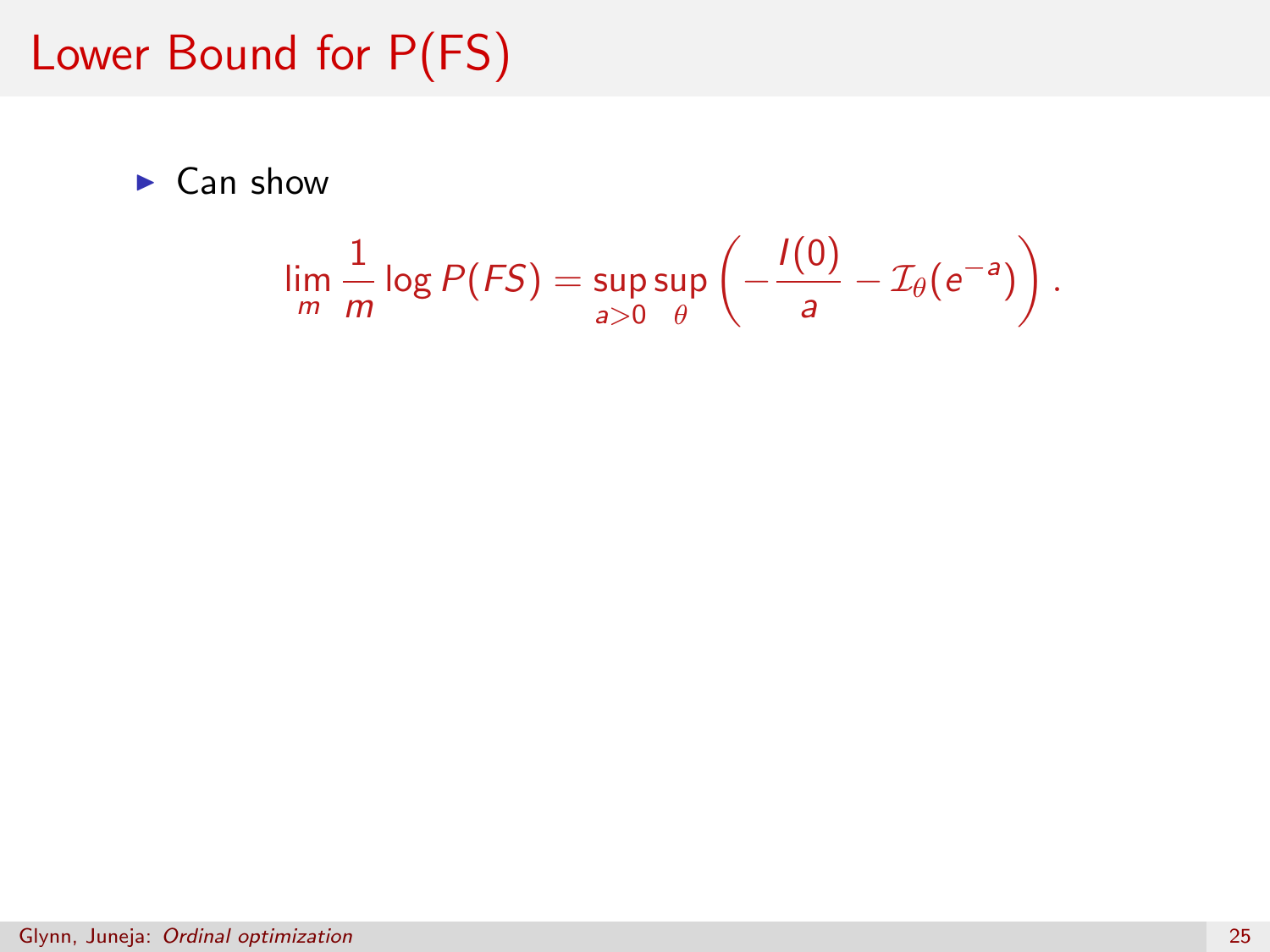### Lower Bound for P(FS)

 $\blacktriangleright$  Can show

$$
\lim_{m} \frac{1}{m} \log P(FS) = \sup_{a>0} \sup_{\theta} \left( -\frac{I(0)}{a} - \mathcal{I}_{\theta}(e^{-a}) \right).
$$

 $\blacktriangleright$  In particular,

 $\liminf_{\delta \to 0} P(FS) \delta^{-1} > 1.$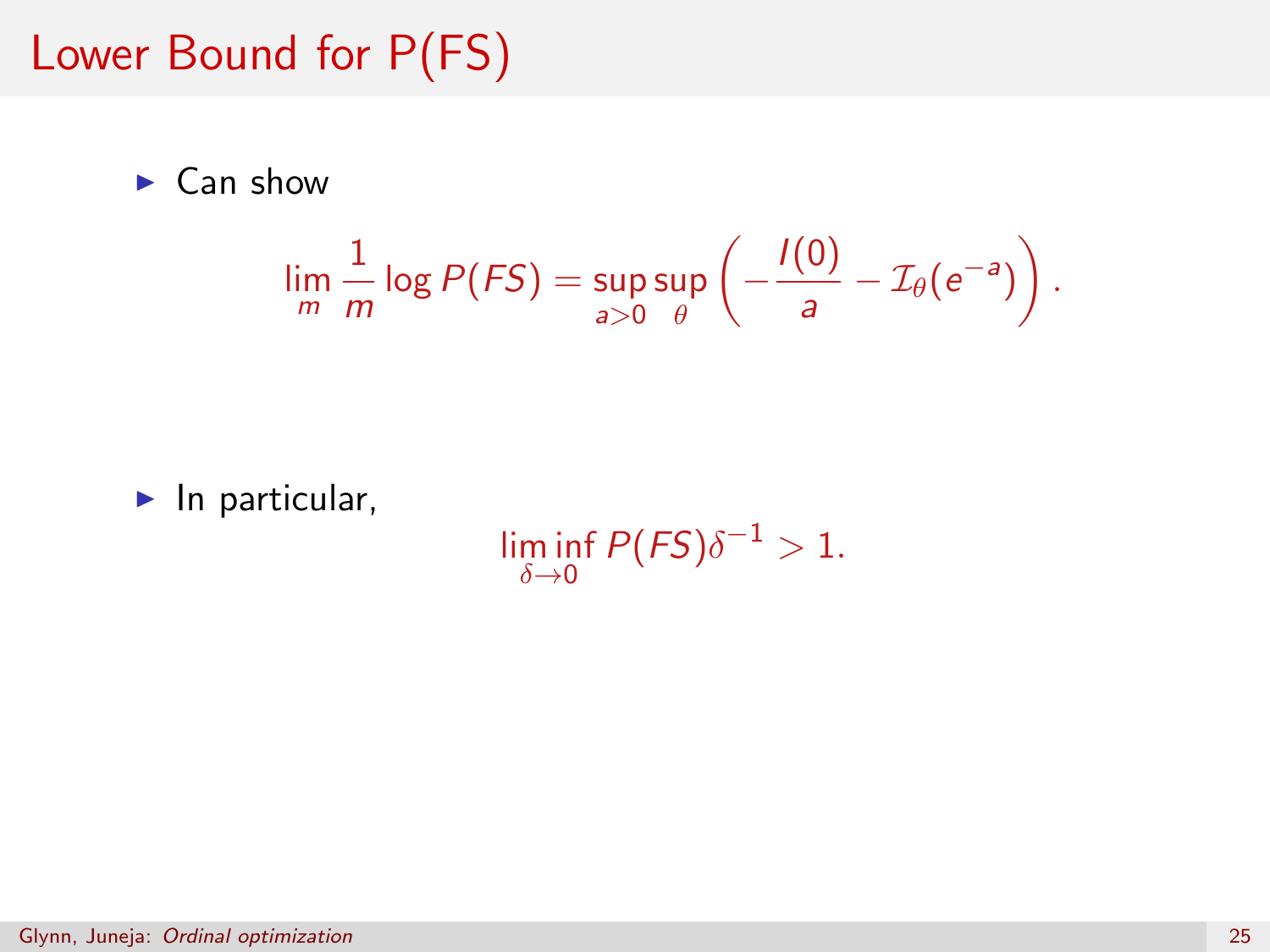Negative Result 2

# Fall of the Sophisticated

Glynn, Juneja: [Ordinal optimization](#page-0-0) 26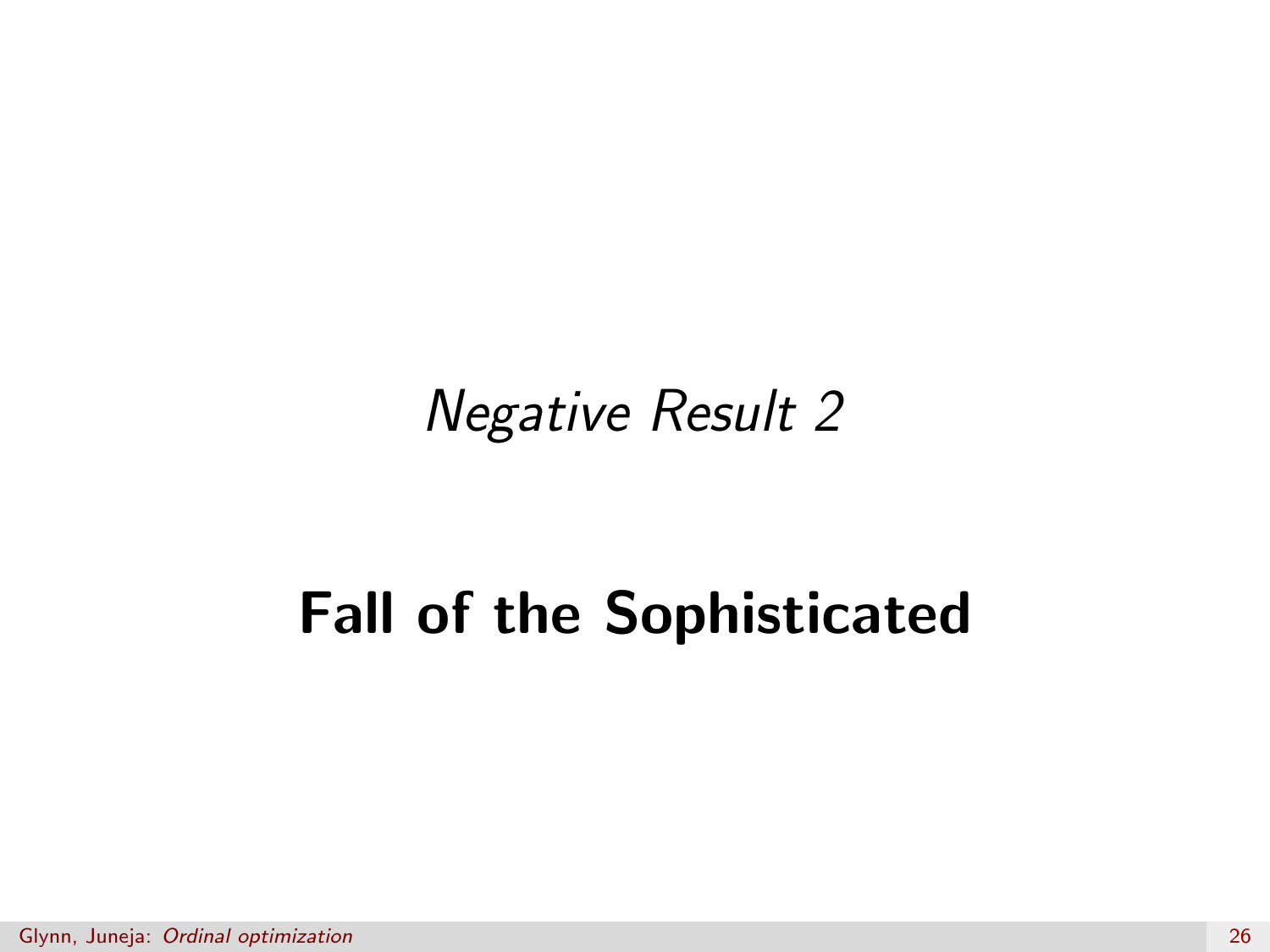$\blacktriangleright$  Generate  $m=c\log(1/\delta)$  samples in the first phase to estimate  $I(0)$  by  $\hat{I}_m(0)$ .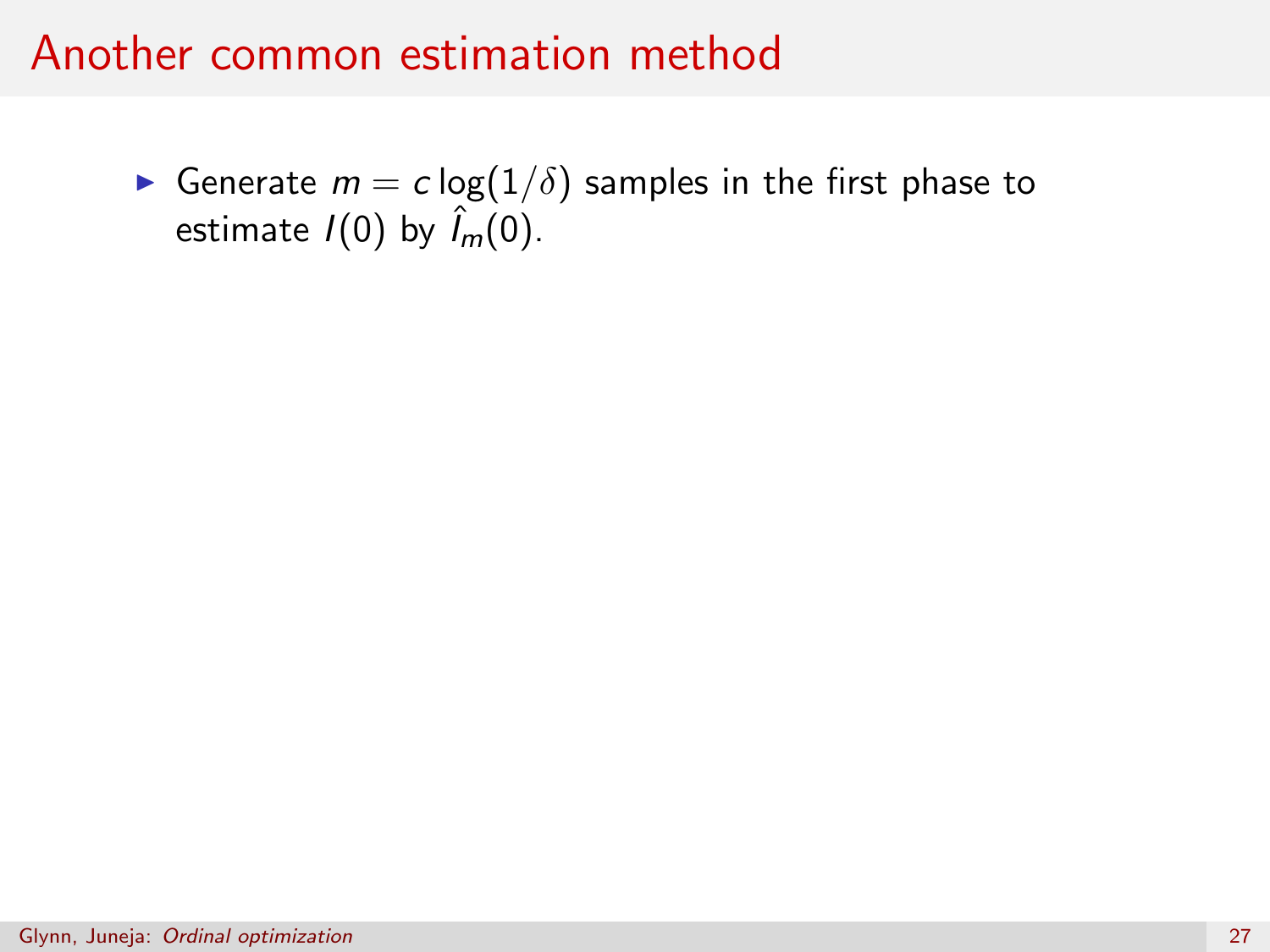$\blacktriangleright$  Generate  $m=c\log(1/\delta)$  samples in the first phase to estimate  $I(0)$  by  $\hat{I}_m(0)$ .

• If 
$$
\exp(-m\hat{l}_m(0)) \le \delta
$$
, stop.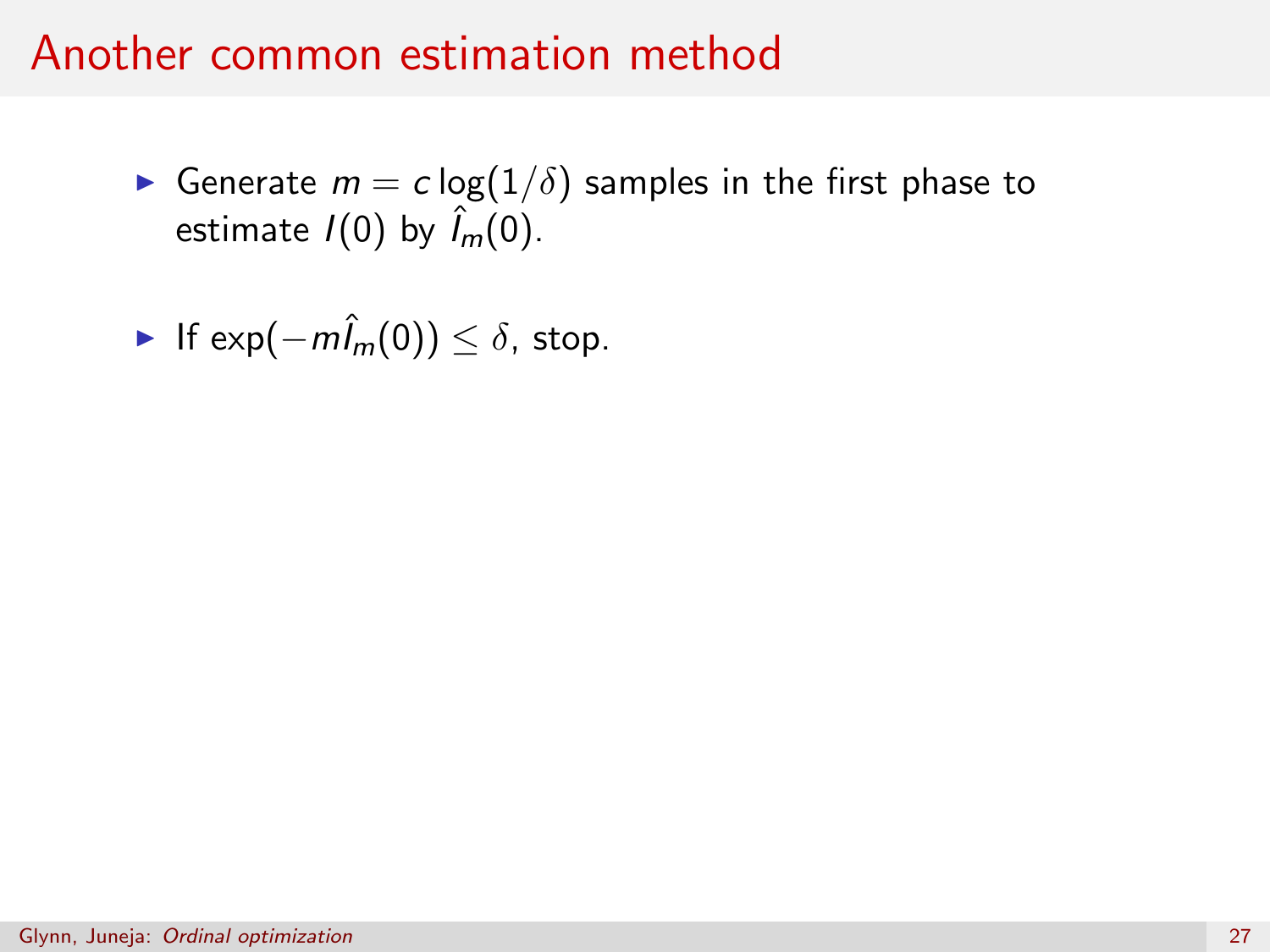Generate  $m = c \log(1/\delta)$  samples in the first phase to estimate  $I(0)$  by  $\hat{I}_m(0)$ .

• If 
$$
\exp(-m\hat{l}_m(0)) \le \delta
$$
, stop.

Else, provide another c log( $1/\delta$ ) of computational budget and so on.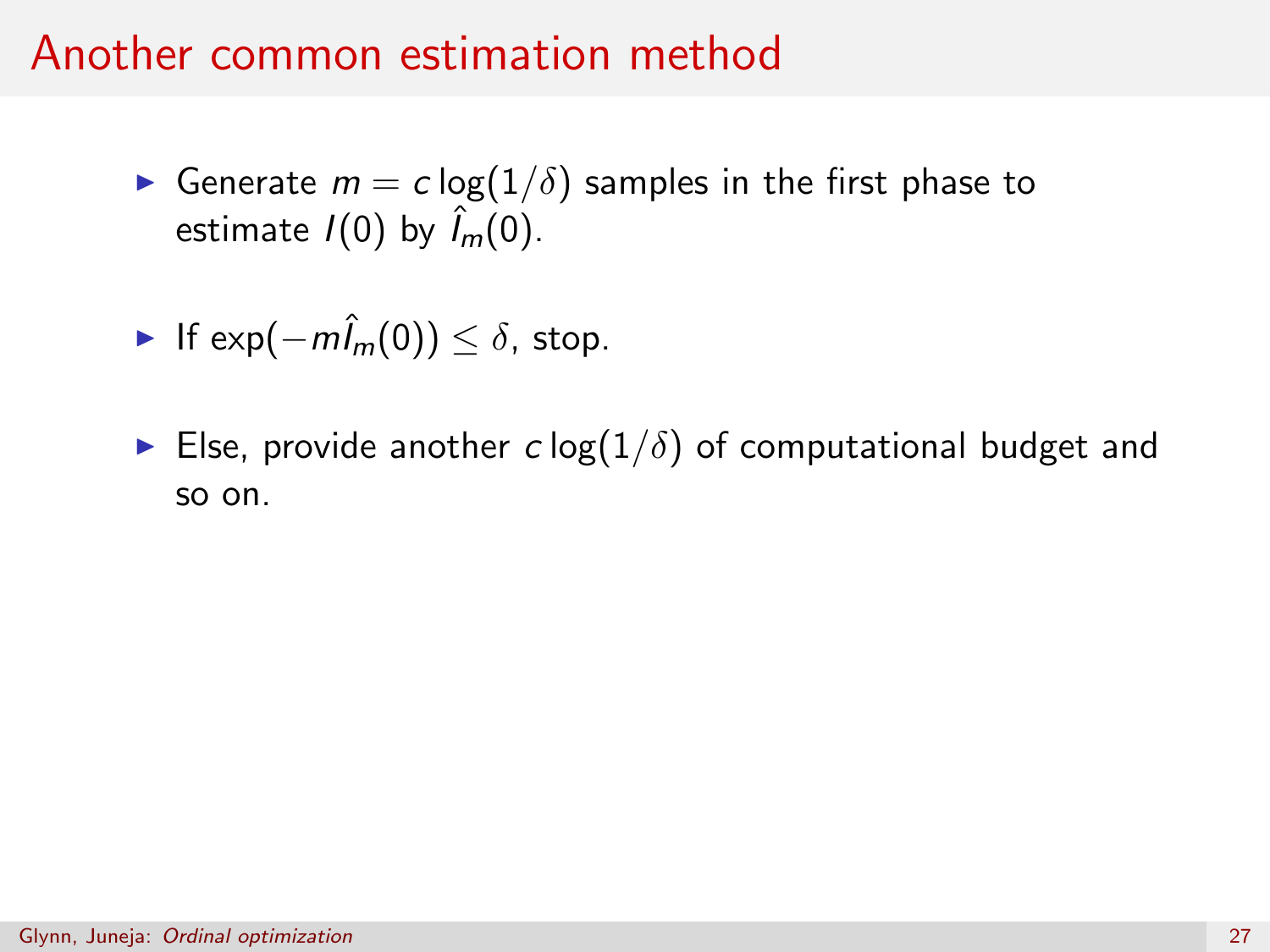Generate  $m = c \log(1/\delta)$  samples in the first phase to estimate  $I(0)$  by  $\hat{I}_m(0)$ .

• If 
$$
\exp(-m\hat{l}_m(0)) \le \delta
$$
, stop.

Else, provide another c log( $1/\delta$ ) of computational budget and so on.

Can identify distributions for which this would not be accurate.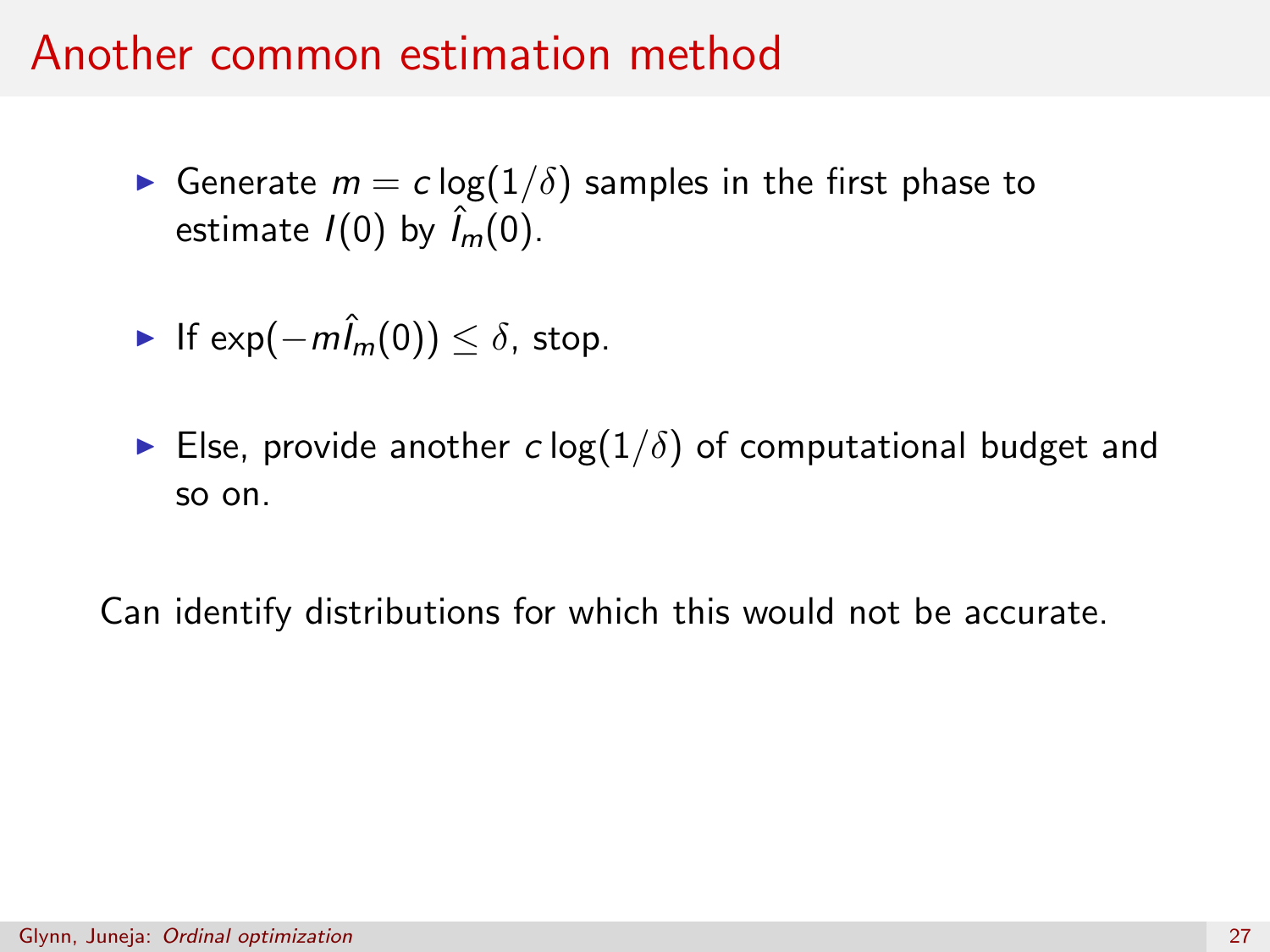$\blacktriangleright$  Need to find X with  $EX < 0$  so that

$$
P(\bar{X}_m \geq 0 \text{ and } \exp(-m\hat{I}_m(0)) \leq \delta) > \delta.
$$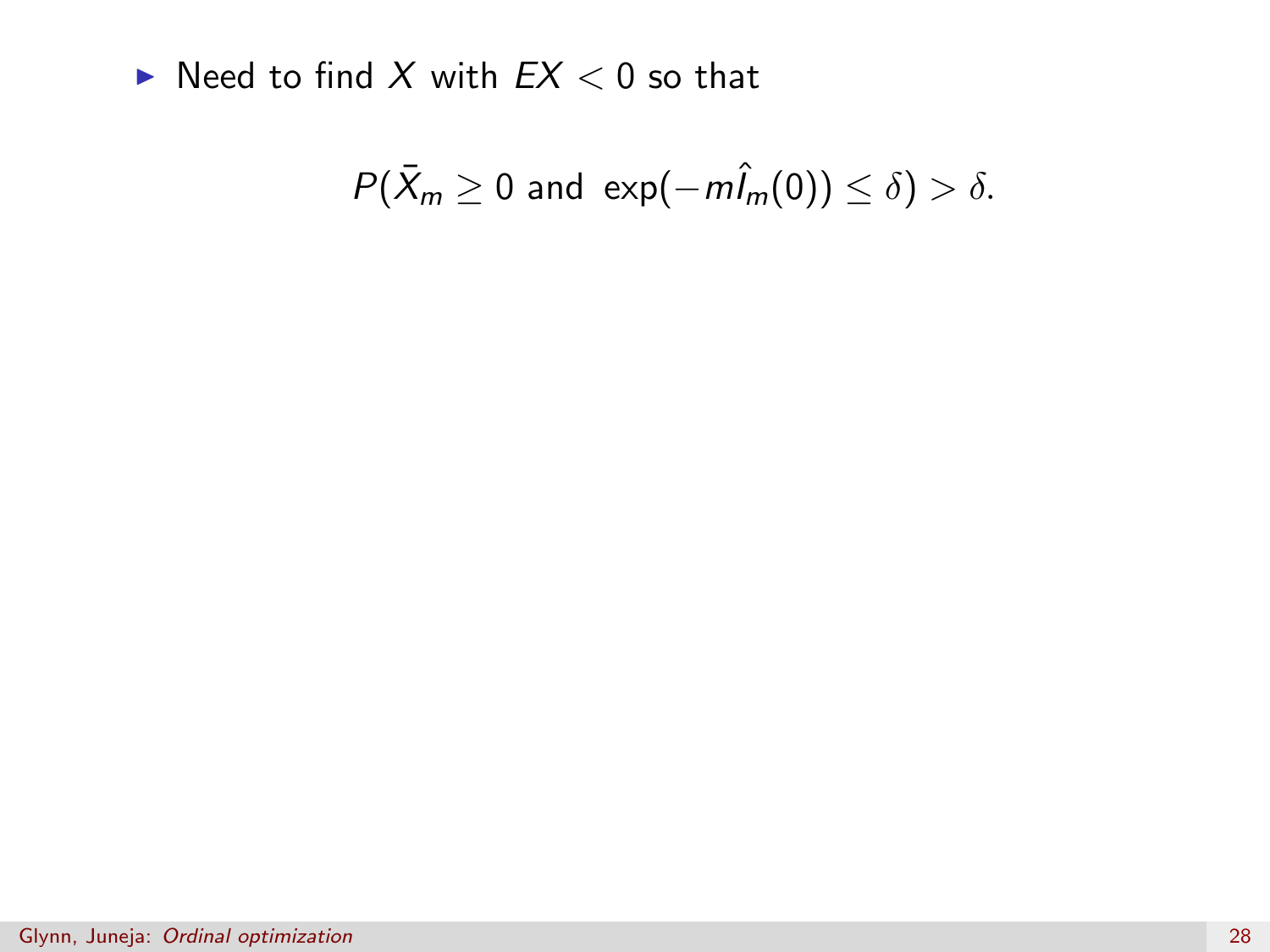$\blacktriangleright$  Need to find X with  $EX < 0$  so that

$$
P(\bar{X}_m \geq 0 \text{ and } \exp(-m\hat{I}_m(0)) \leq \delta) > \delta.
$$

In This follows if for some  $\theta < 0$ ,

 $\mathcal{I}_\theta(\mathrm{e}^{-1/c}) < 1/c.$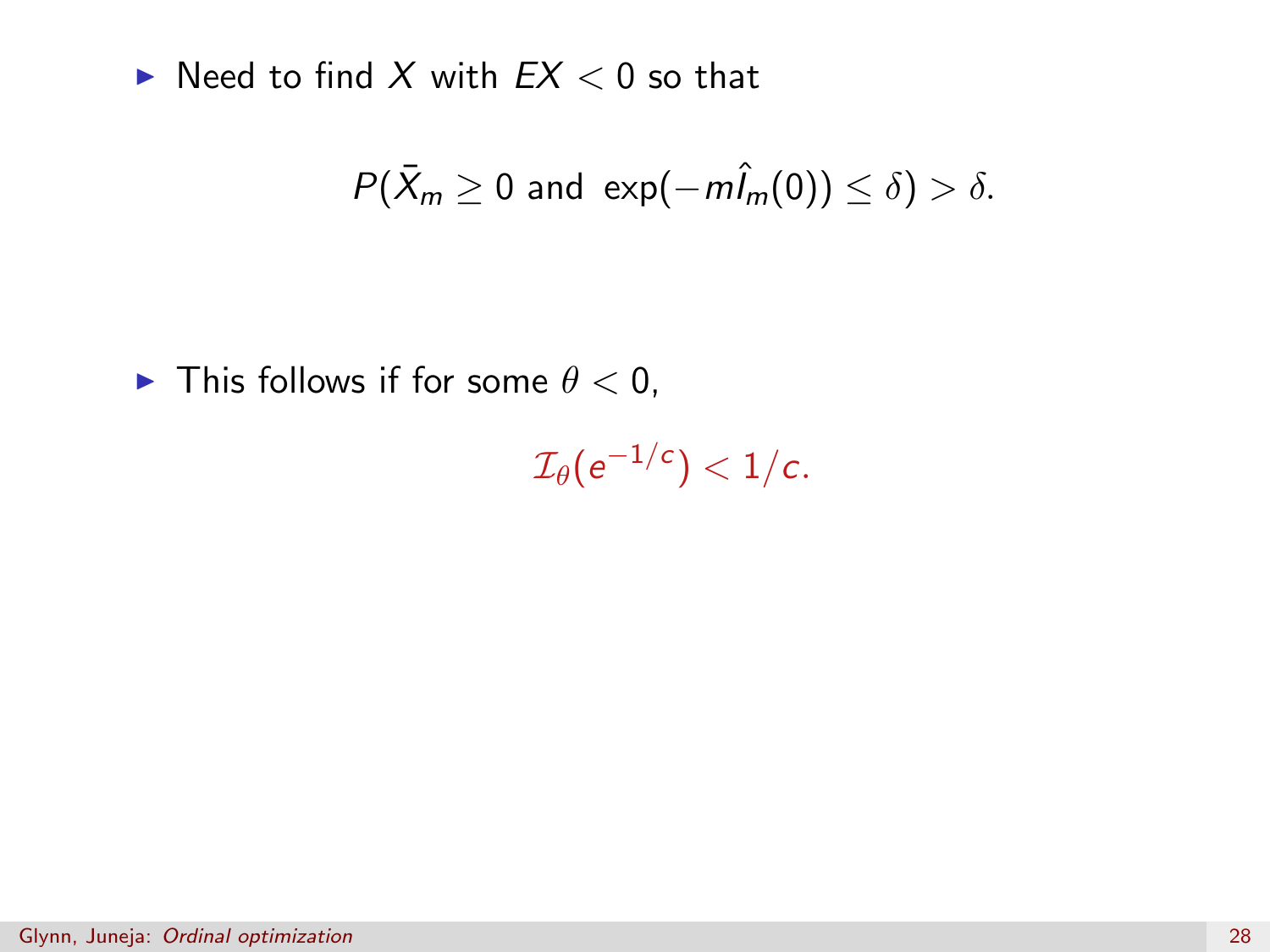$\blacktriangleright$  Need to find X with  $EX < 0$  so that

$$
P(\bar{X}_m \geq 0 \text{ and } \exp(-m\hat{I}_m(0)) \leq \delta) > \delta.
$$

In This follows if for some  $\theta < 0$ ,

$$
\mathcal{I}_{\theta}(\mathrm{e}^{-1/c}) < 1/c.
$$

 $\triangleright$  Can be shown for some light tailed distributions even for large c.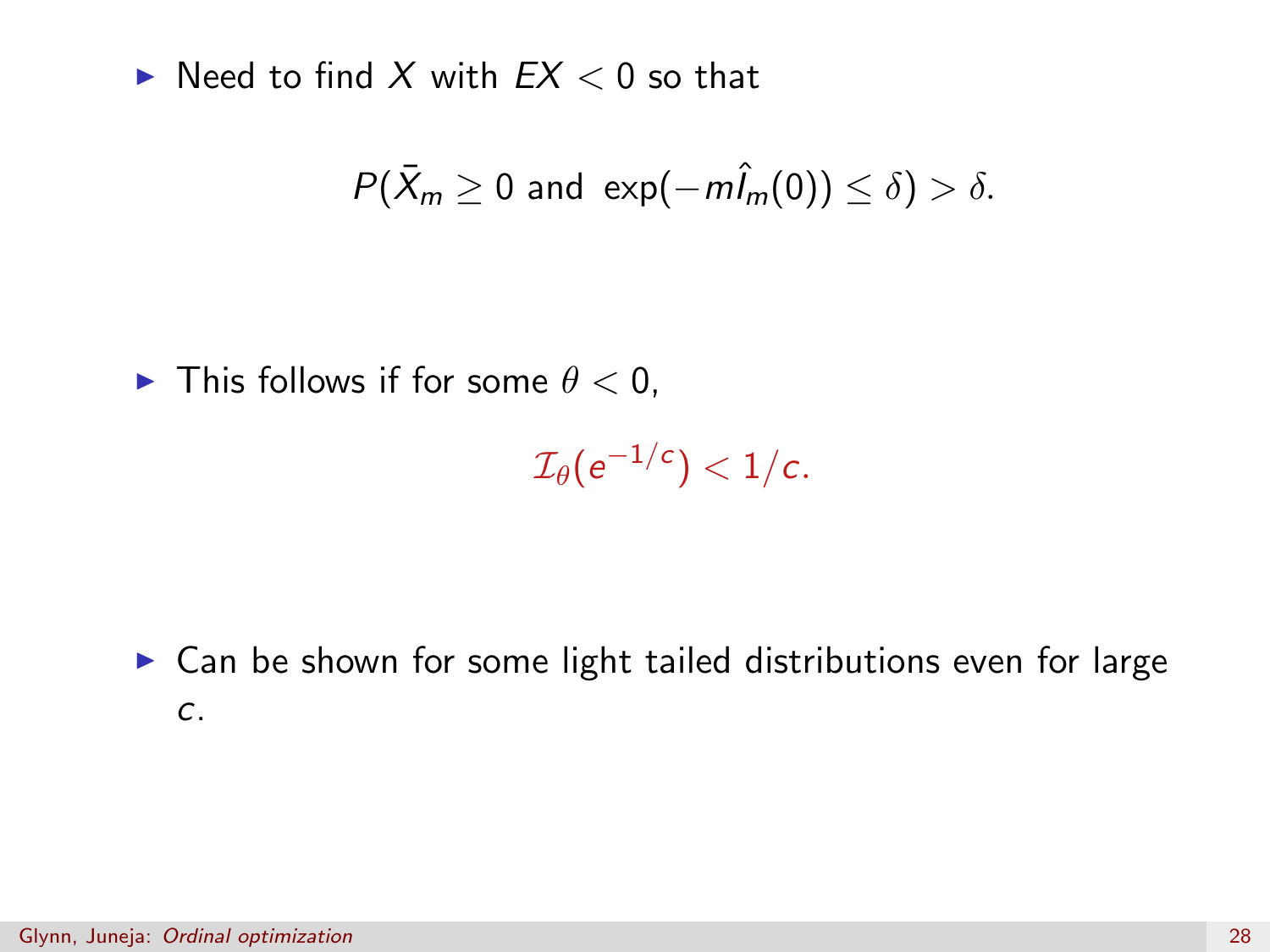Graphic view:  $I(0) < 1/c$  and  $\hat{I}_m(0) > 1/c$ 

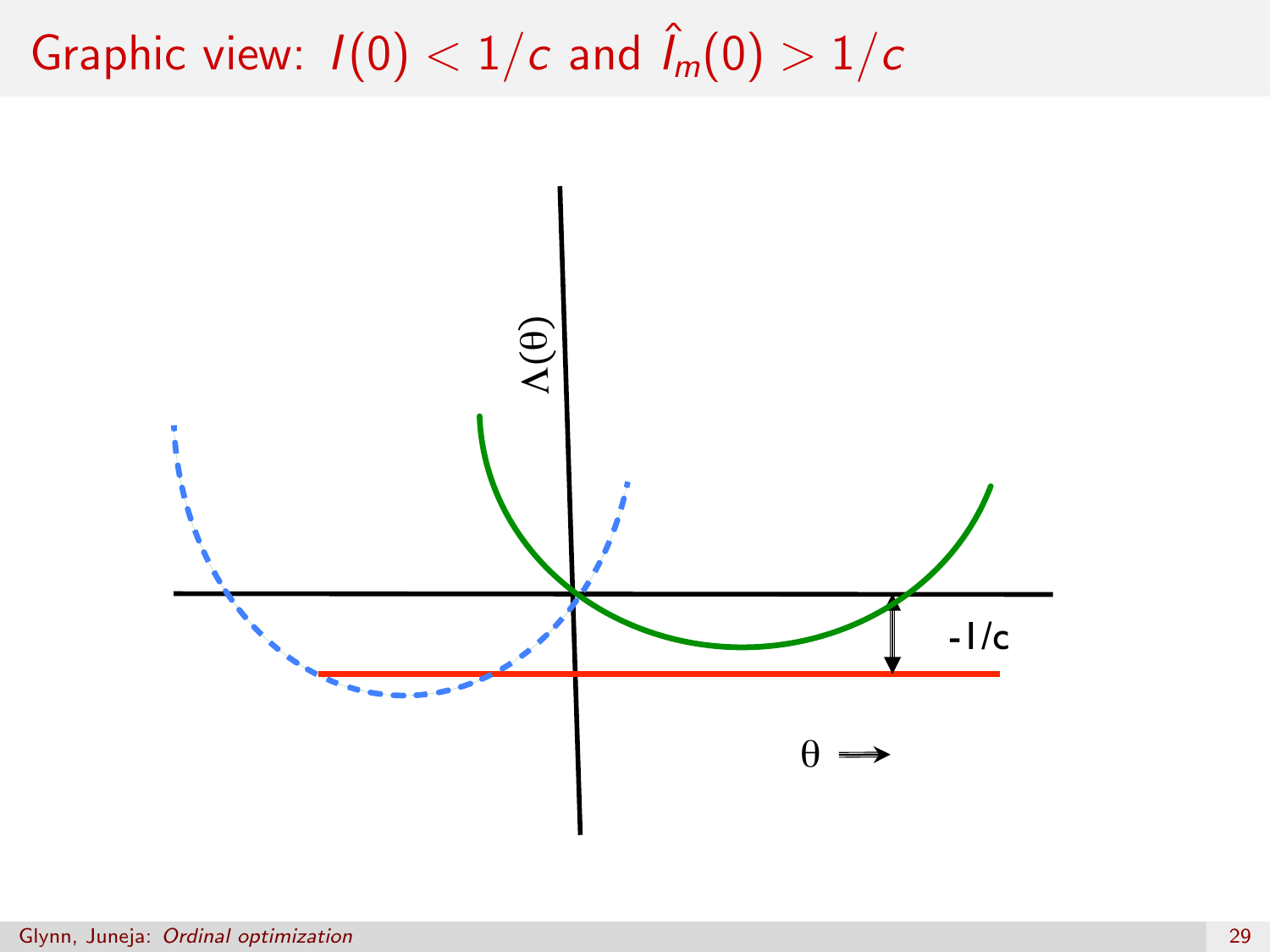# Negative Result 3

# Perdition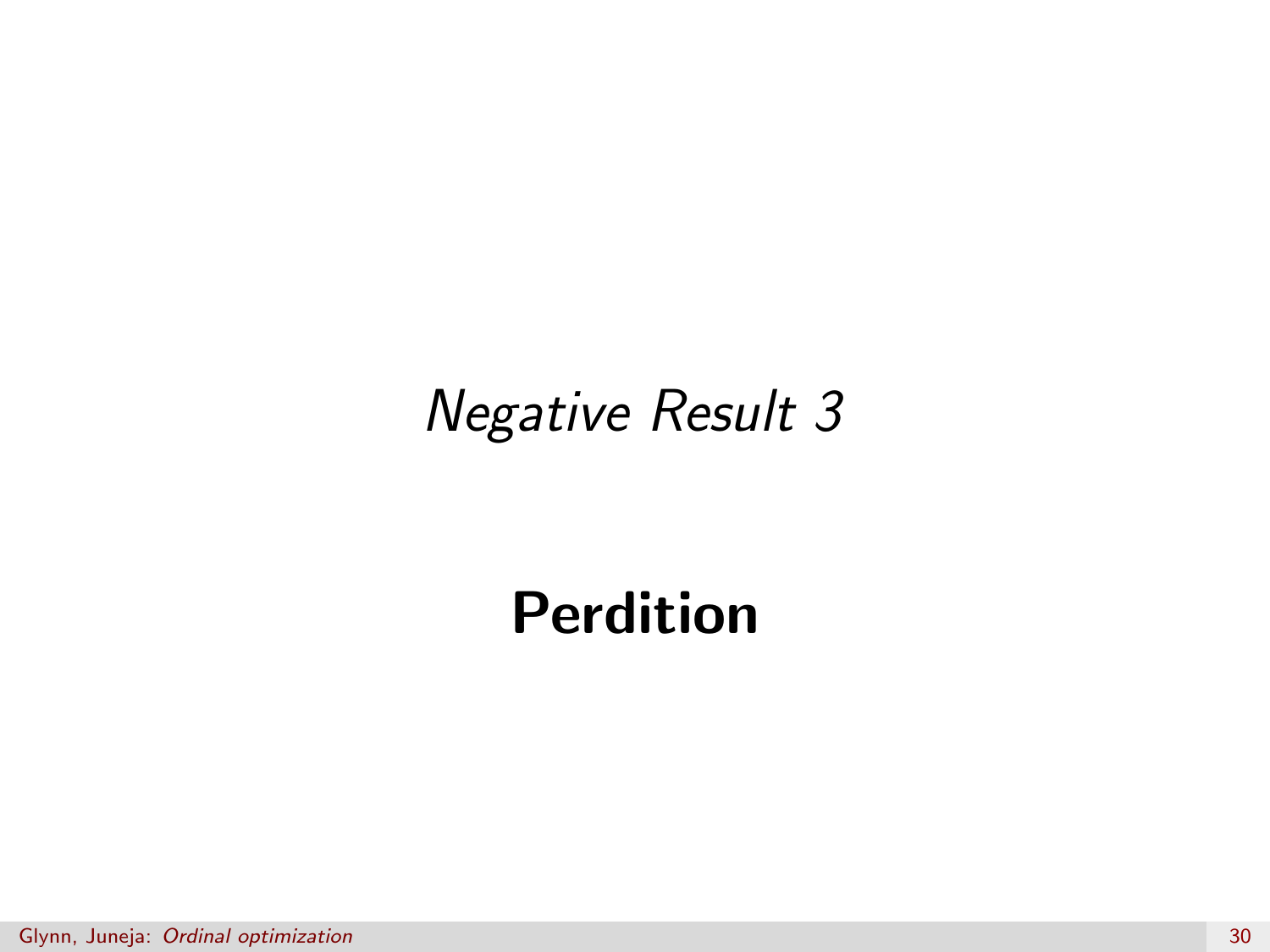Exect L denote a collection of probability distributions with finite mean, unbounded positive support, open under Kullback-Leibler distance.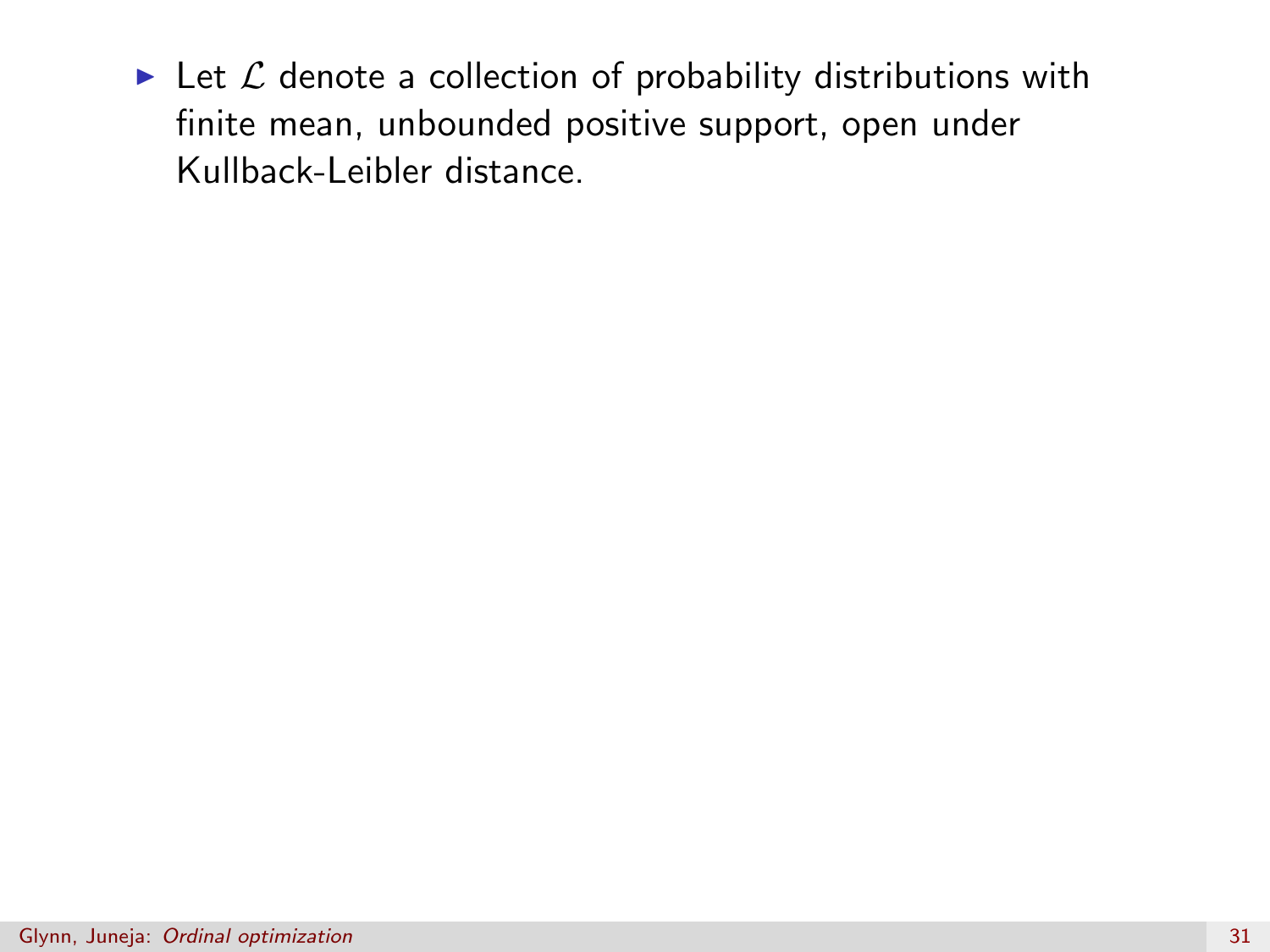- Exect L denote a collection of probability distributions with finite mean, unbounded positive support, open under Kullback-Leibler distance.
- Exect  $\mathcal{P}(\epsilon, \delta)$  denote a policy that can adaptively sample from any two distributions in  $\mathcal L$  with

$$
\limsup_{\delta \to 0} P(FS) \delta^{-1} \leq 1.
$$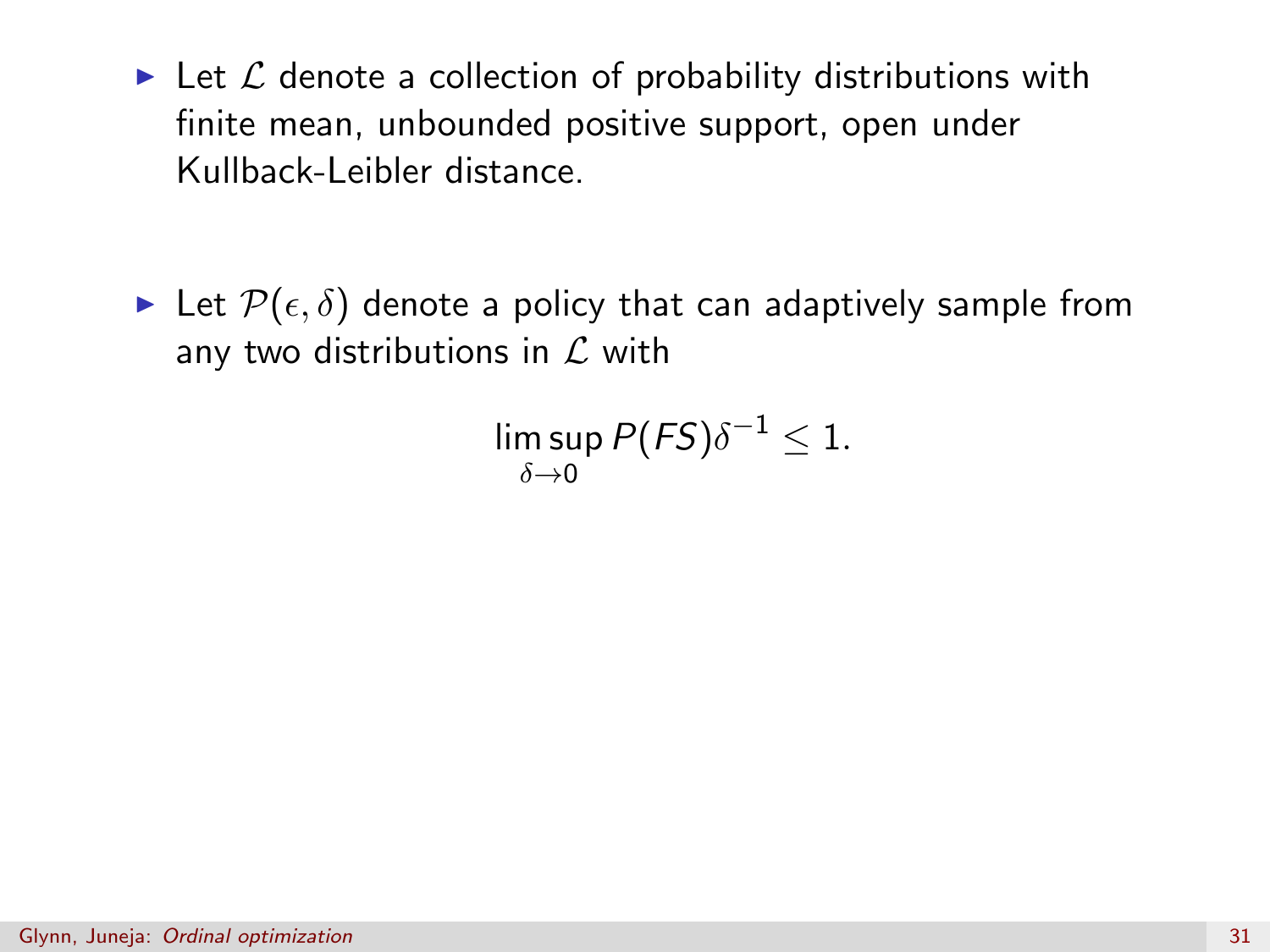- Exect L denote a collection of probability distributions with finite mean, unbounded positive support, open under Kullback-Leibler distance.
- Exect  $\mathcal{P}(\epsilon, \delta)$  denote a policy that can adaptively sample from any two distributions in  $\mathcal L$  with

$$
\limsup_{\delta \to 0} P(FS) \delta^{-1} \leq 1.
$$

Result - For any two such distributions in  $\mathcal L$  with arbitrarily apart mean,  $\mathcal{P}(\epsilon, \delta)$  policy on average requires more than  $O(\log(1/\delta))$  samples.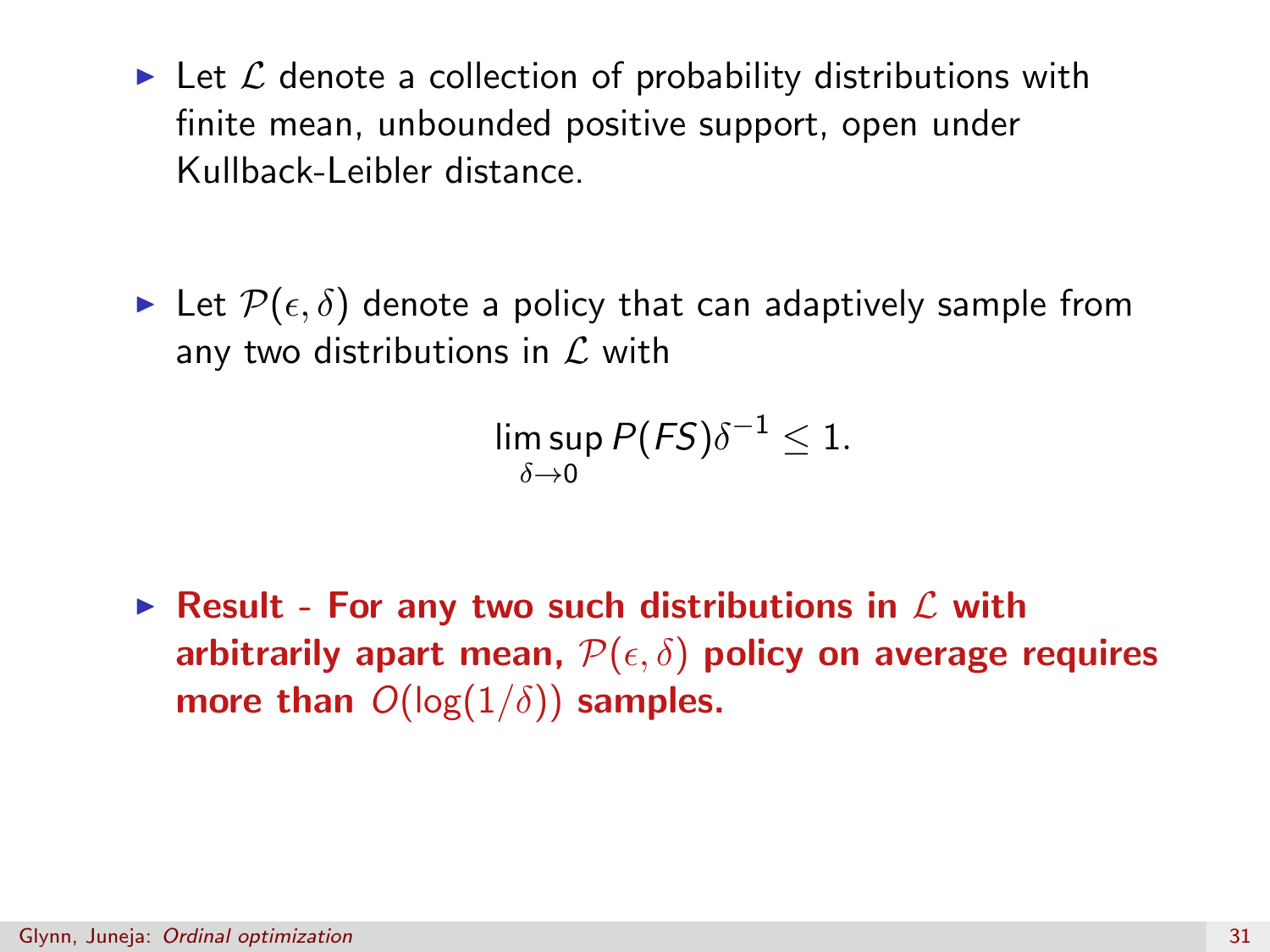### **Details**

- $\blacktriangleright$  Under probability  $P_a$ ,
	- $\blacktriangleright \{X_i\}$  has distribution F, mean  $\mu_F$ ,
	- $\blacktriangleright$  {Y<sub>i</sub>} has distribution G, mean  $\mu_G < \mu_F \epsilon$ .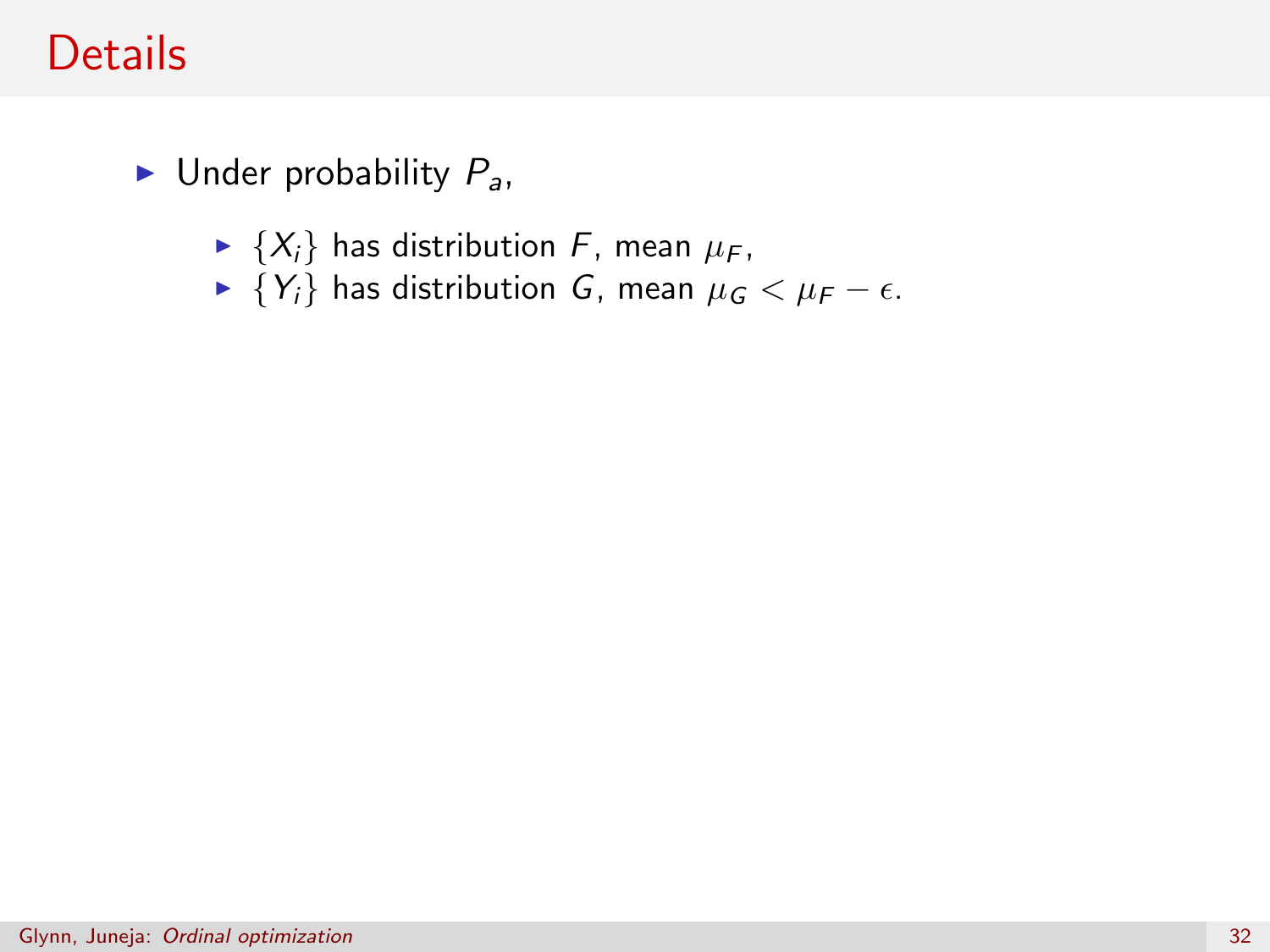### **Details**

- $\blacktriangleright$  Under probability  $P_{a}$ ,
	- $\blacktriangleright \{X_i\}$  has distribution F, mean  $\mu_F$ ,
	- $\blacktriangleright$  {Y<sub>i</sub>} has distribution G, mean  $\mu$ <sub>G</sub> <  $\mu$ <sub>F</sub>  $\epsilon$ .
- $\blacktriangleright$  Under probability  $P_b$ 
	- $\blacktriangleright$  {X<sub>i</sub>} has distribution F,
	- $\blacktriangleright \{Y_i\}$  has distribution  $\tilde{G} > \mu_F + \epsilon$ .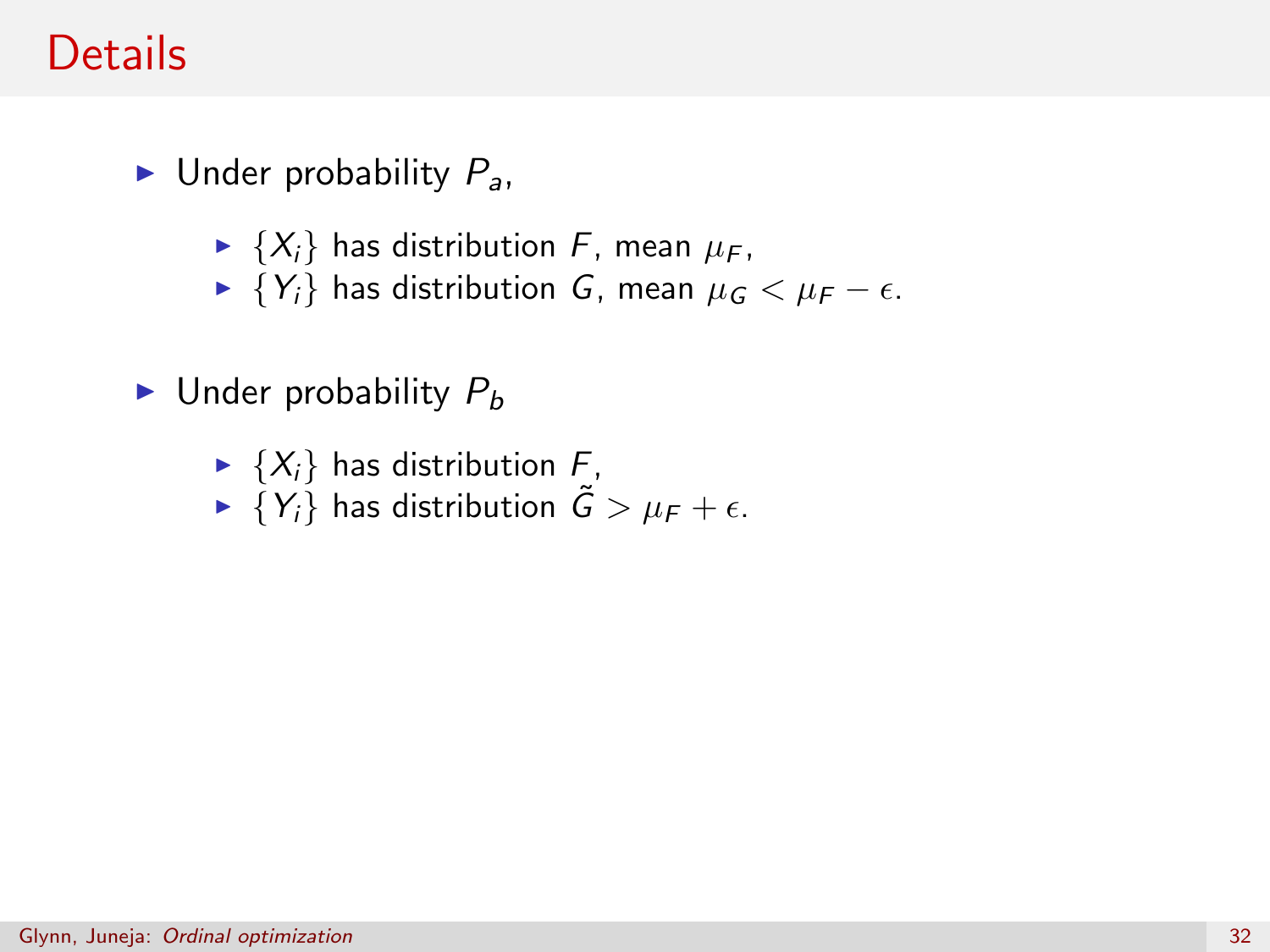### **Details**

- $\blacktriangleright$  Under probability  $P_{a}$ ,
	- $\blacktriangleright \{X_i\}$  has distribution F, mean  $\mu_F$ ,
	- $\blacktriangleright$  {Y<sub>i</sub>} has distribution G, mean  $\mu$ <sub>G</sub> <  $\mu$ <sub>F</sub>  $\epsilon$ .
- $\blacktriangleright$  Under probability  $P_b$ 
	- $\blacktriangleright$  {X<sub>i</sub>} has distribution F,
	- $\blacktriangleright \{Y_i\}$  has distribution  $\tilde{G} > \mu_F + \epsilon$ .
- $\blacktriangleright$  Under  $\mathcal{P}(\epsilon, \delta)$ ,

$$
\liminf_{\delta \to 0} \frac{E_a T_G}{\log(1/\delta)} \ge \frac{1}{3\mathcal{K}\mathcal{L}(G, \tilde{G})}.
$$
\nwhere  $\mathcal{K}\mathcal{L}(G, \tilde{G}) = \int_{x \in \Re} \left(\log \frac{dG}{d\tilde{G}}(x)\right) dG(x)$ .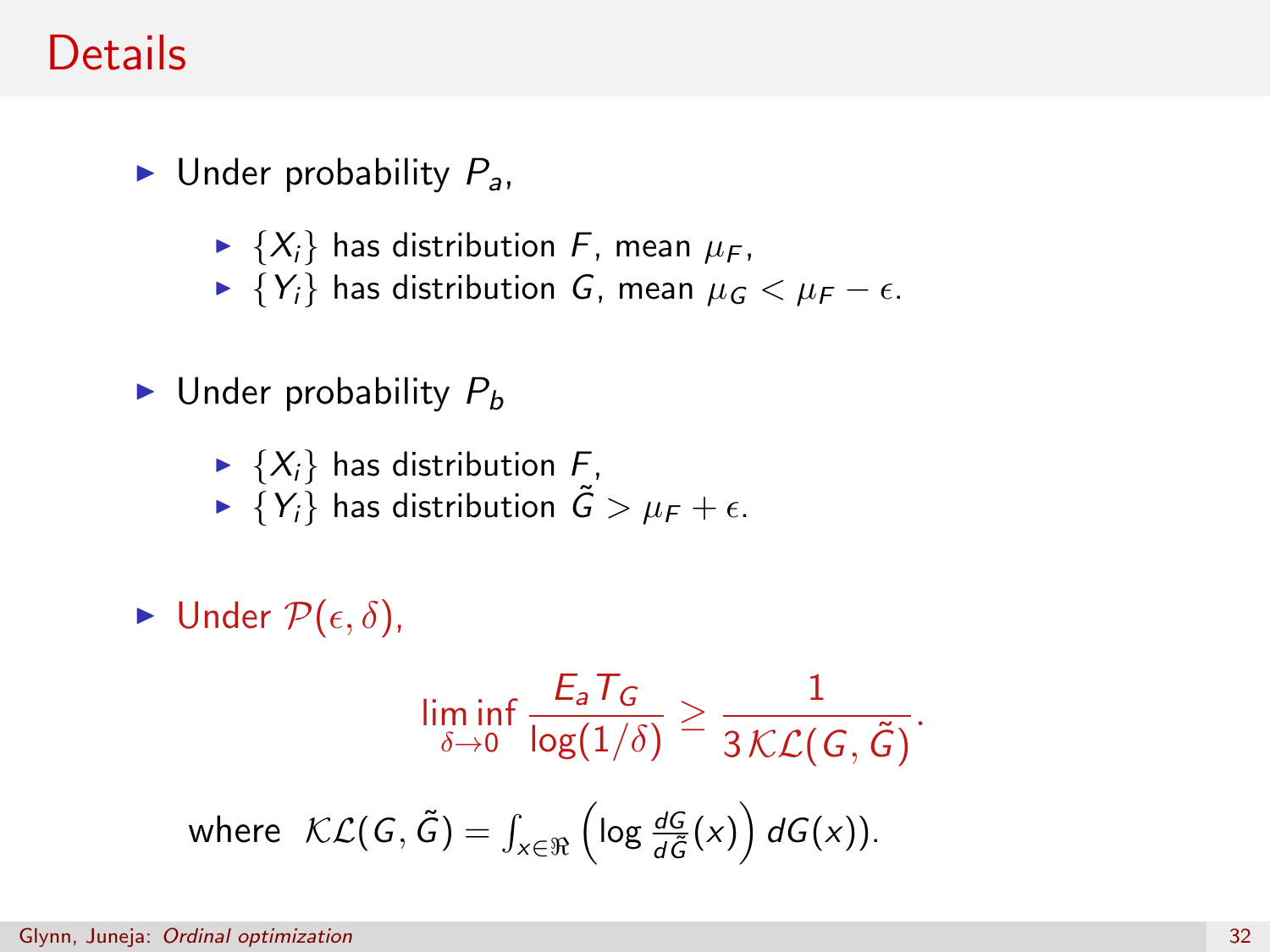Proof similar to Lai and Robbins 1985, Mannor and Tsitsiklis 2004

Asymptotically,

$$
P_a( \text{ algorithm selects } \mathsf{F}) \geq 1 - \tilde{\delta}
$$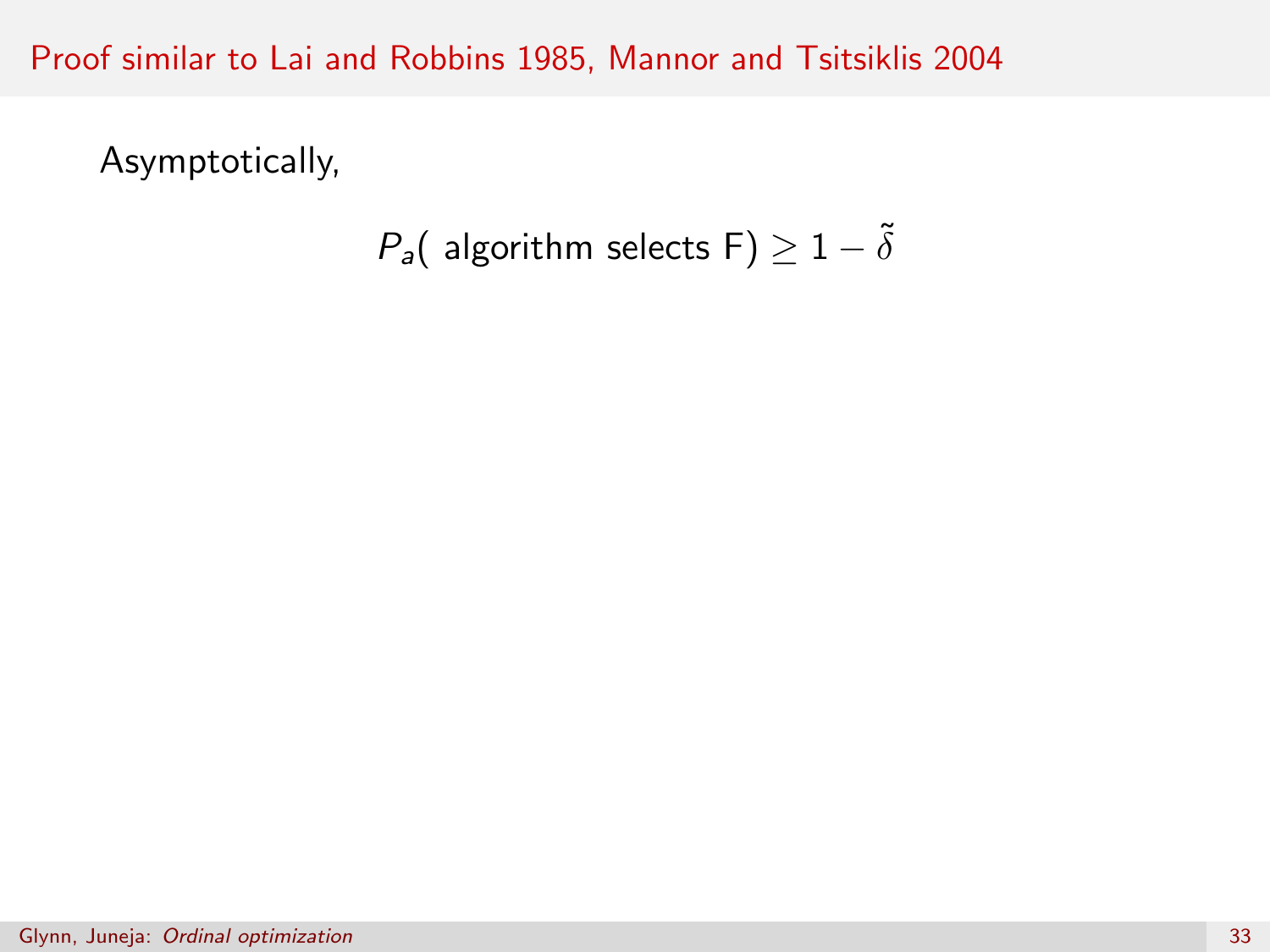Proof similar to Lai and Robbins 1985, Mannor and Tsitsiklis 2004

Asymptotically,

$$
P_a( \text{ algorithm selects } \mathsf{F}) \geq 1 - \tilde{\delta}
$$

 $P_b$ ( algorithm selects F)  $\leq \tilde{\delta}$ .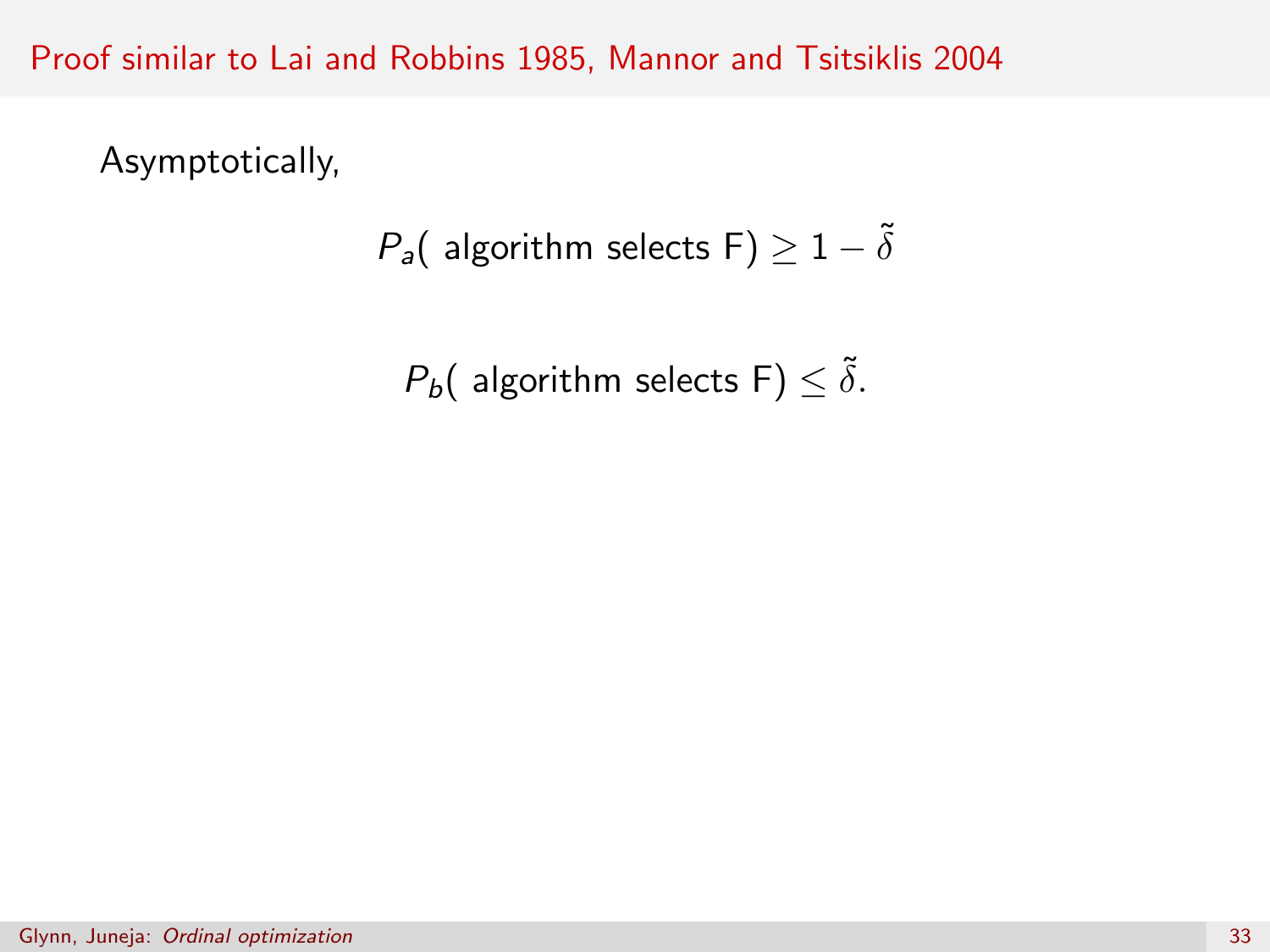Proof similar to Lai and Robbins 1985, Mannor and Tsitsiklis 2004

Asymptotically,

$$
P_a( \text{ algorithm selects } \mathsf{F}) \geq 1 - \tilde{\delta}
$$

 $P_b$ ( algorithm selects F)  $\leq \tilde{\delta}$ .

$$
P_b(\text{ algo. selects F}) = E_a \left( \prod_{i=1}^{T_G} \frac{d\tilde{G}}{dG}(Y_i) I(\text{ algo. selects F}) \right)
$$
  

$$
\approx E_a \left( e^{-T_G \times K_{\text{L}}(G, \tilde{G})} I(\text{ algo. selects F}) \right)
$$
  

$$
\approx \ge e^{-2E_a(T_G) \times K_{\text{L}}(G, \tilde{G})} P_a(\text{ algo. selects F})
$$

and the result is easily deduced.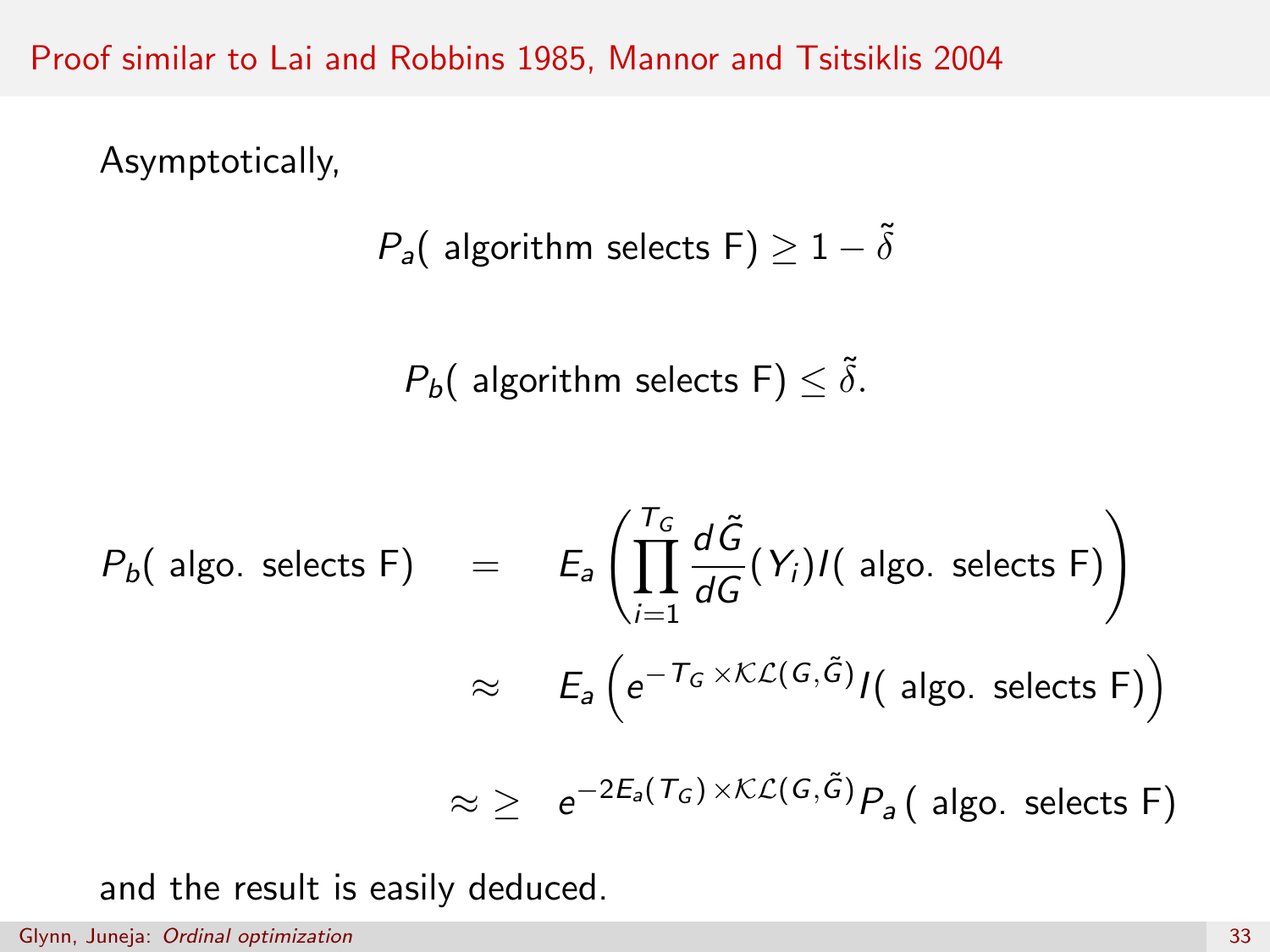#### **Result**

 $\triangleright$  Given G with finite mean and unbounded positive support, for any  $\alpha > 0$ , and  $k > \mu_G$  there exists a distribution  $G_k$  such that

 $\mathcal{KL}(G, G_k) \leq \alpha$ 

and

 $\mu_{G_k} \geq k$ .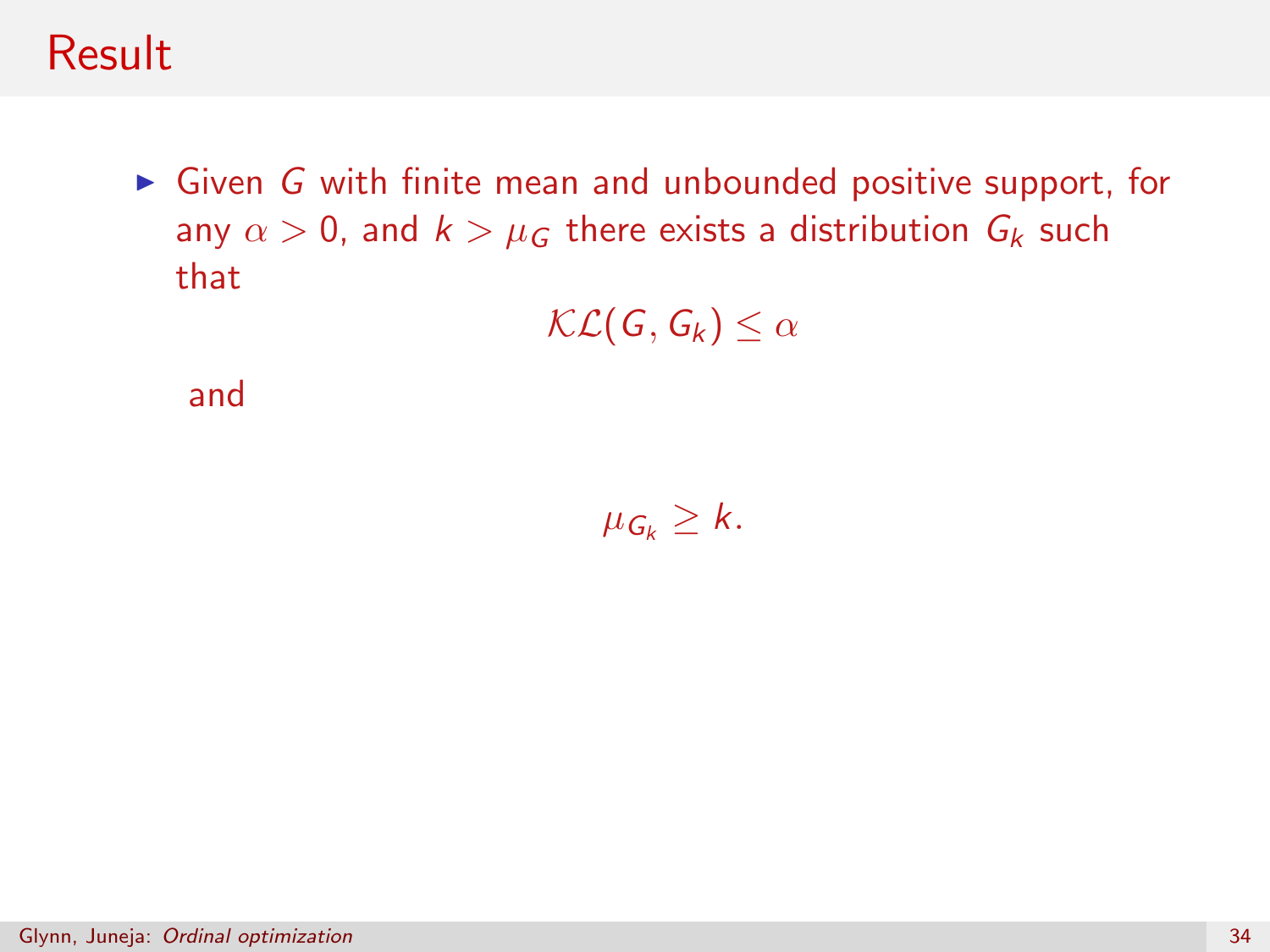## Way forward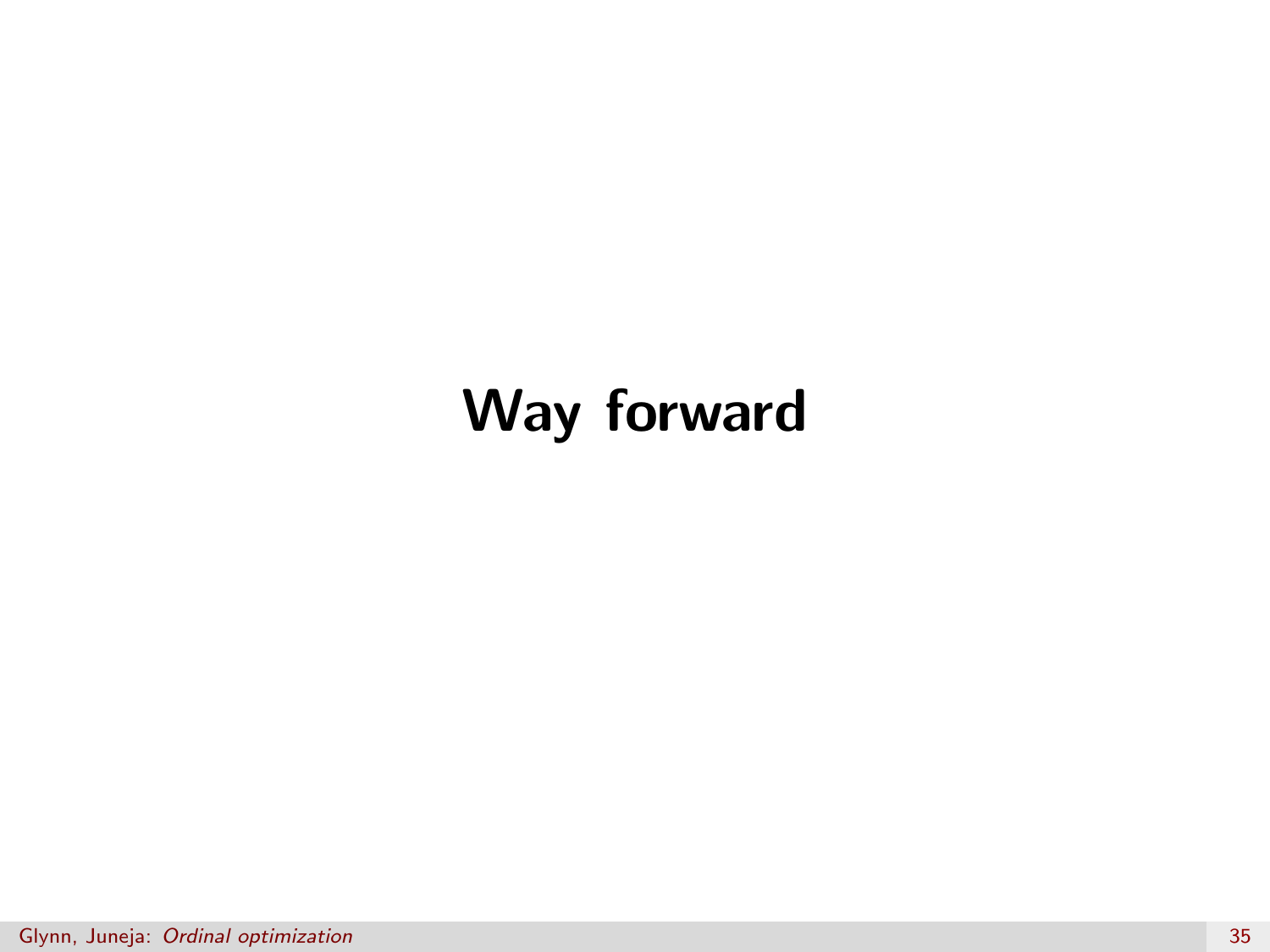Additional information needed to attain  $log(1/\delta)$  convergence rates.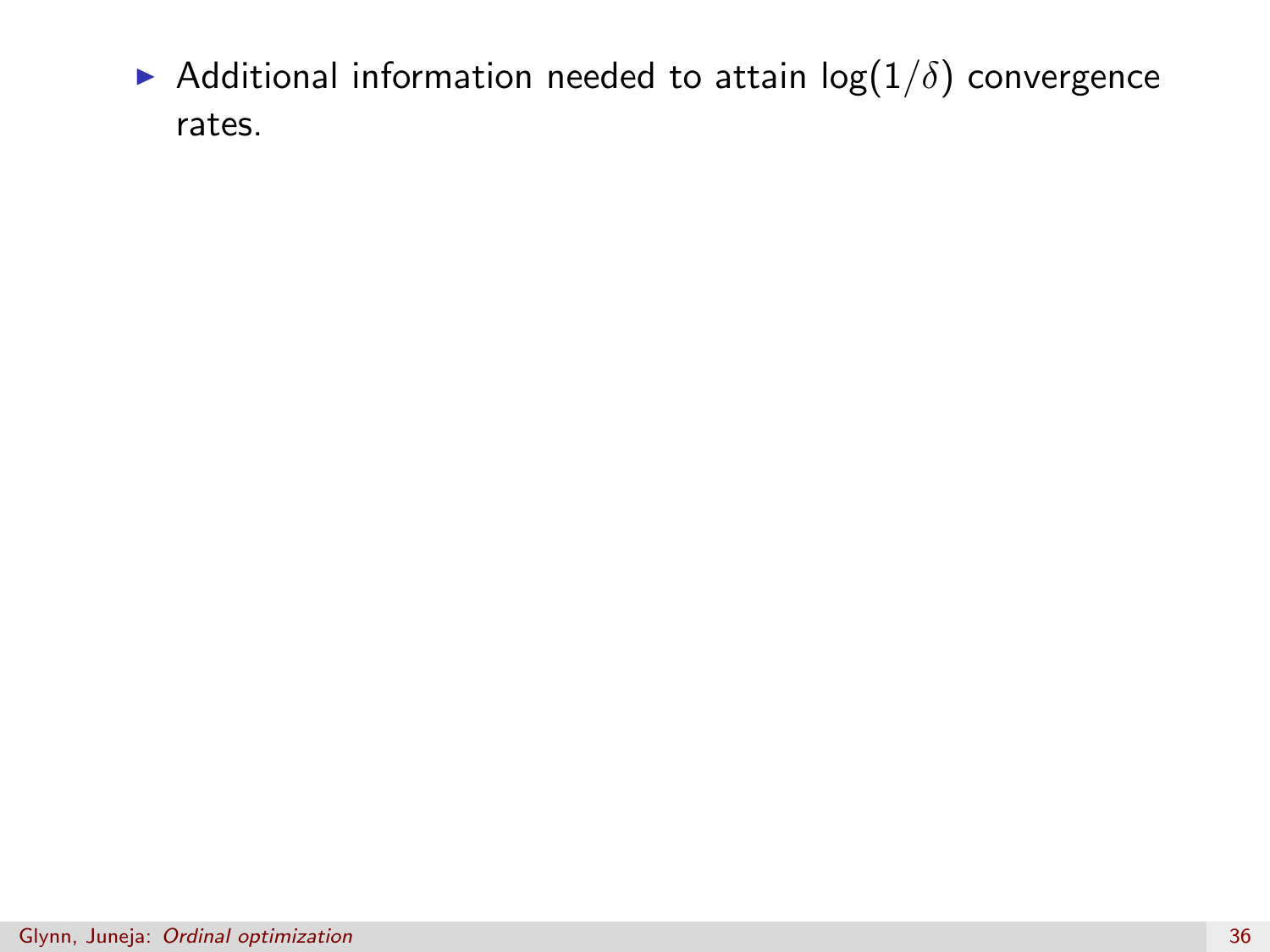- Additional information needed to attain  $log(1/\delta)$  convergence rates.
- $\triangleright$  Often upper bounds on moments may be available in simulation models.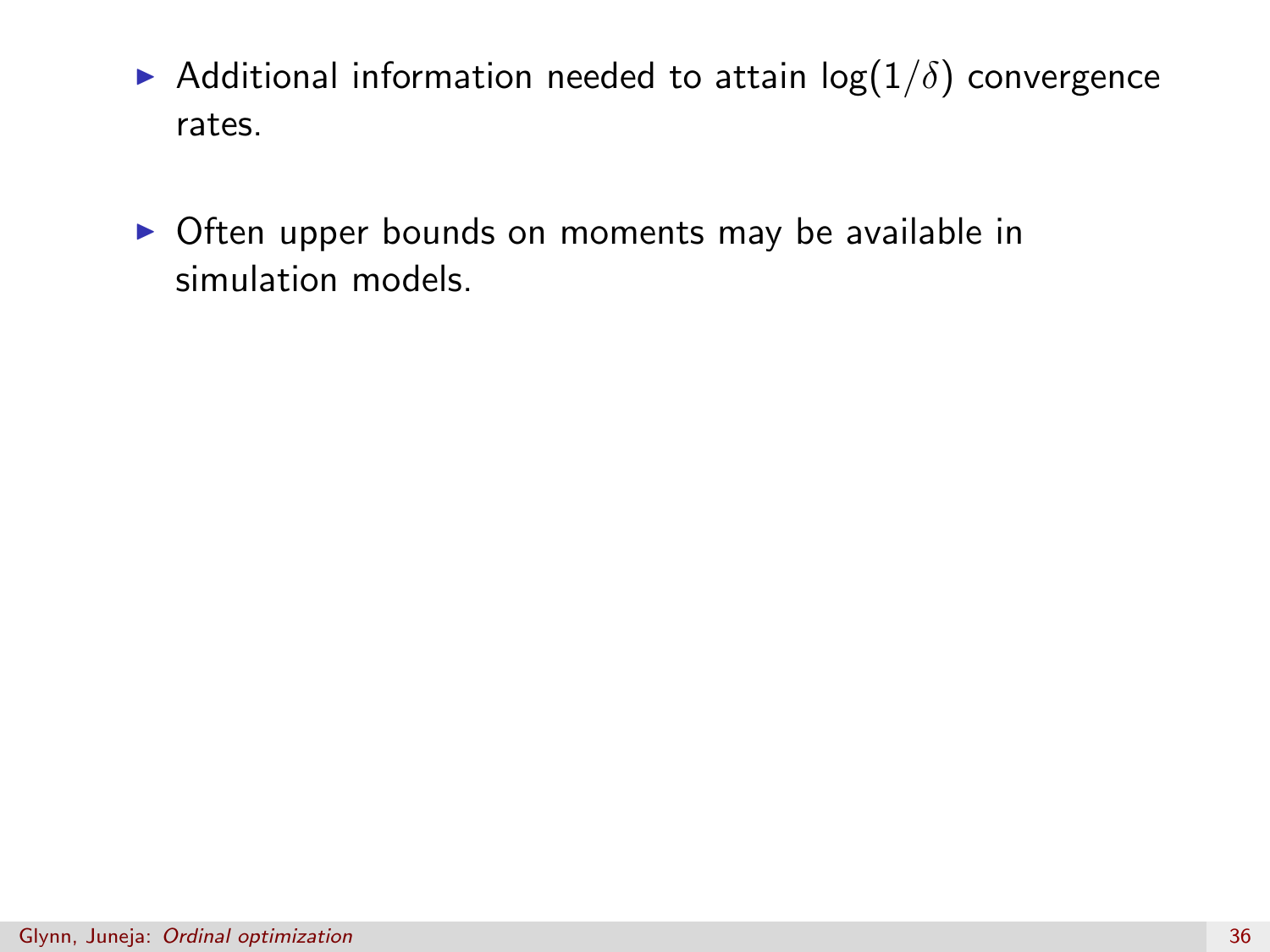- Additional information needed to attain  $log(1/\delta)$  convergence rates.
- $\triangleright$  Often upper bounds on moments may be available in simulation models.
- $\blacktriangleright$  Easy to develop such bounds once suitable Lyapunov functions can be identified (not to be discussed here)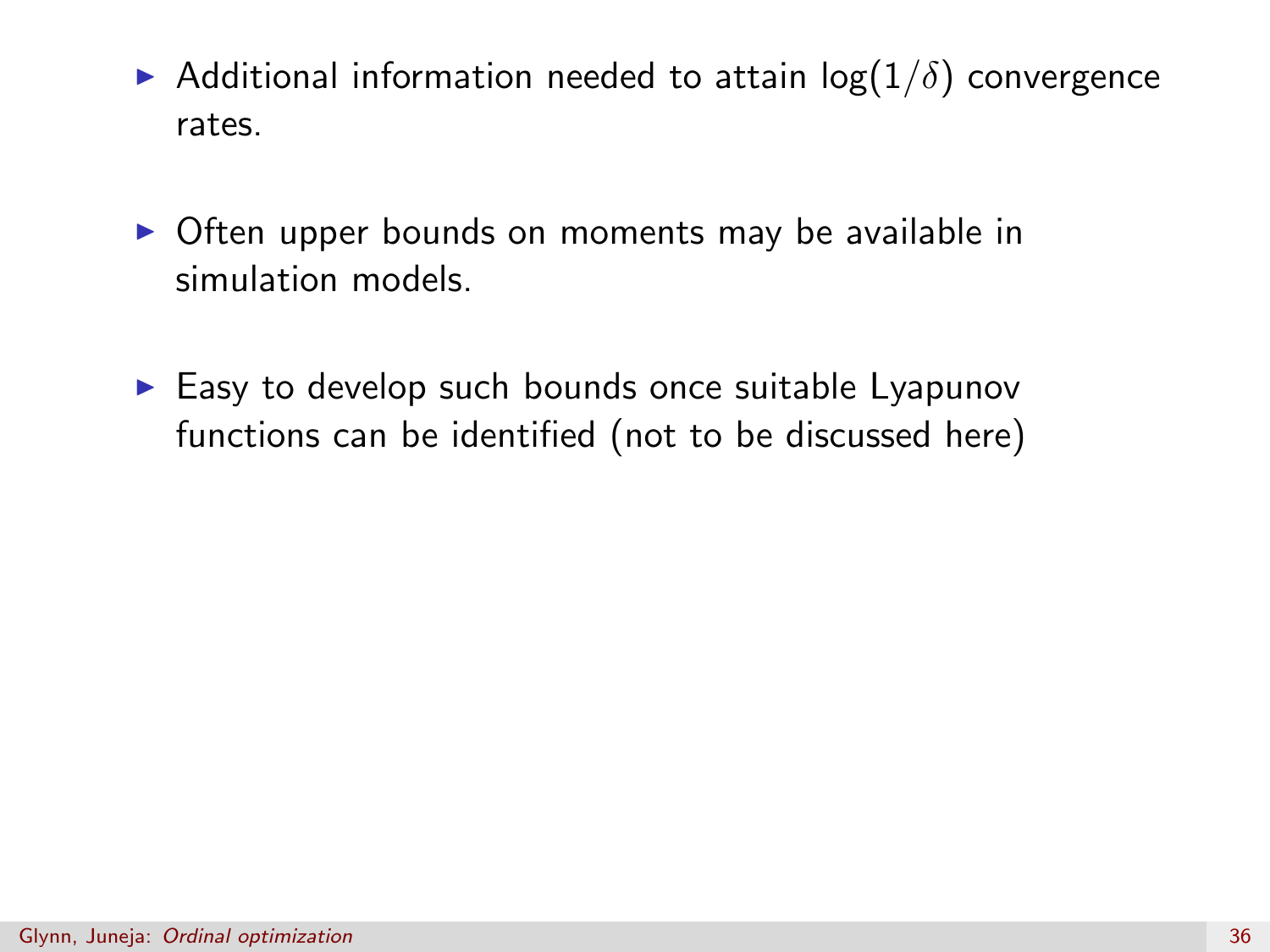- Additional information needed to attain  $log(1/\delta)$  convergence rates.
- $\triangleright$  Often upper bounds on moments may be available in simulation models.
- $\blacktriangleright$  Easy to develop such bounds once suitable Lyapunov functions can be identified (not to be discussed here)
- ► Use such bounds to develop  $(\epsilon, \delta)$  strategies by truncating random variables while controlling the error to be less than  $\epsilon$ . Then use Hoeffding.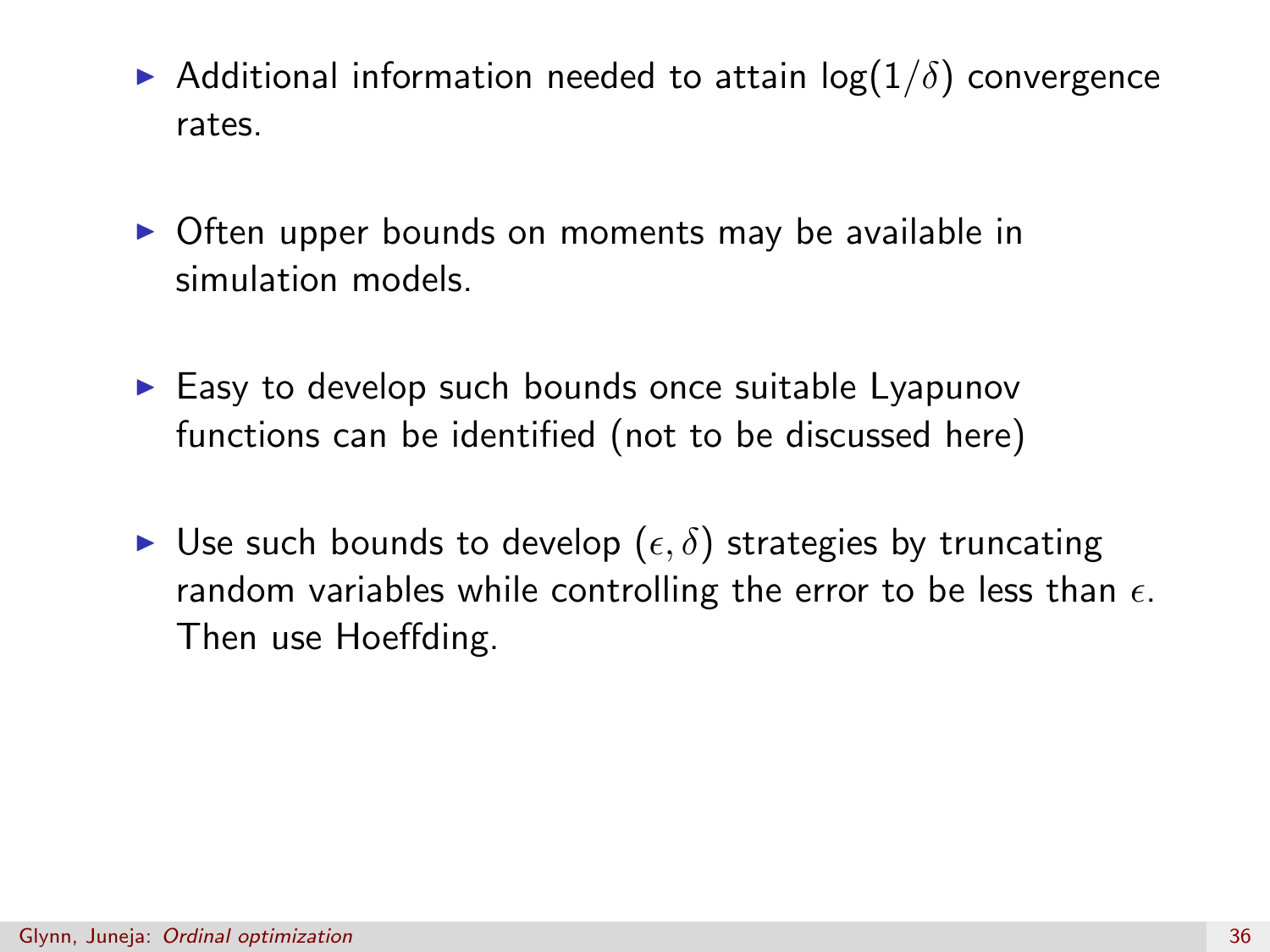- Additional information needed to attain  $log(1/\delta)$  convergence rates.
- $\triangleright$  Often upper bounds on moments may be available in simulation models.
- $\blacktriangleright$  Easy to develop such bounds once suitable Lyapunov functions can be identified (not to be discussed here)
- $\blacktriangleright$  Use such bounds to develop  $(\epsilon, \delta)$  strategies by truncating random variables while controlling the error to be less than  $\epsilon$ . Then use Hoeffding.
- $\triangleright$  Recent multi-armed-bandits methods do this in a sequential and adaptive manner.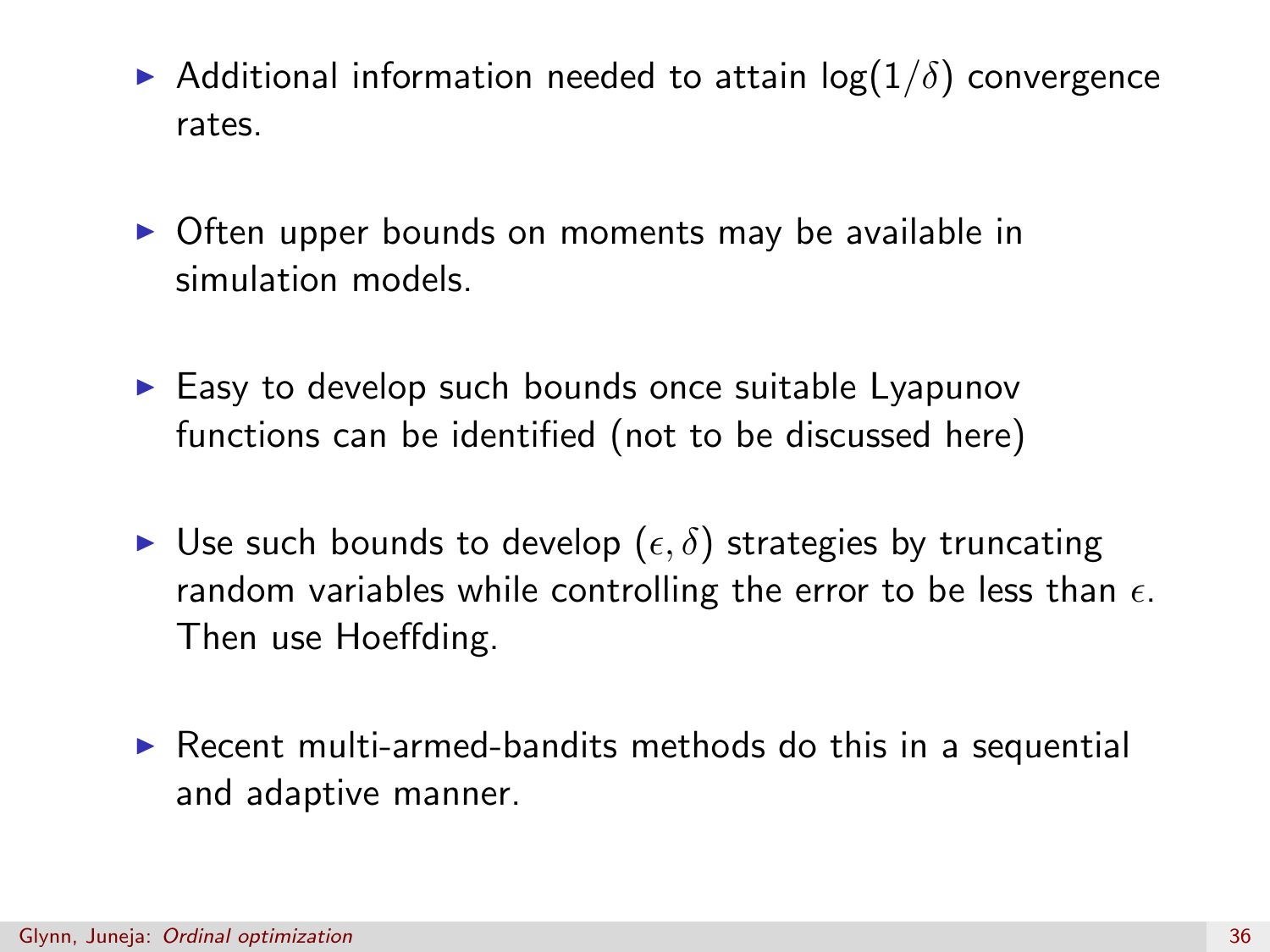# $\delta$  guarantees using  $\log(1/\delta)$  samples: Static approach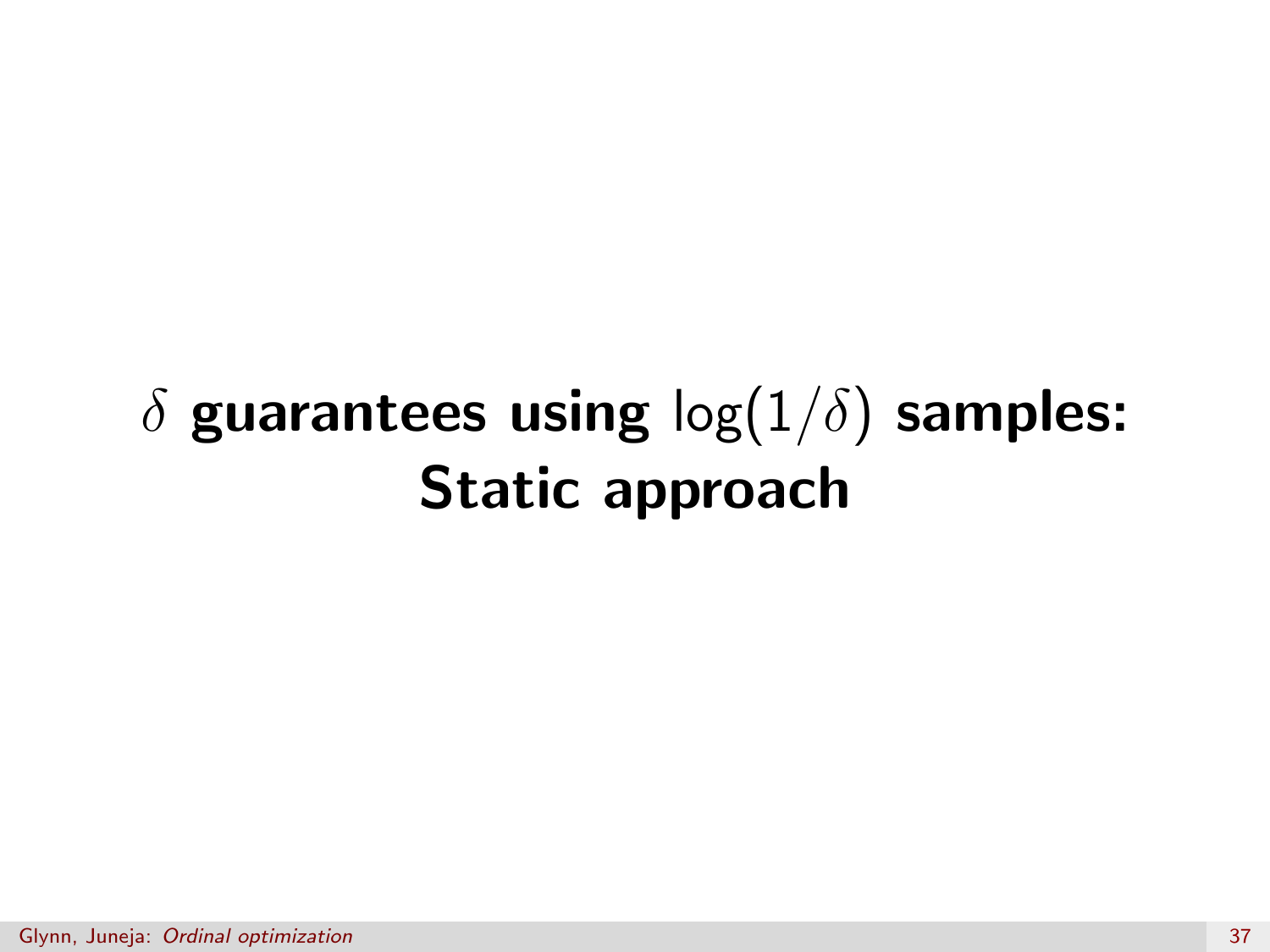► Consider  $\mathcal{X}_{\epsilon} = \{X : |EX| > \epsilon, a \leq X \leq b\}$ . A reasonable algorithm on  $\mathcal{X}_{\epsilon}$  is: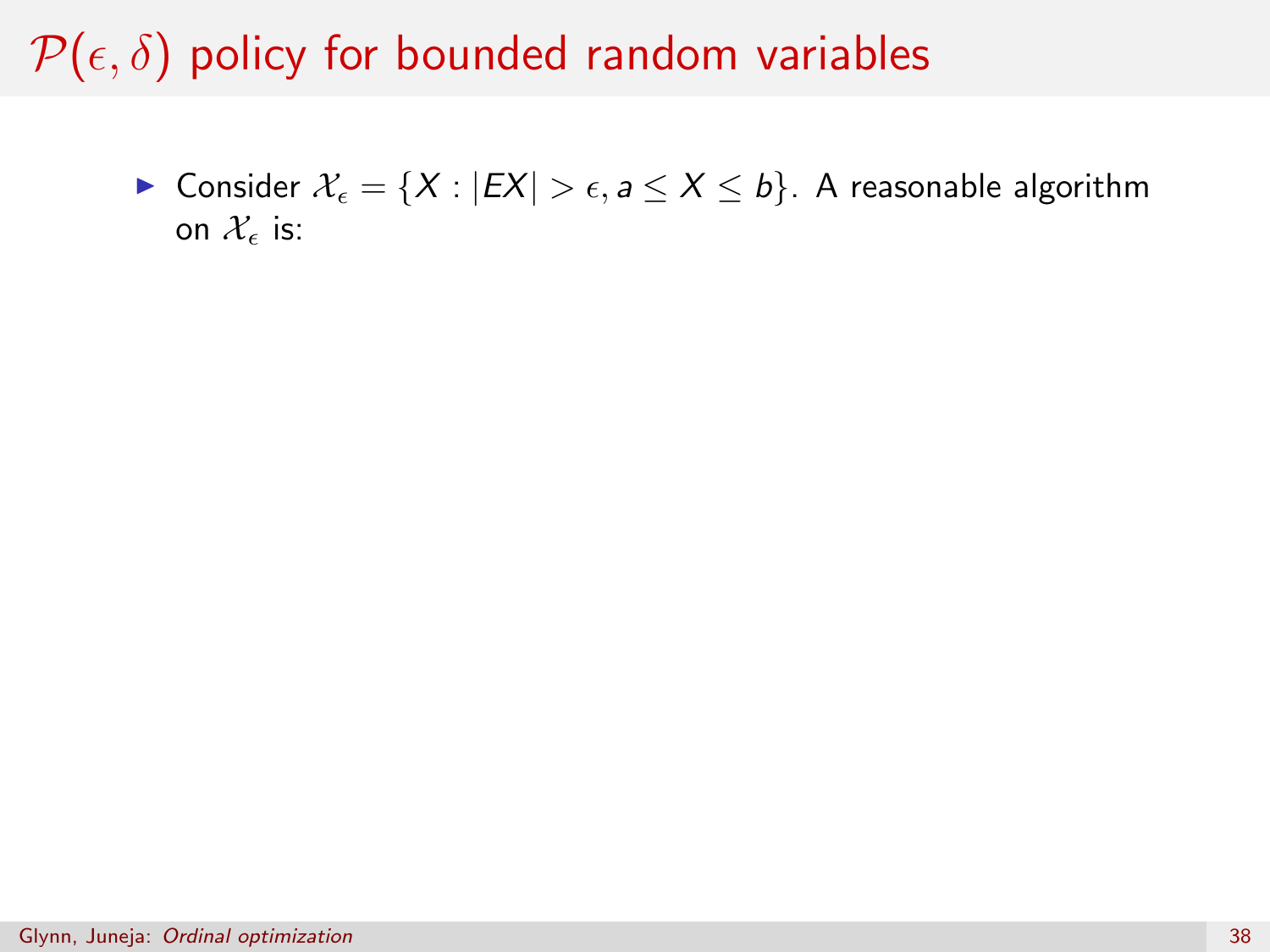- ► Consider  $\mathcal{X}_{\epsilon} = \{X : |EX| > \epsilon, a \leq X \leq b\}$ . A reasonable algorithm on  $\mathcal{X}_{\epsilon}$  is:
	- Generate iid samples  $X_1, X_2, \ldots, X_n$  of X.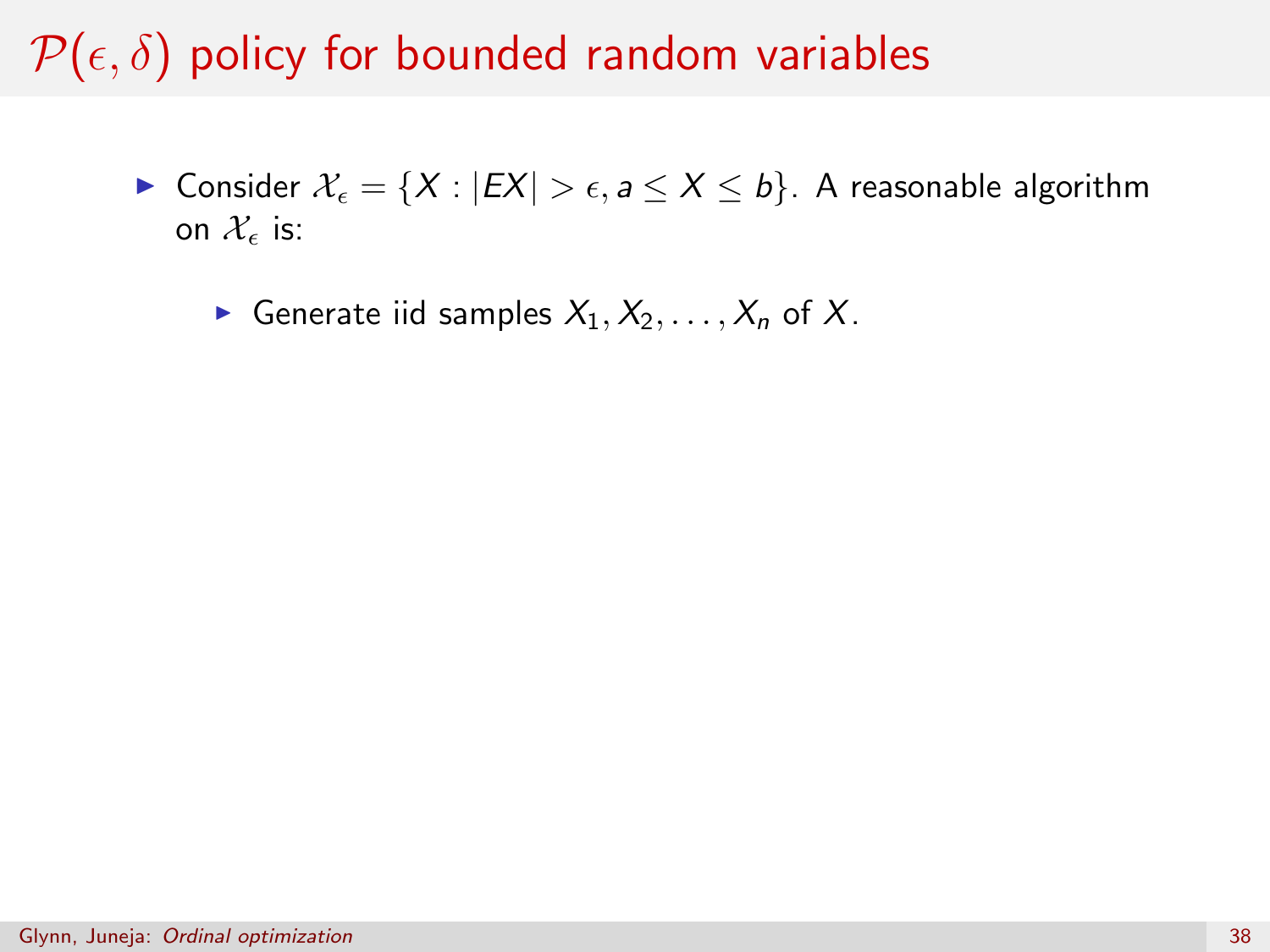- ► Consider  $\mathcal{X}_{\epsilon} = \{X : |EX| > \epsilon, a \leq X \leq b\}$ . A reasonable algorithm on  $\mathcal{X}_{\epsilon}$  is:
	- Generate iid samples  $X_1, X_2, \ldots, X_n$  of X.
	- If  $\bar{X}_n \geq 0$  declare,  $EX > 0$ .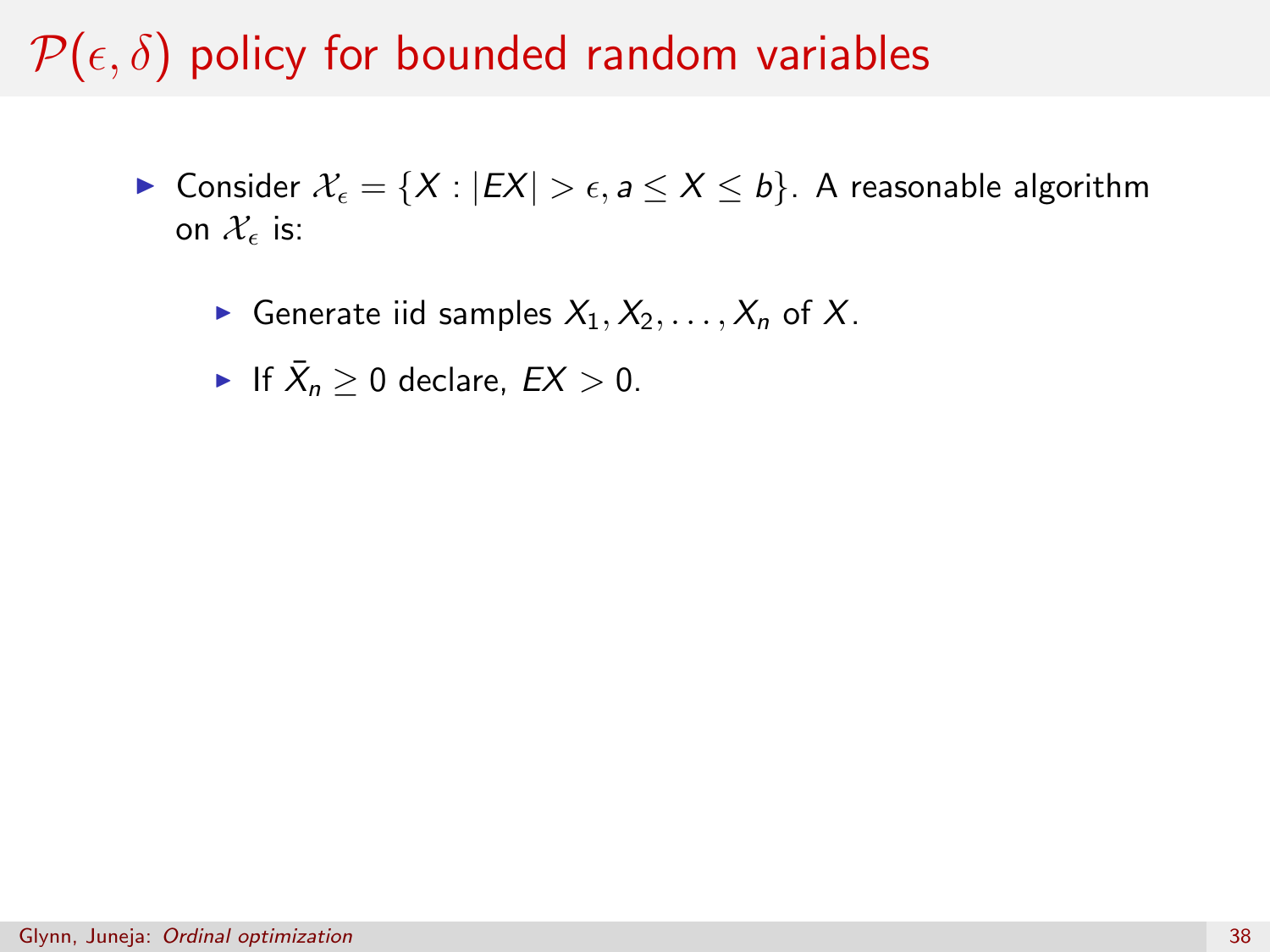- ► Consider  $\mathcal{X}_{\epsilon} = \{X : |EX| > \epsilon, a \leq X \leq b\}$ . A reasonable algorithm on  $\mathcal{X}_{\epsilon}$  is:
	- Generate iid samples  $X_1, X_2, \ldots, X_n$  of X.

• If 
$$
\bar{X}_n \geq 0
$$
 declare,  $EX > 0$ .

• If 
$$
\bar{X}_n < 0
$$
, declare,  $EX < 0$ .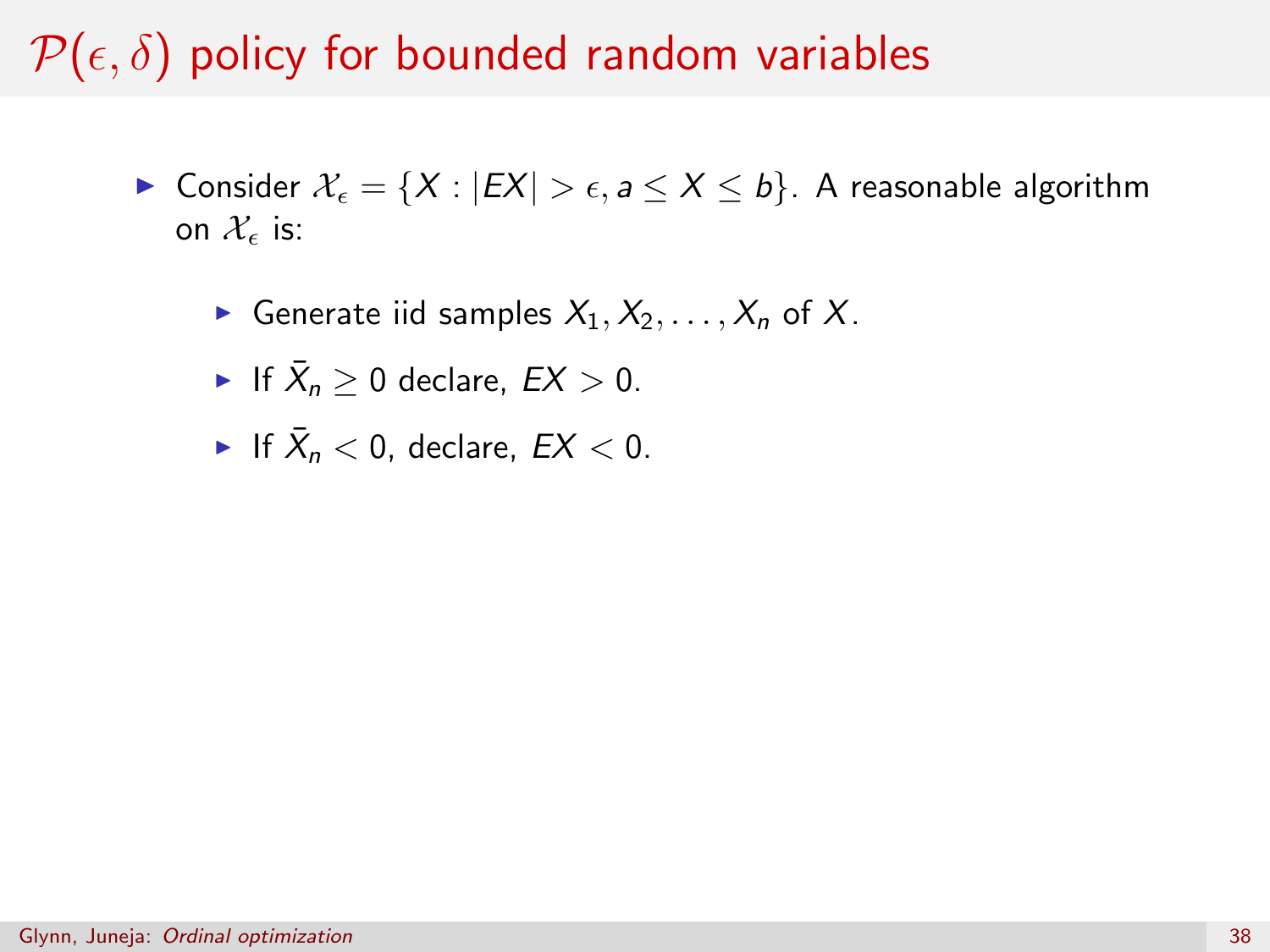- ► Consider  $\mathcal{X}_{\epsilon} = \{X : |EX| > \epsilon, a \leq X \leq b\}$ . A reasonable algorithm on  $\mathcal{X}_{\epsilon}$  is:
	- Generate iid samples  $X_1, X_2, \ldots, X_n$  of X.
	- If  $\bar{X}_n \geq 0$  declare,  $EX > 0$ .
	- If  $\bar{X}_n < 0$ , declare,  $EX < 0$ .
- $\blacktriangleright$  Hoeffding's inequality can be used to bound probability of false selection. Suppose,  $EX < -\epsilon$ .

$$
P(\bar{X}_n \geq 0) \leq P(\bar{X}_n - EX \geq \epsilon) \leq \exp(-2n\epsilon^2/(b-a)^2)
$$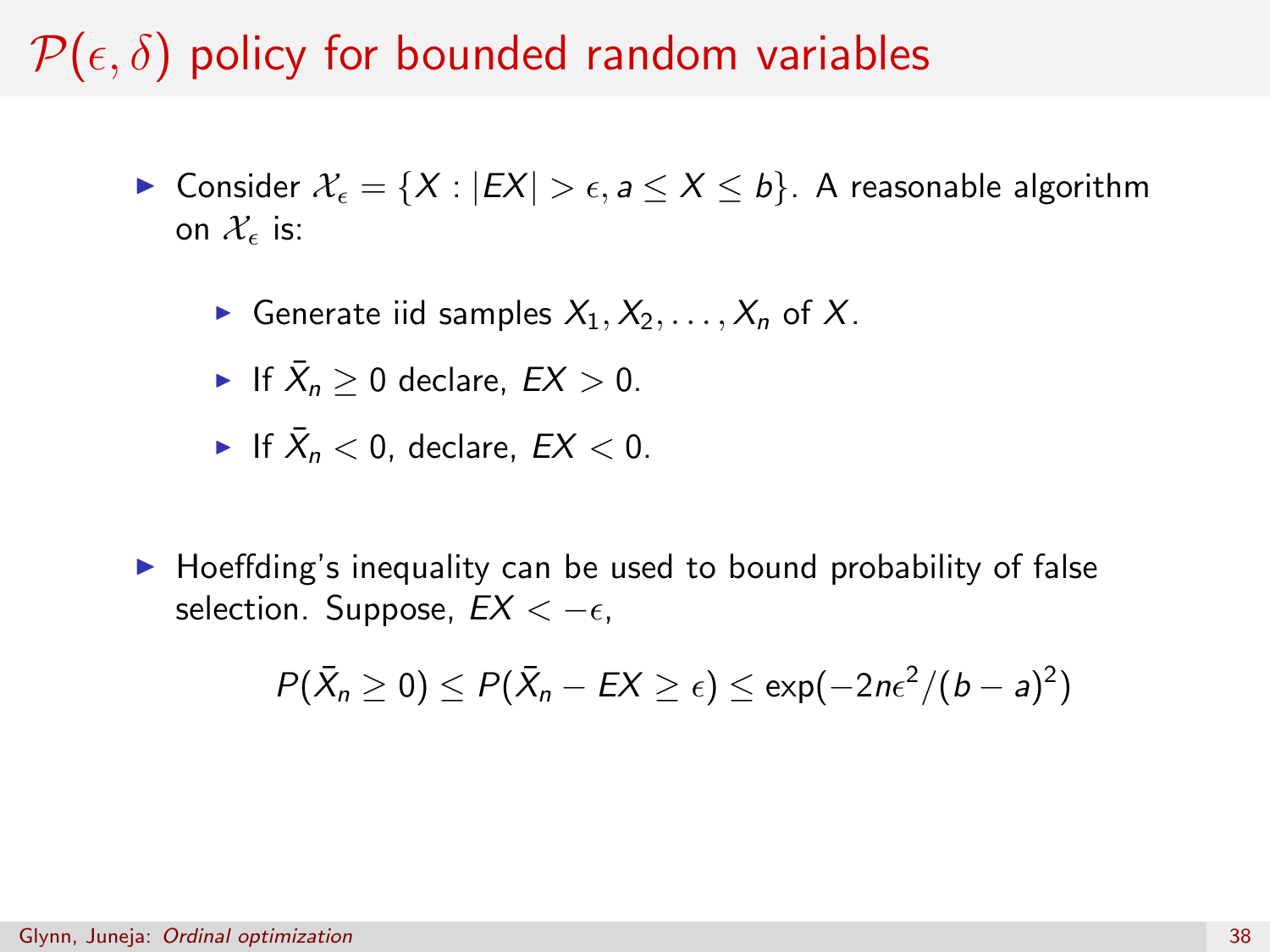- ► Consider  $\mathcal{X}_{\epsilon} = \{X : |EX| > \epsilon, a \leq X \leq b\}$ . A reasonable algorithm on  $\mathcal{X}_{\epsilon}$  is:
	- Generate iid samples  $X_1, X_2, \ldots, X_n$  of X.
	- If  $\bar{X}_n \geq 0$  declare,  $EX > 0$ .
	- If  $\bar{X}_n < 0$ , declare,  $EX < 0$ .
- $\blacktriangleright$  Hoeffding's inequality can be used to bound probability of false selection. Suppose,  $EX < -\epsilon$ .

$$
P(\bar{X}_n \geq 0) \leq P(\bar{X}_n - EX \geq \epsilon) \leq \exp(-2n\epsilon^2/(b-a)^2)
$$

**Figure** Thus,  $n = \frac{(b-a)^2}{2a^2}$  $\frac{(-a)^2}{2\epsilon^2}$  log $(1/\delta)$  provides the desired  $\mathcal{P}(\epsilon,\delta)$  policy.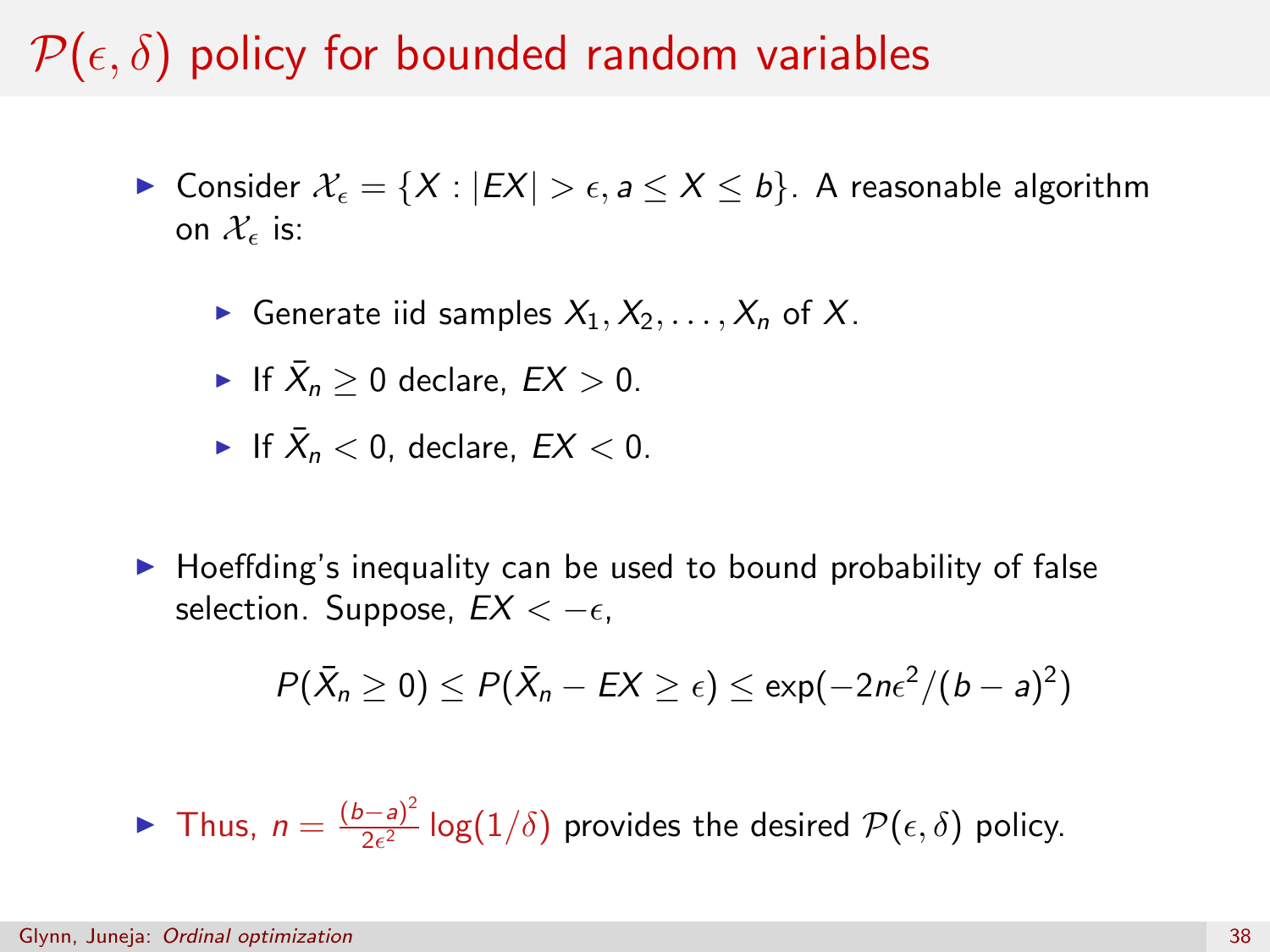$\triangleright$  Suppose f is a strictly increasing convex function and we know that  $Ef(X) \le a$ . Further,  $X \ge b$ . Then,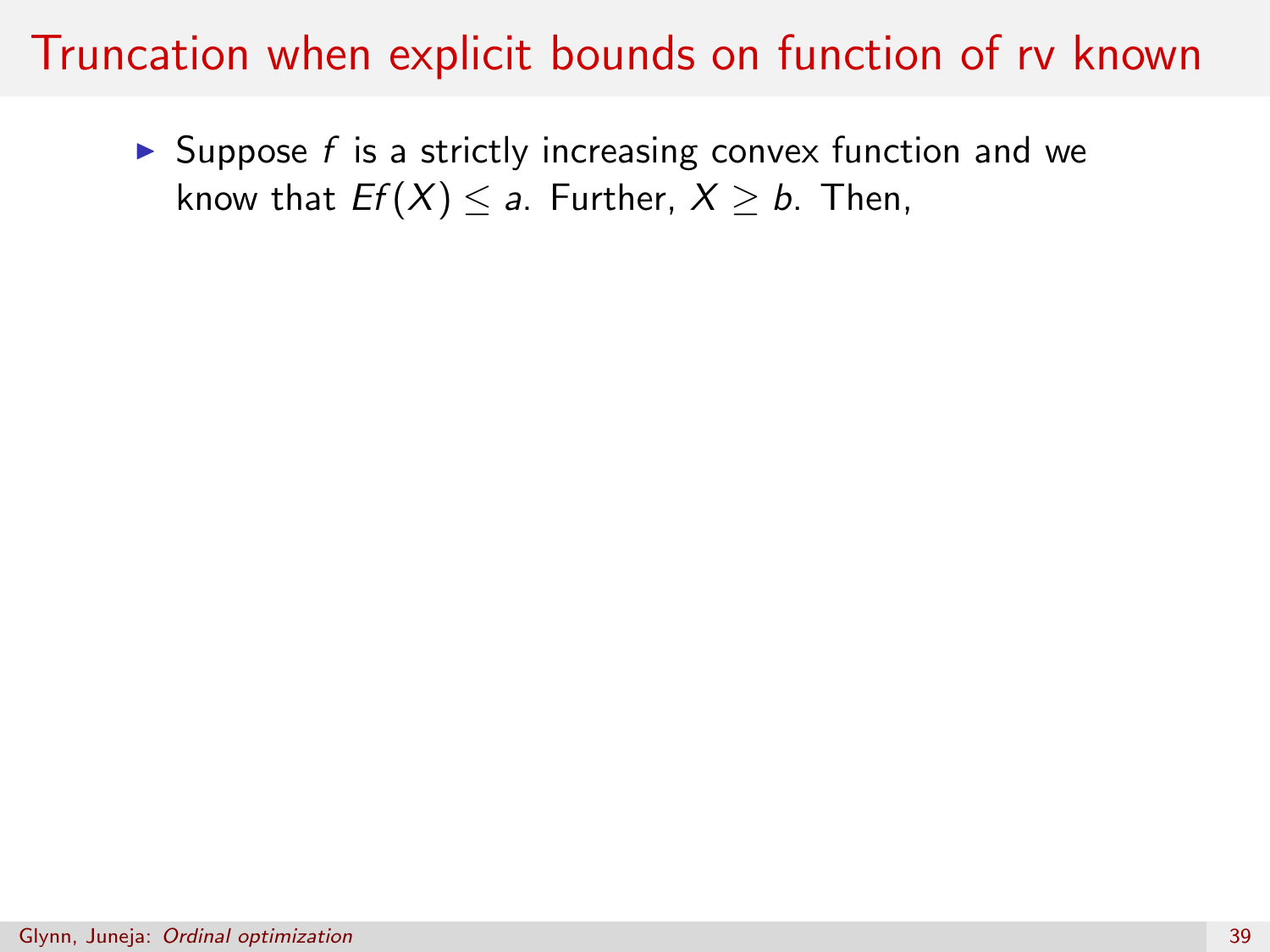$\triangleright$  Suppose f is a strictly increasing convex function and we know that  $Ef(X) \le a$ . Further,  $X \ge b$ . Then,

$$
\max_{X} EXI(X \ge u) \le u\left(\frac{a - f(b)}{f(x) - f(b)}\right).
$$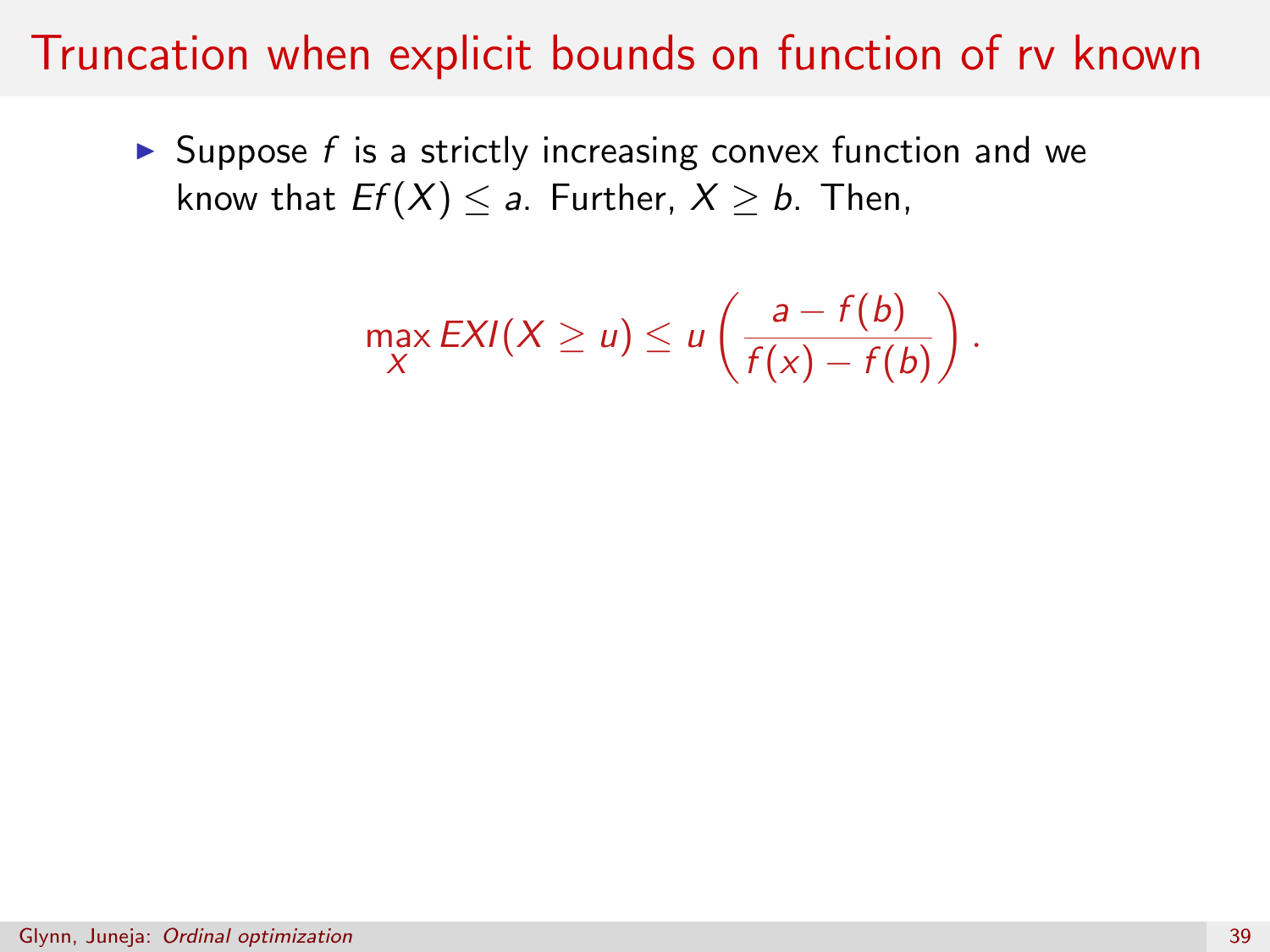$\triangleright$  Suppose f is a strictly increasing convex function and we know that  $Ef(X) < a$ . Further,  $X > b$ . Then,

$$
\max_{X} EXI(X \ge u) \le u\left(\frac{a - f(b)}{f(x) - f(b)}\right).
$$

 $\blacktriangleright$  This follows from the optimisation problem

 $\max_{X} E[XI(X \ge u)]$ such that  $Ef(X) < a$ .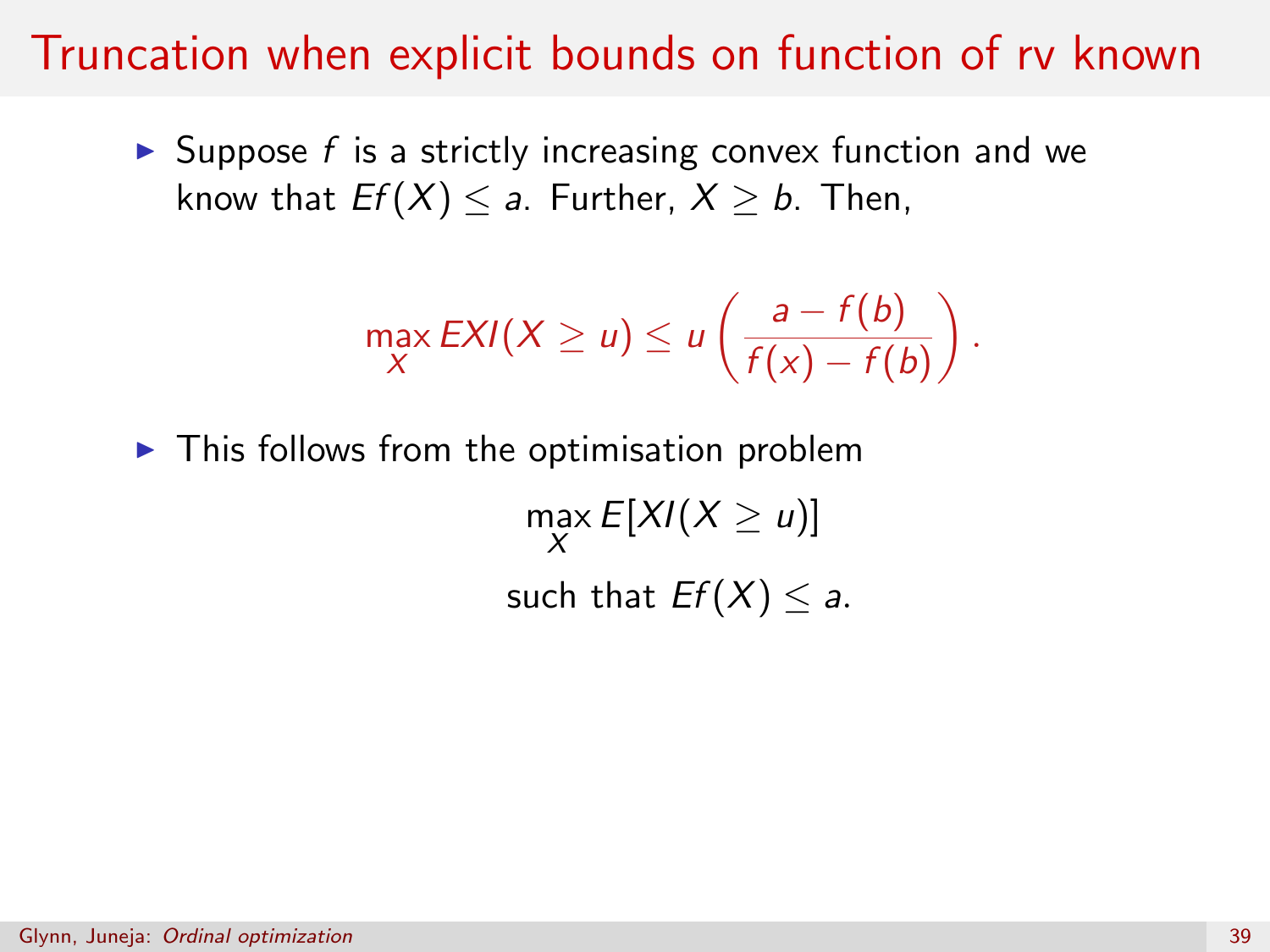$\triangleright$  Suppose f is a strictly increasing convex function and we know that  $Ef(X) < a$ . Further,  $X > b$ . Then,

$$
\max_{X} \text{EXI}(X \ge u) \le u\left(\frac{a - f(b)}{f(x) - f(b)}\right).
$$

 $\blacktriangleright$  This follows from the optimisation problem  $\max_{X} E[XI(X \ge u)]$ such that  $Ef(X) < a$ .

 $\triangleright$  This has a two point solution relying on observation that  $Y = E[X|X < u]/(X < u) + E[X|X > u]/(X > u)$ is better than  $X$ 

Glynn, Juneja: [Ordinal optimization](#page-0-0) 39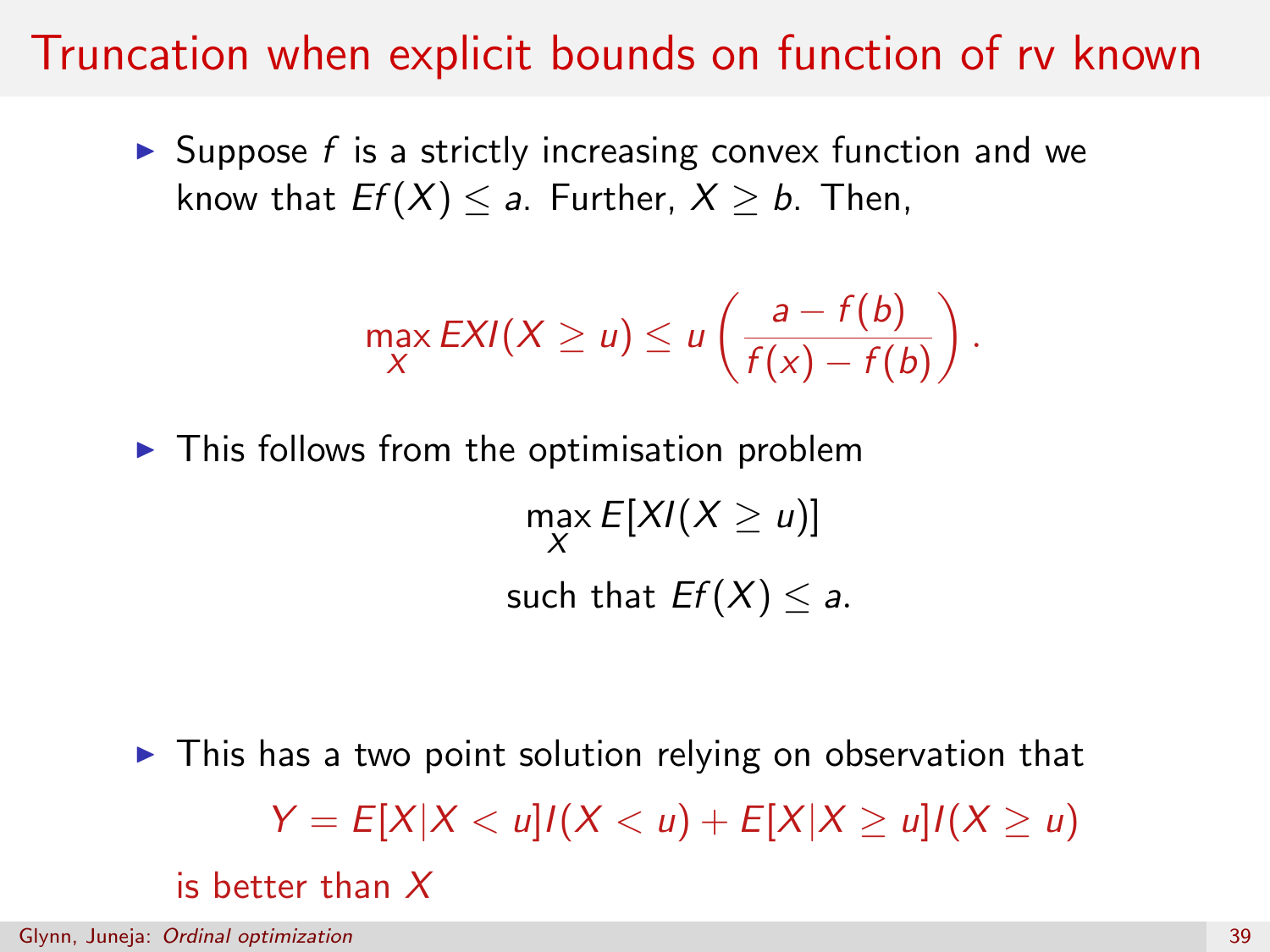## Pure Exploration Multi-Armed Bandit Approach

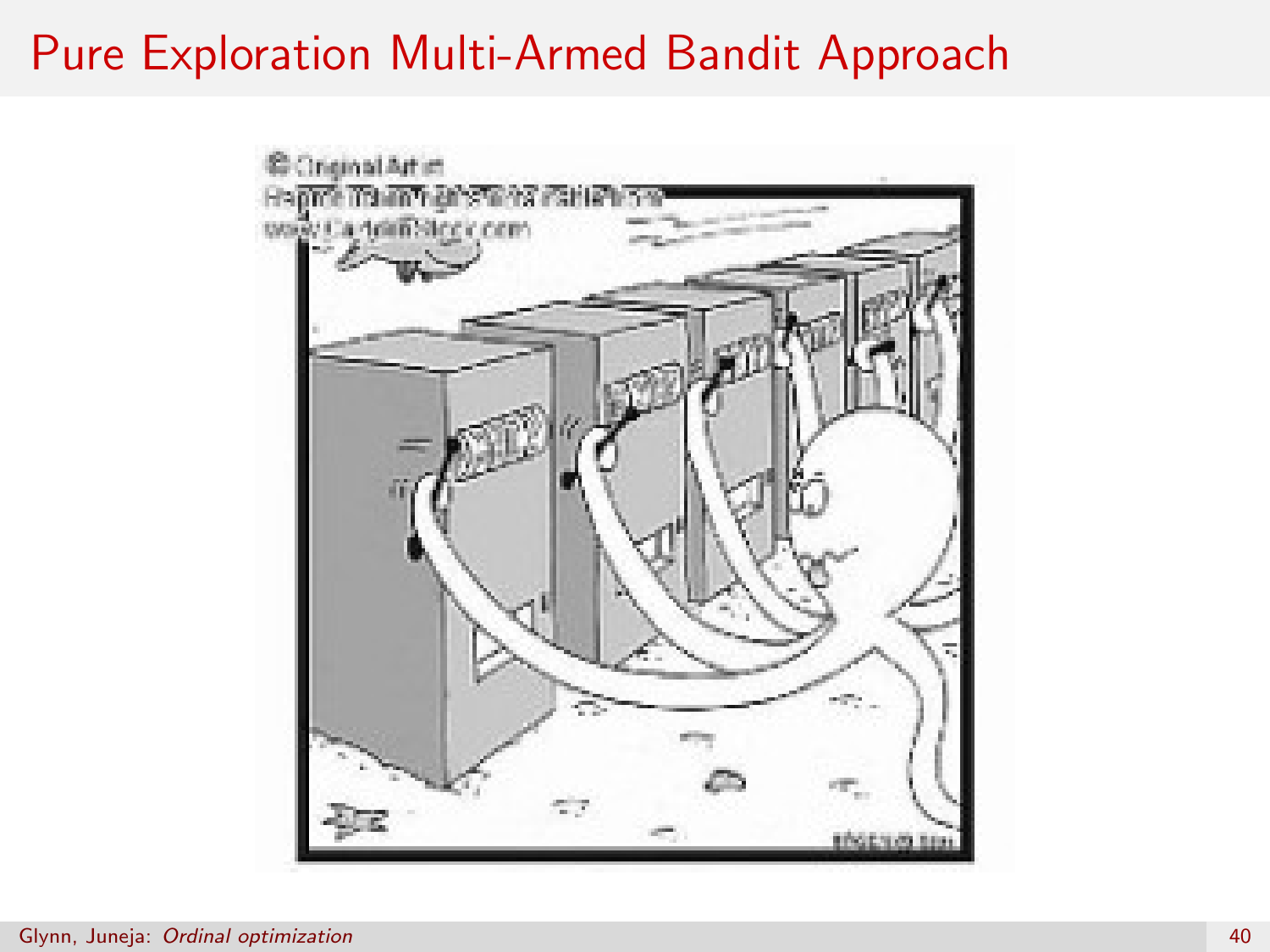$\triangleright$  Total n arms. Each arm a when sampled gives a Bernoulli reward with mean  $p_a$ .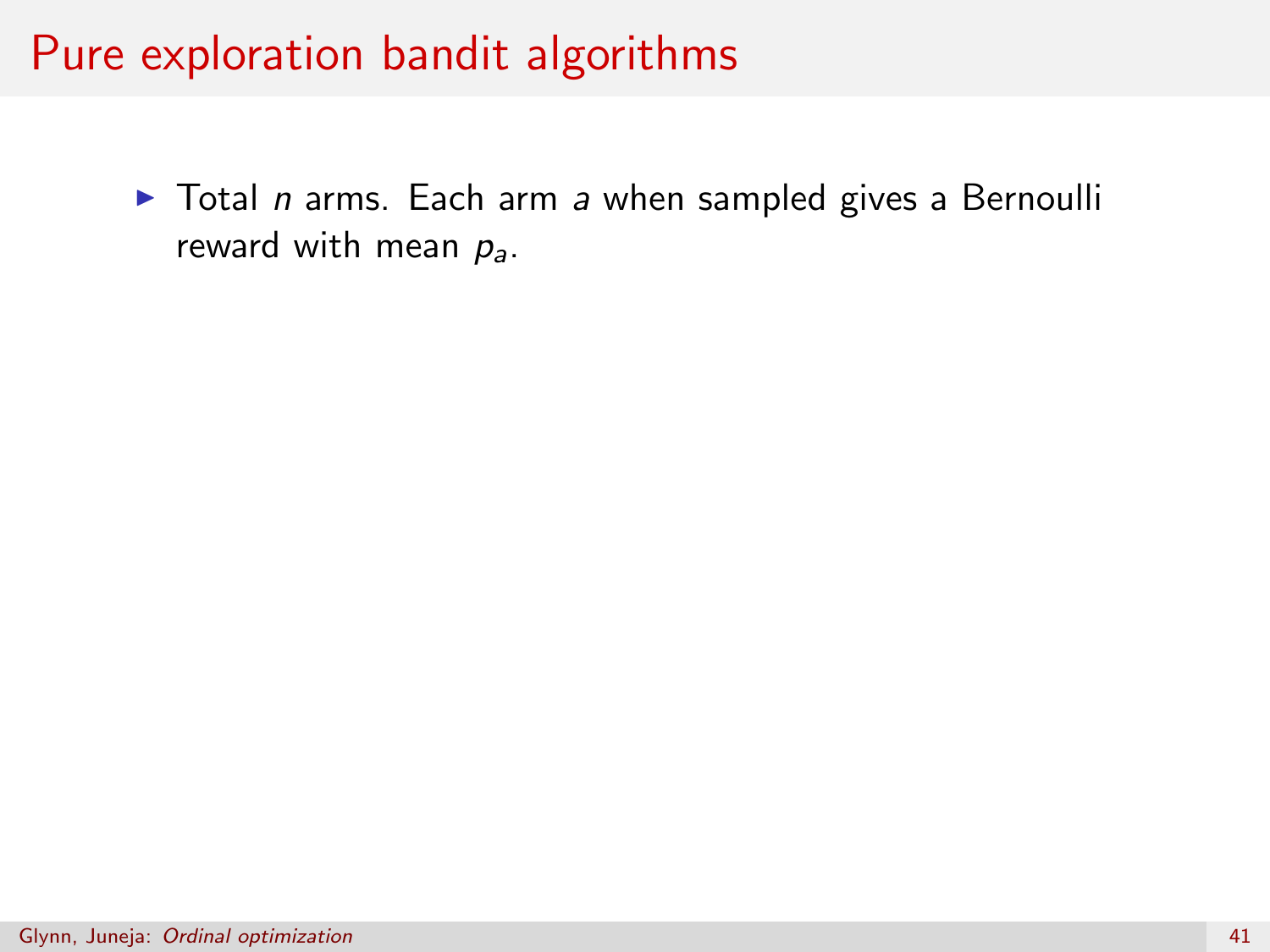$\triangleright$  Total *n* arms. Each arm a when sampled gives a Bernoulli reward with mean  $p_a$ .

► Let  $a^* = \arg \max_{a \in A} p_a$  and let  $\Delta_a = p_{a^*} - p_a$ .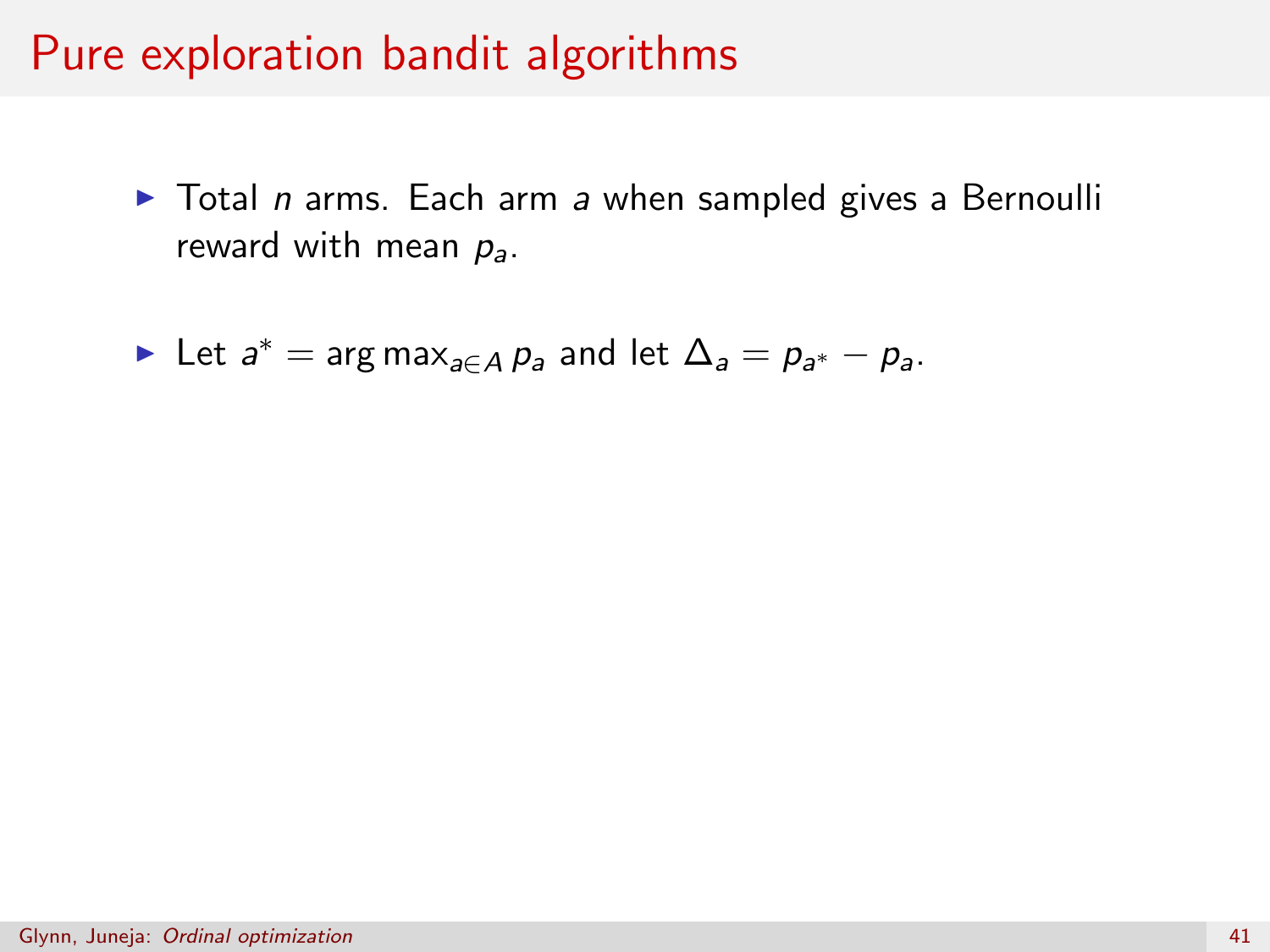- $\triangleright$  Total *n* arms. Each arm a when sampled gives a Bernoulli reward with mean  $p_a$ .
- ► Let  $a^* = \arg \max_{a \in A} p_a$  and let  $\Delta_a = p_{a^*} p_a$ .
- $\triangleright$  Even Dar et al. 2006 devise a sequential sampling strategy to find  $a^*$  with probability at least  $1 - \delta$ .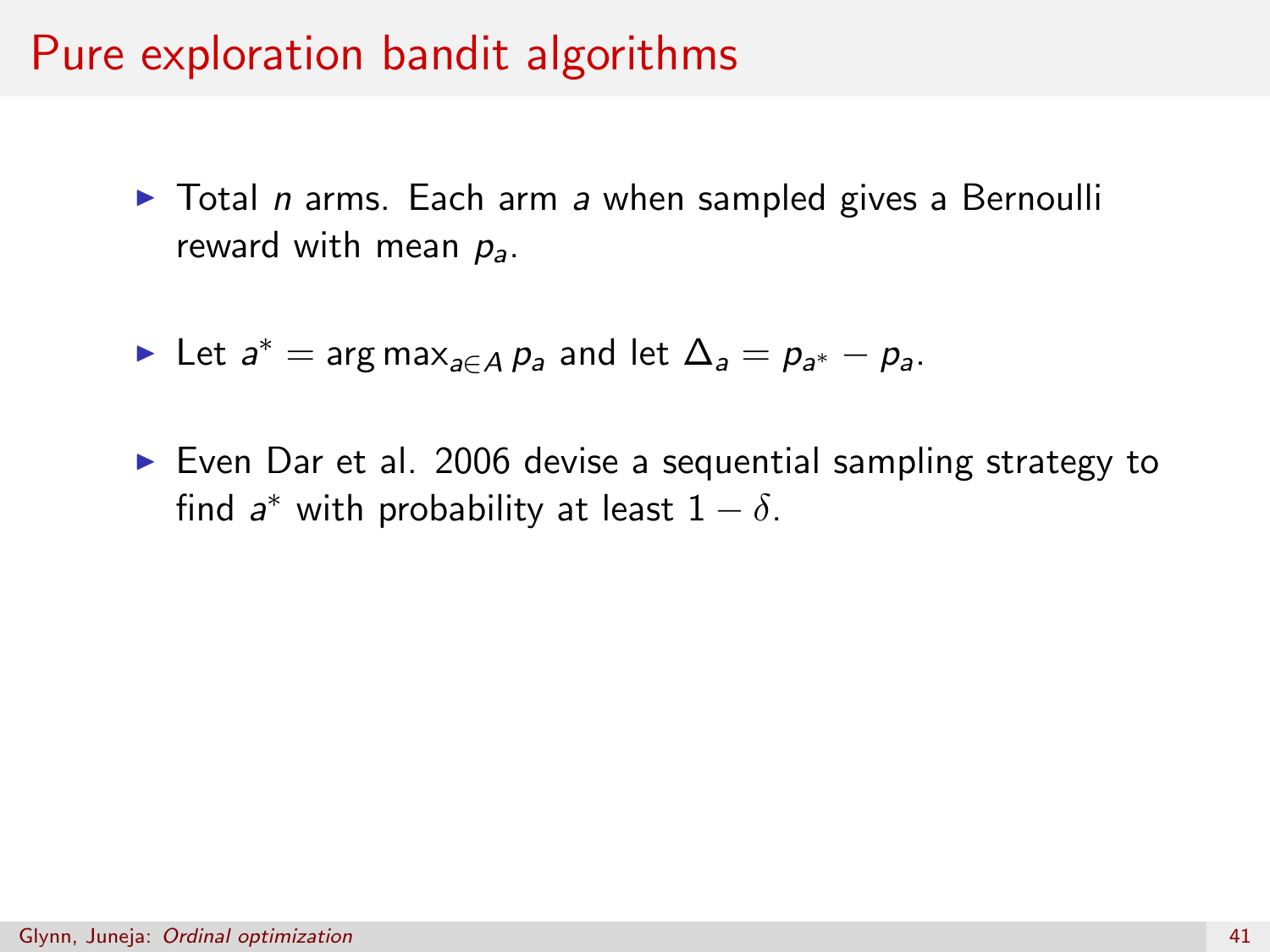$\triangleright$  Total n arms. Each arm a when sampled gives a Bernoulli reward with mean  $p_a$ .

Let 
$$
a^* = \arg \max_{a \in A} p_a
$$
 and let  $\Delta_a = p_{a^*} - p_a$ .

- $\triangleright$  Even Dar et al. 2006 devise a sequential sampling strategy to find  $a^*$  with probability at least  $1 - \delta$ .
- $\blacktriangleright$  Expected computational effort

$$
O\left(\sum_{a\neq a^*}\frac{\ln(n/\delta)}{\Delta_a^2}\right).
$$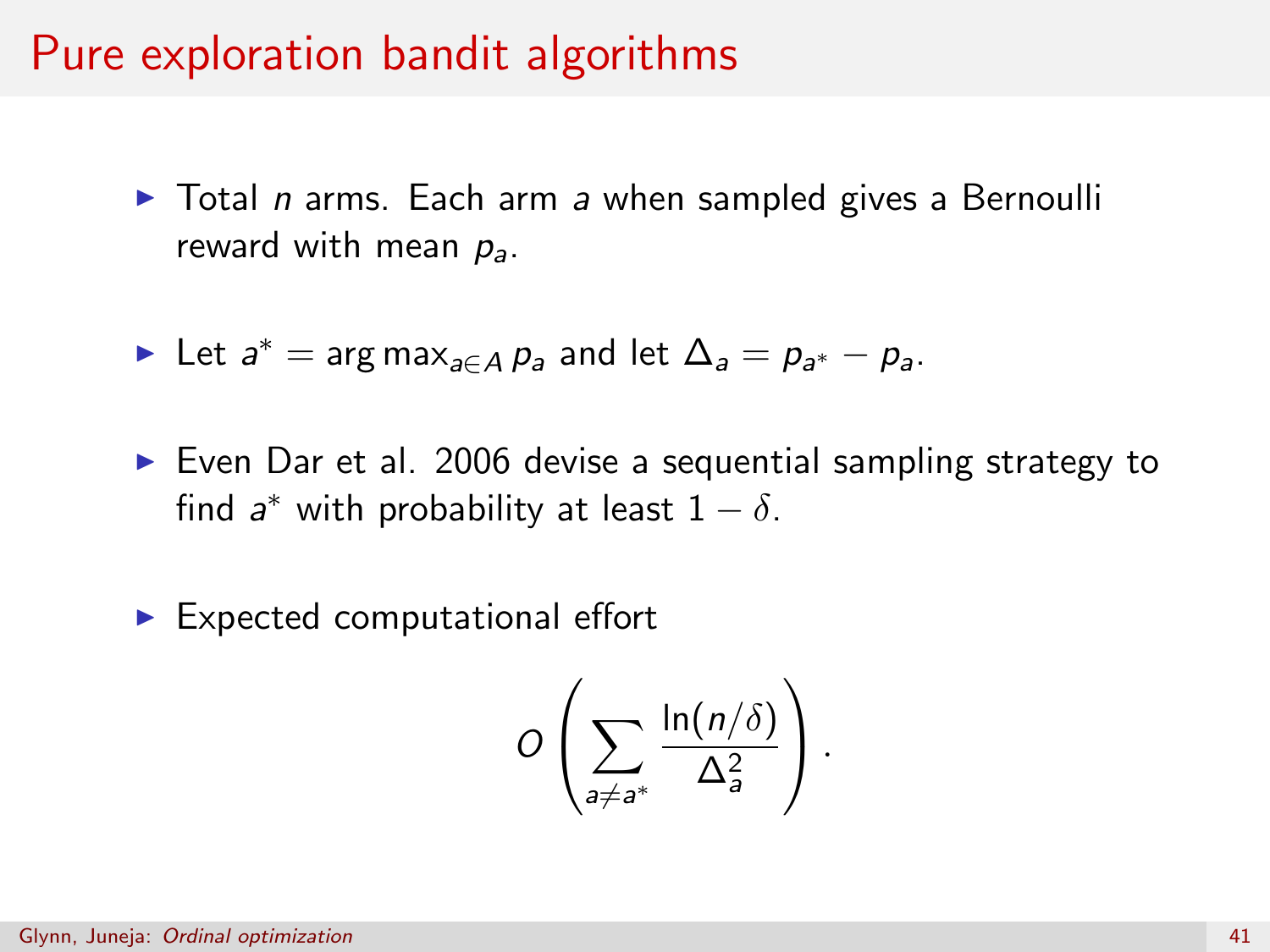#### Popular successive rejection algorithm

 $\blacktriangleright$  Sample every arm *a* once and let  $\hat{\mu}_a^t$  be the average reward of arm  $a$  by time  $t$ ;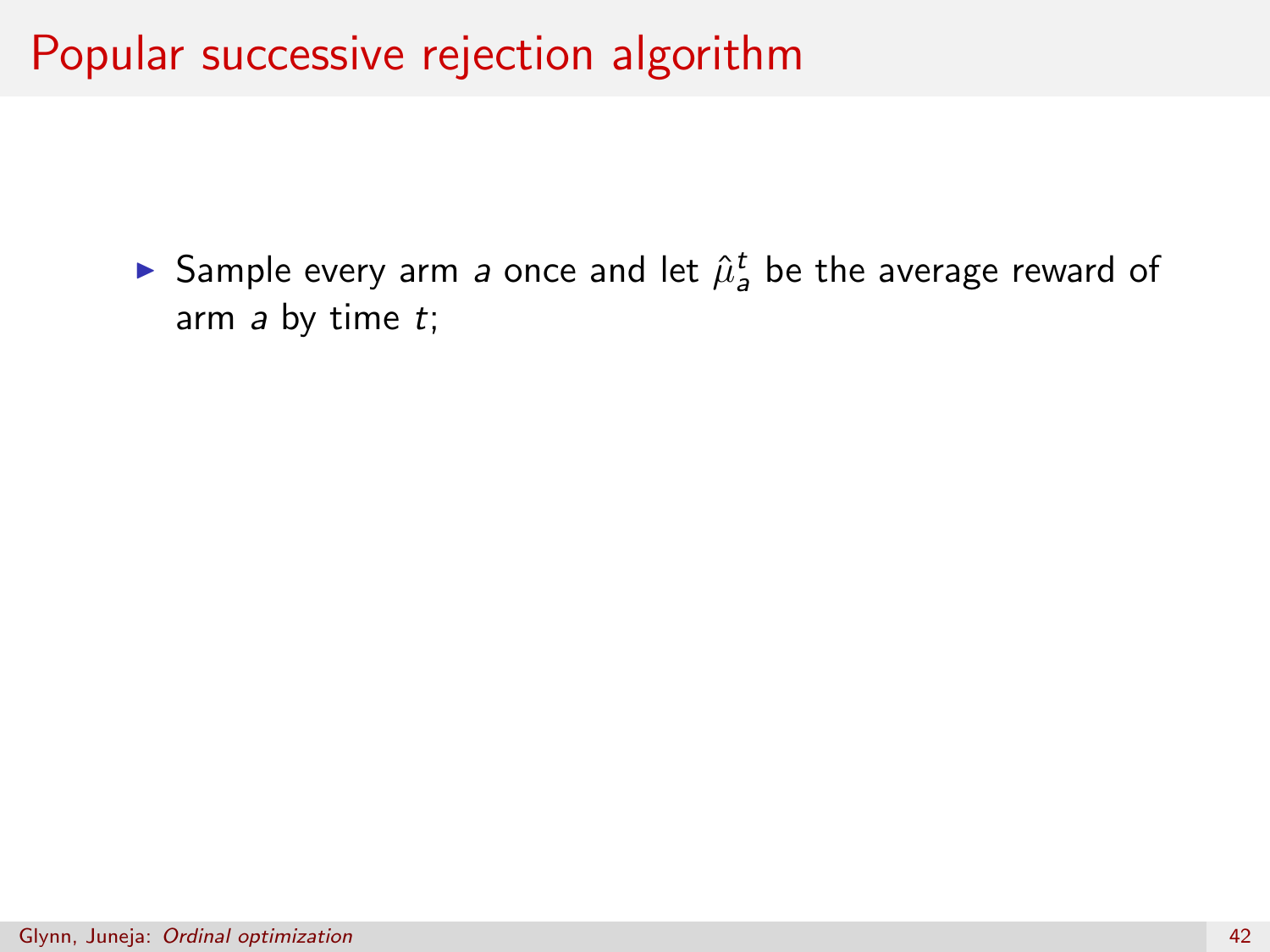#### Popular successive rejection algorithm

 $\blacktriangleright$  Sample every arm *a* once and let  $\hat{\mu}_a^t$  be the average reward of arm  $a$  by time  $t$ ;

 $\blacktriangleright$  Each arm a such that

$$
\hat{\mu}_{\max}^t - \hat{\mu}_{\text{a}}^t \ge 2\alpha_t
$$

is removed from consideration.  $\alpha_t = \sqrt{\log(5nt^2/\delta)/t};$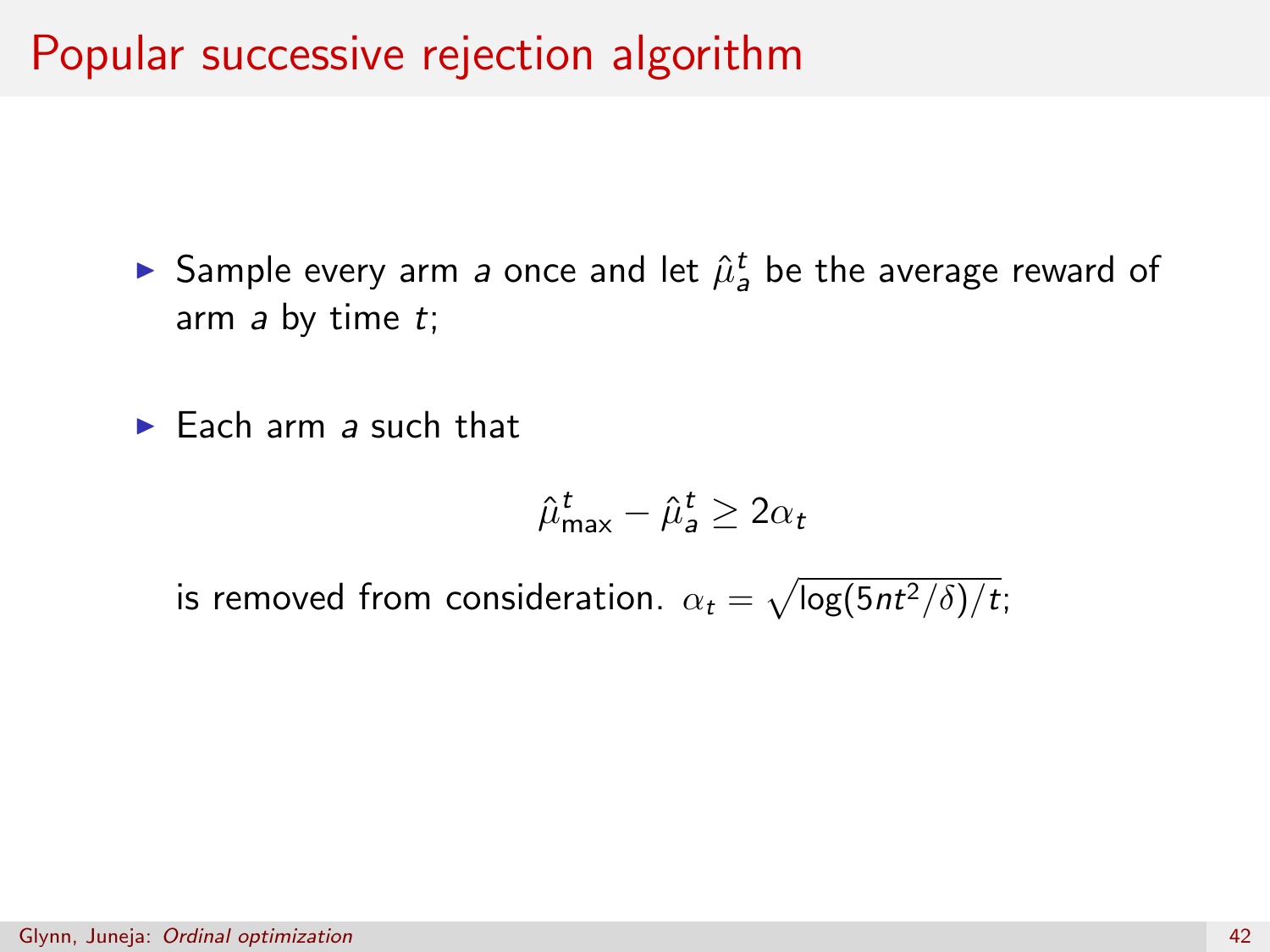#### Popular successive rejection algorithm

 $\blacktriangleright$  Sample every arm *a* once and let  $\hat{\mu}_a^t$  be the average reward of arm  $a$  by time  $t$ ;

 $\blacktriangleright$  Each arm a such that

$$
\hat{\mu}_{\max}^t - \hat{\mu}_{a}^t \ge 2\alpha_t
$$

is removed from consideration.  $\alpha_t = \sqrt{\log(5nt^2/\delta)/t};$ 

 $\blacktriangleright$   $t = t + 1$ ; Repeat till one arm left.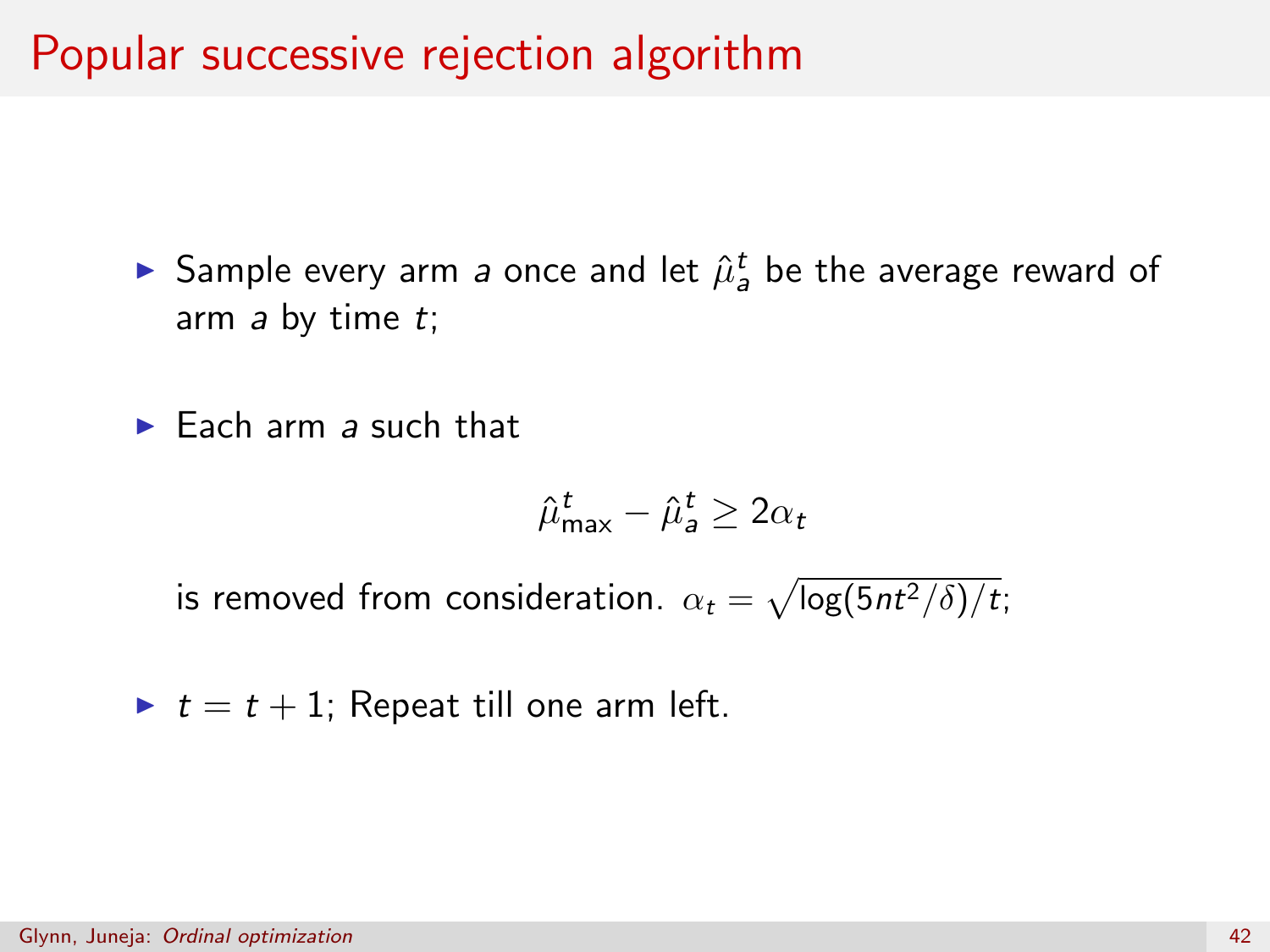## Key idea

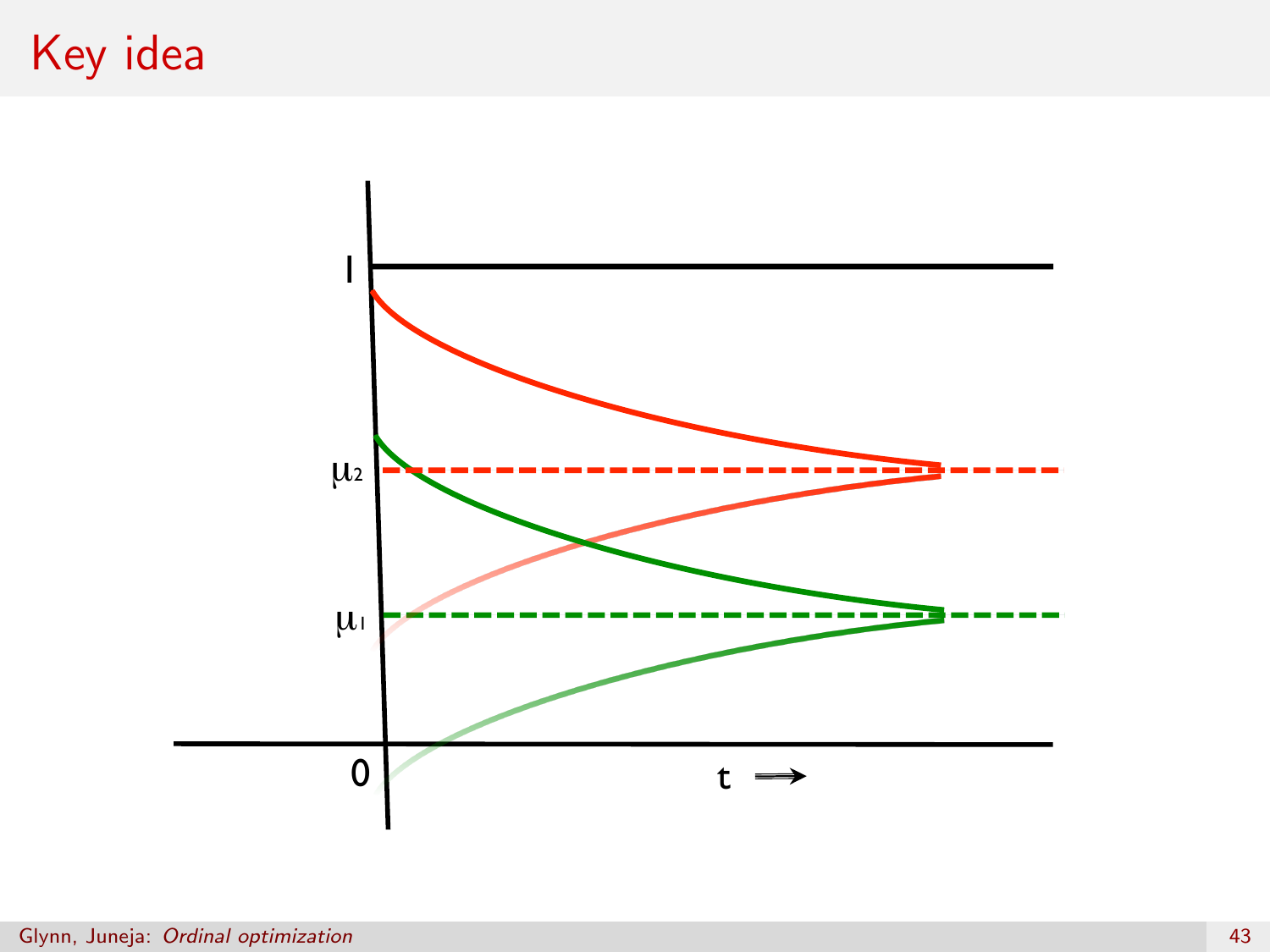In Bubeck, Cesa-Bianchi, Lugosi 2013, they develop  $log(1/\delta)$ algorithms in regret settings when  $1 + \epsilon$  moments of each arm output are available.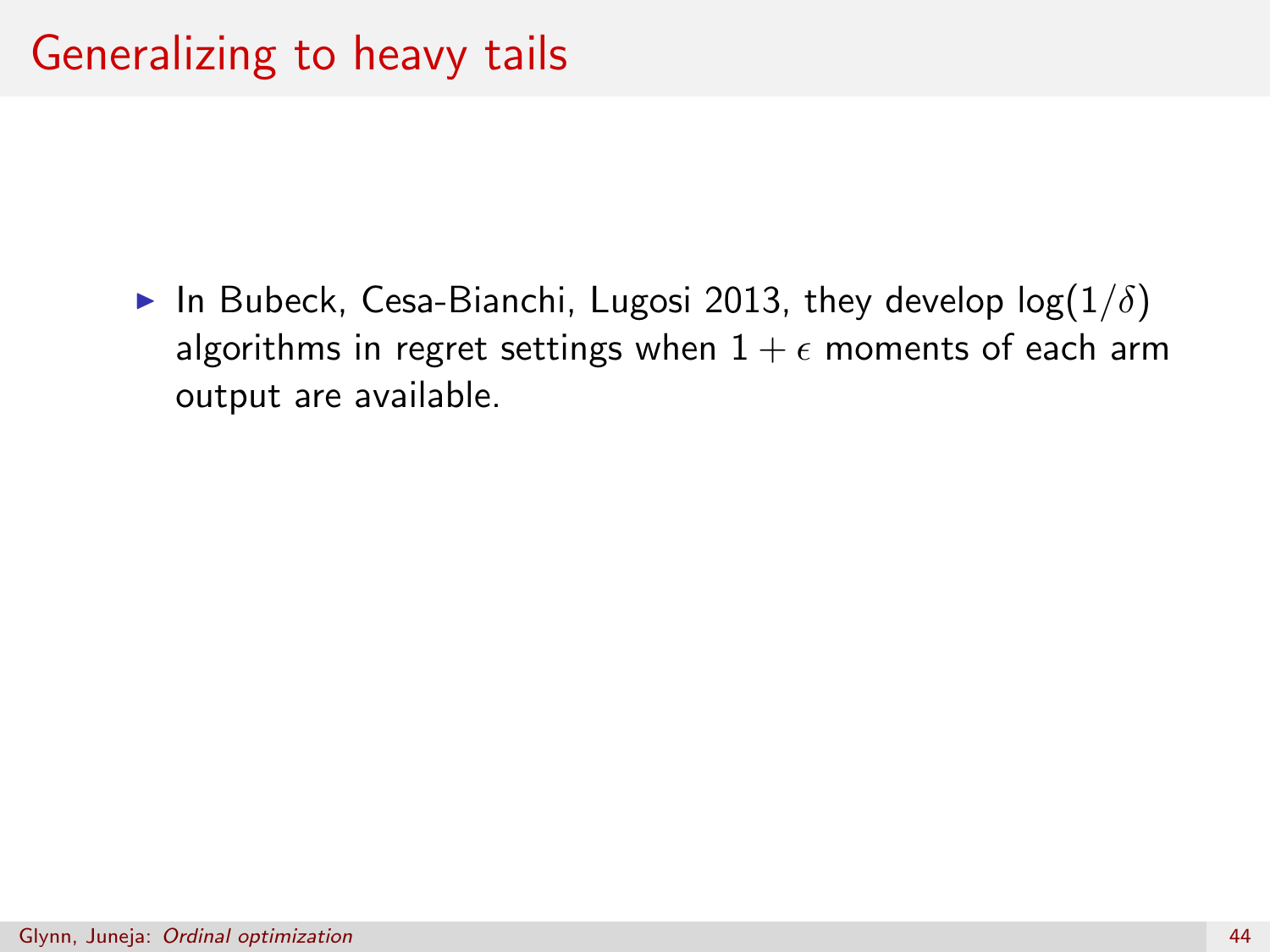- In Bubeck, Cesa-Bianchi, Lugosi 2013, they develop  $log(1/\delta)$ algorithms in regret settings when  $1 + \epsilon$  moments of each arm output are available.
- $\triangleright$  Analysis again relies on forming a cone, which they do through truncation and clever usage of Bernstein inequality.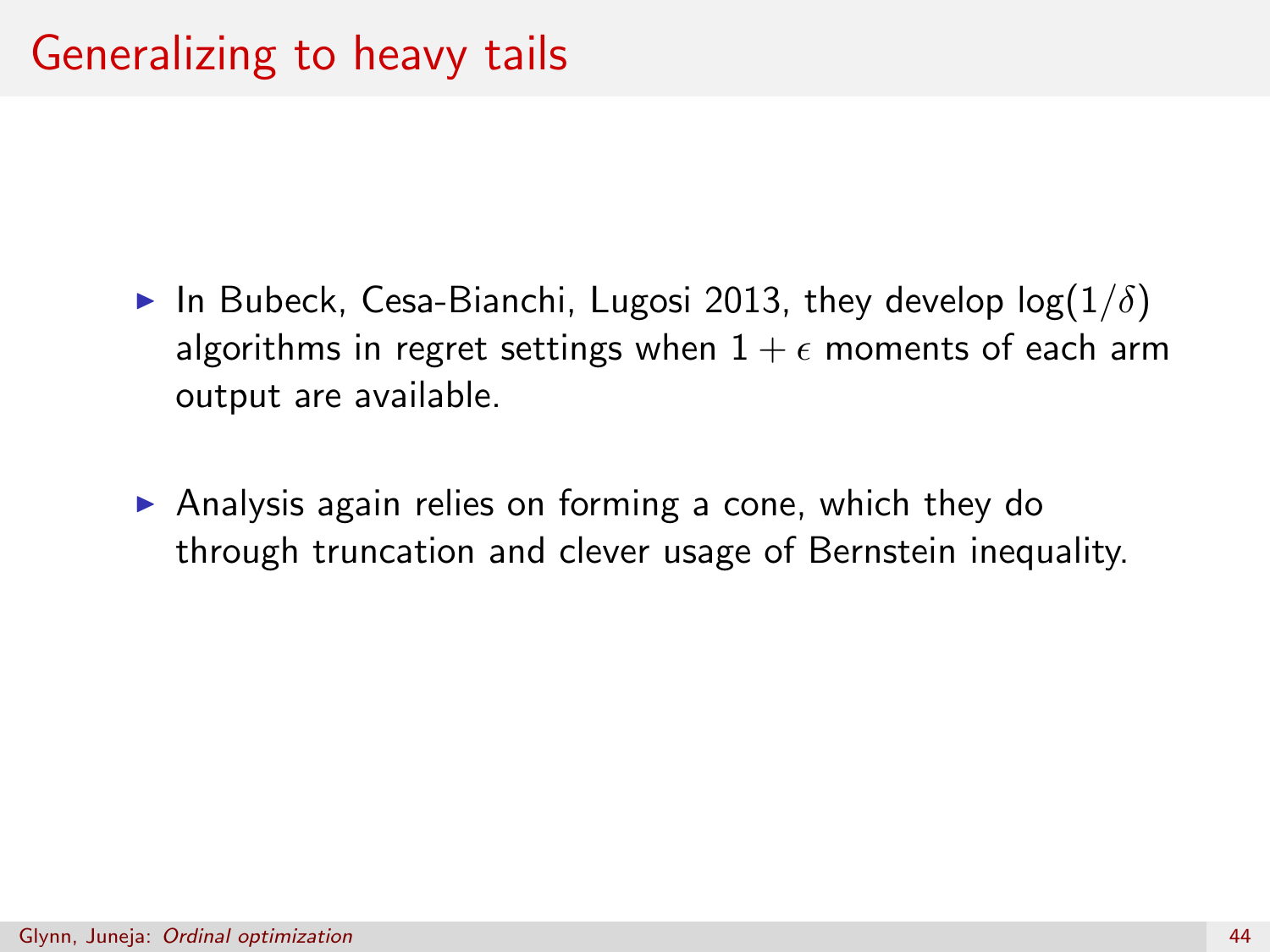- In Bubeck, Cesa-Bianchi, Lugosi 2013, they develop  $log(1/\delta)$ algorithms in regret settings when  $1 + \epsilon$  moments of each arm output are available.
- $\triangleright$  Analysis again relies on forming a cone, which they do through truncation and clever usage of Bernstein inequality.
- $\triangleright$  We adapt these algorithms to pure exploration settings.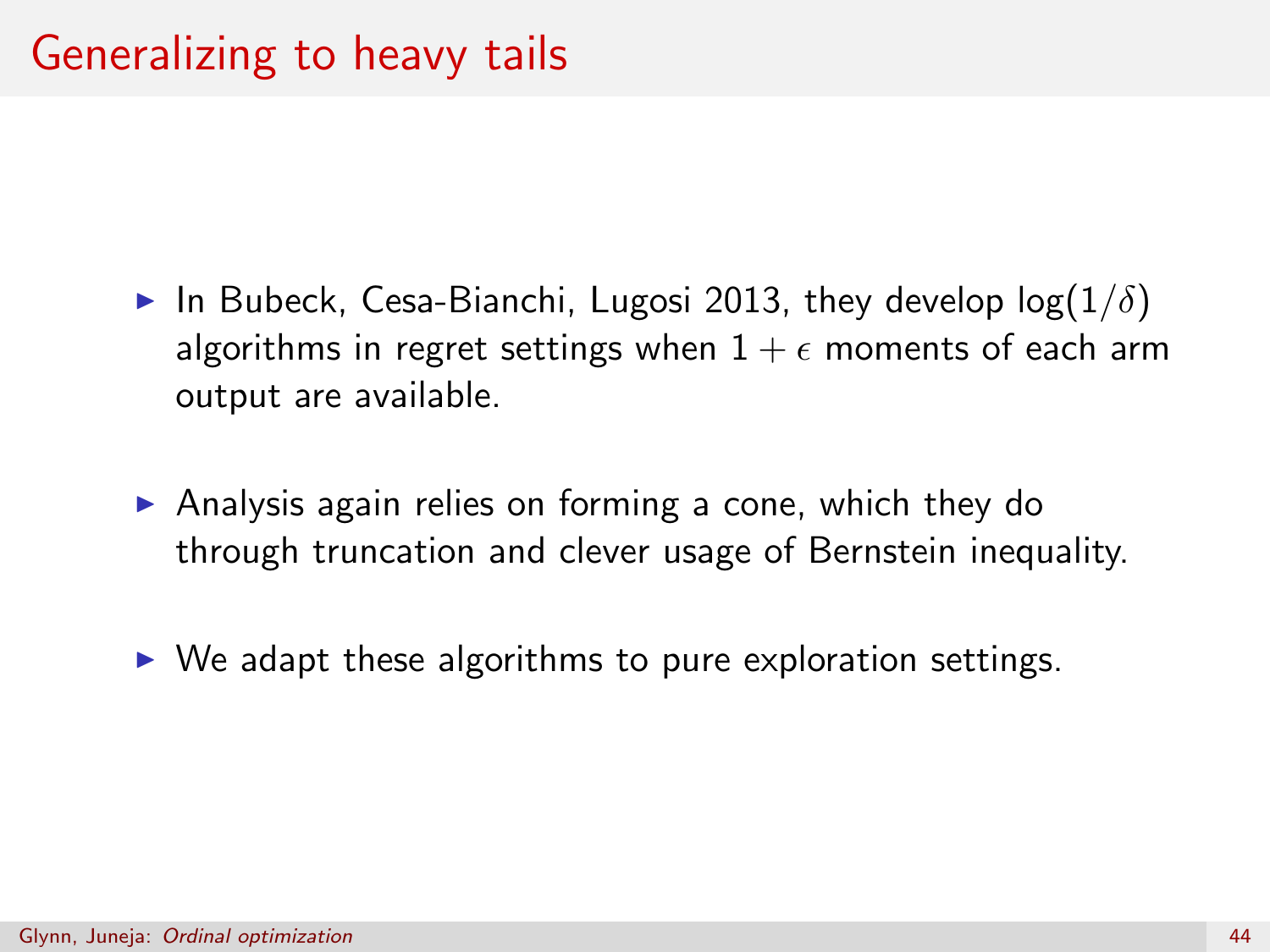$\triangleright$  We discussed that the ordinal optimisation method relies on exponential convergence rate of the the probability of false selection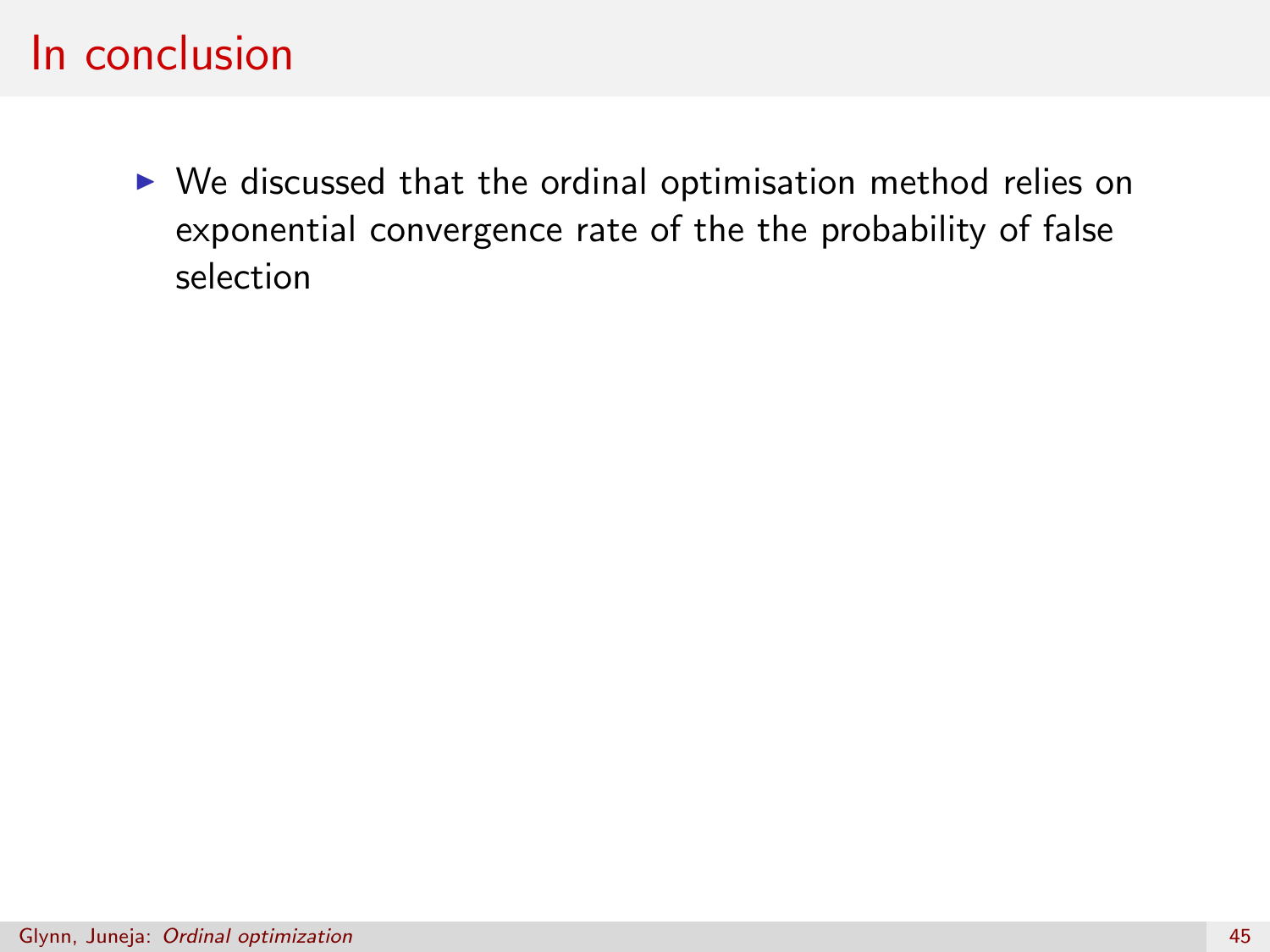- $\triangleright$  We discussed that the ordinal optimisation method relies on exponential convergence rate of the the probability of false selection
- $\triangleright$  However, we show through a series of negative results that this convergence rate, or equivalently  $O(\log(1/\delta))$ computation algorithms, are not possible for unbounded support distributions without further restrictions.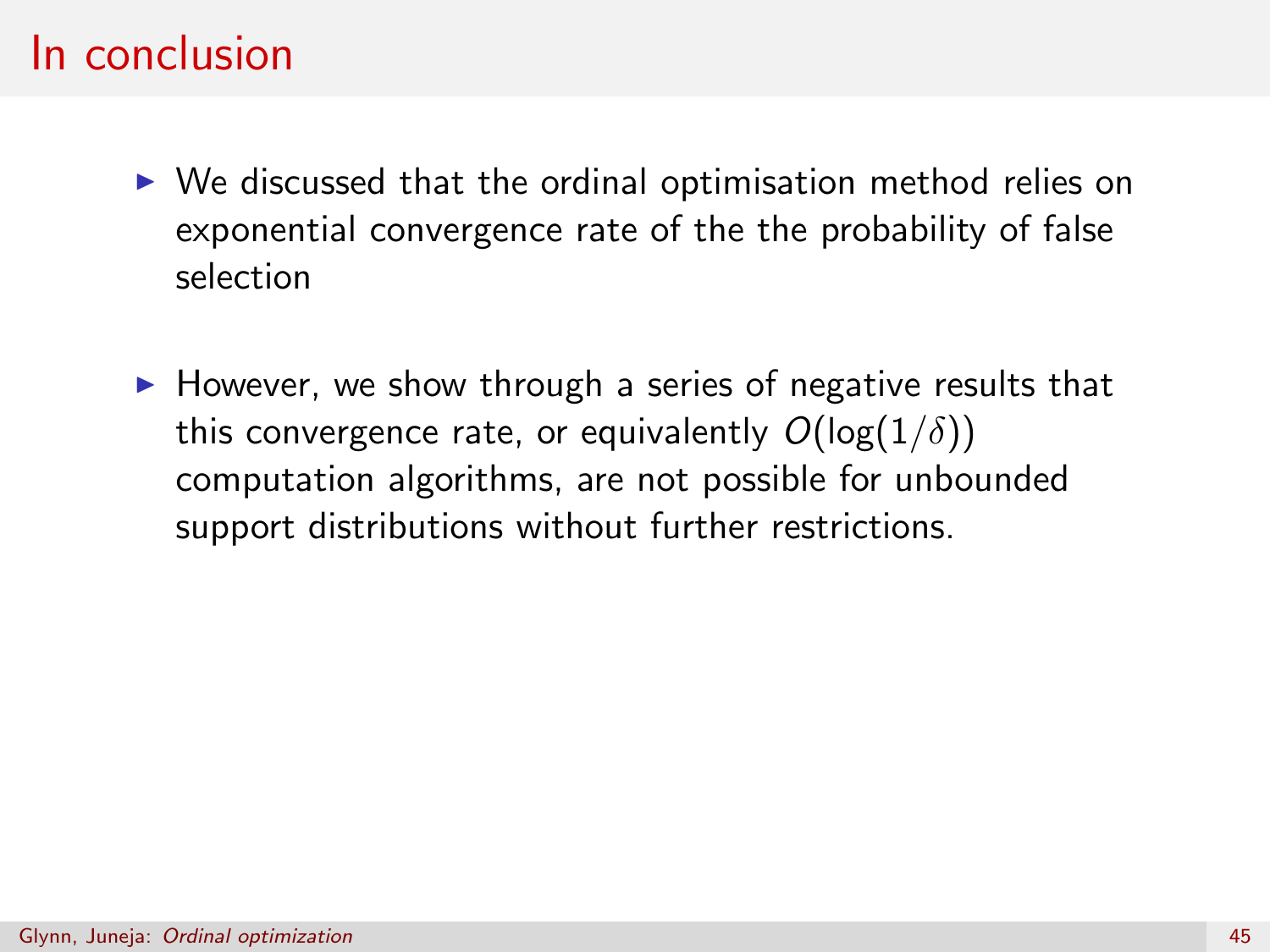- $\triangleright$  We discussed that the ordinal optimisation method relies on exponential convergence rate of the the probability of false selection
- $\triangleright$  However, we show through a series of negative results that this convergence rate, or equivalently  $O(\log(1/\delta))$ computation algorithms, are not possible for unbounded support distributions without further restrictions.
- $\triangleright$  Under explicit restrictions on moments of underlying random variables, we devise  $O(log(1/\delta))$  algorithms.